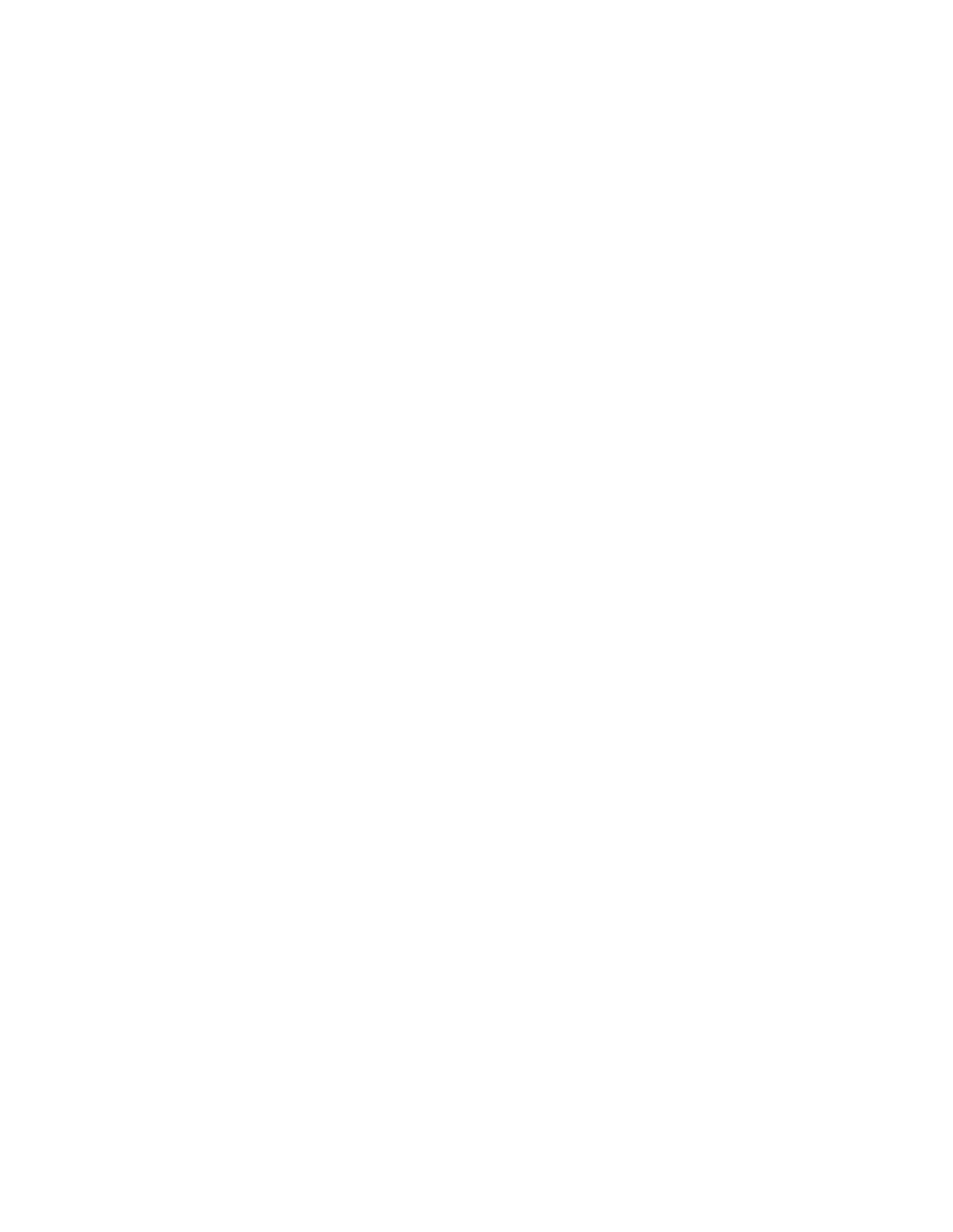

# $\mathbf{DEBT}$ MANAGEMENT Report

1997



**Canada** 

Department of Finance Ministère des Finances Canada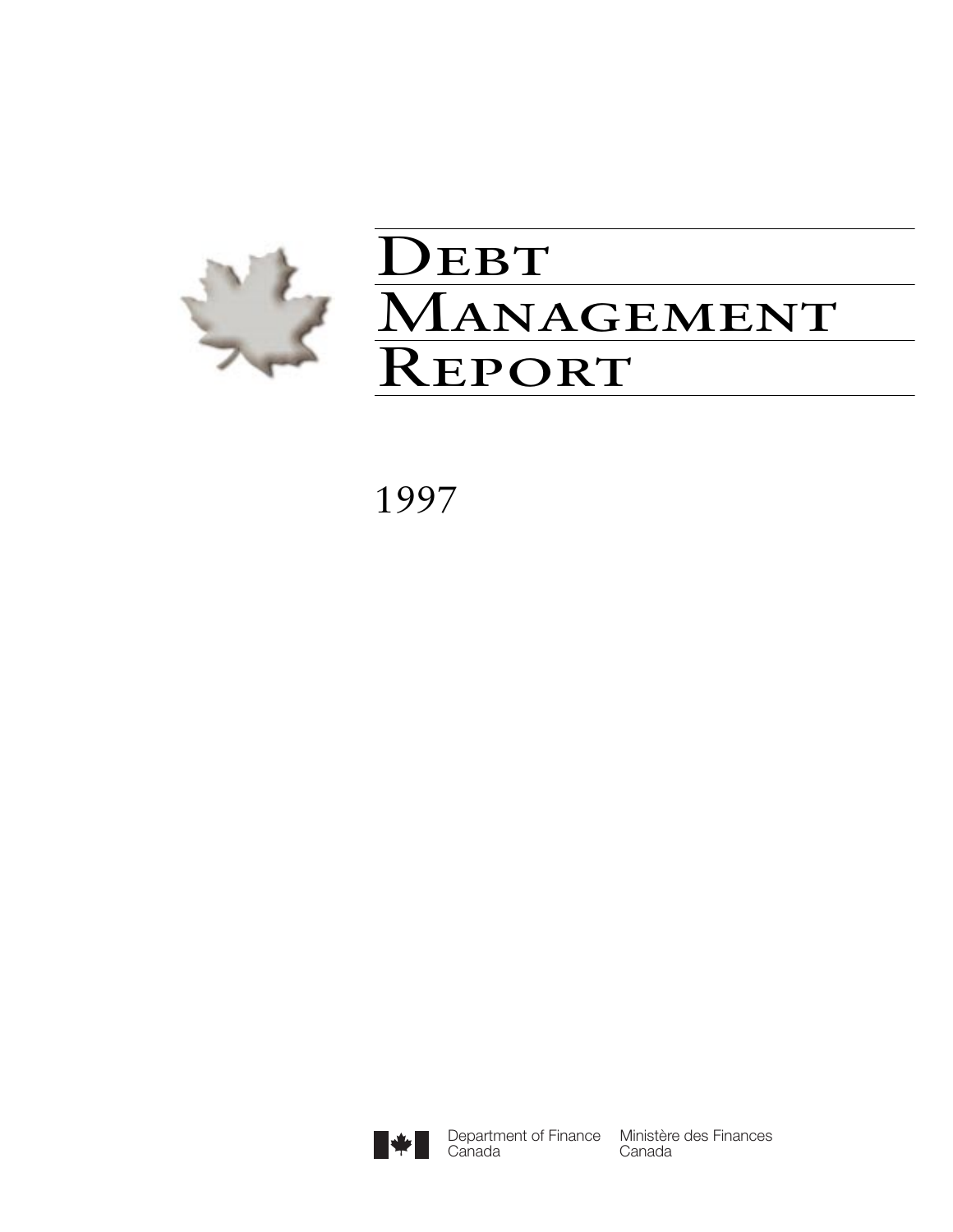© Her majesty the Queen in Right of Canada (1998) All rights reserved

All requests for permission to produce this work or any part thereof shall be addressed to Public Works and Government Services Canada.

#### **Price: \$10.70**

Available from the Finance Canada Distribution Centre 300 Laurier Avenue West, Ottawa K1A 0G5

> Tel: (613) 943-8665 Fax: (613) 996-0901

*Cette publication est également disponible en français*.

Cat no.: F2-106/1997E

ISBN: 0-660-17400-6

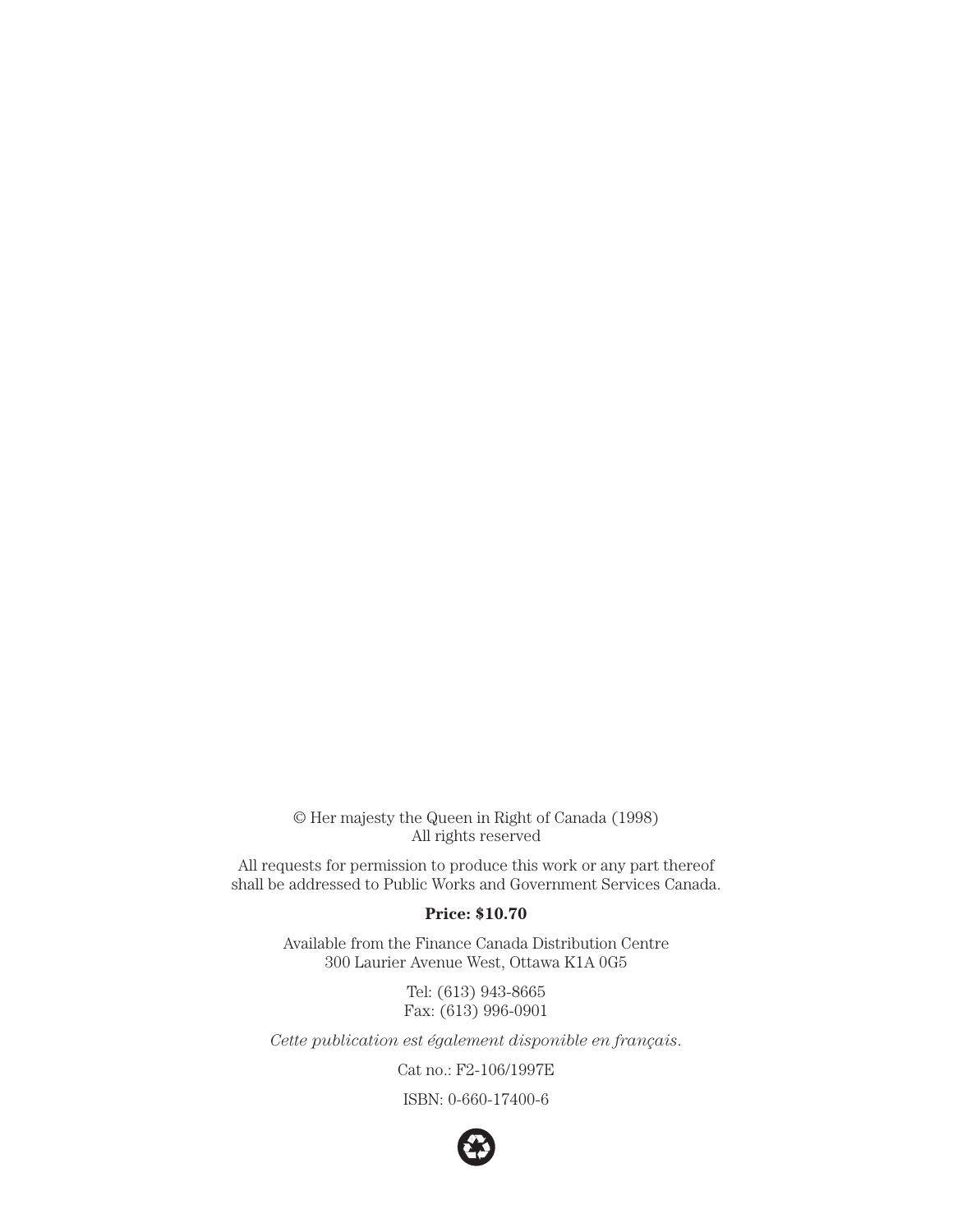# **Table of Contents**

|                                                                                                     | 3   |
|-----------------------------------------------------------------------------------------------------|-----|
|                                                                                                     | 4   |
|                                                                                                     | 4   |
|                                                                                                     | 4   |
|                                                                                                     | 5   |
|                                                                                                     | 5   |
|                                                                                                     | 5   |
|                                                                                                     | 5   |
|                                                                                                     | 6   |
|                                                                                                     | 6   |
|                                                                                                     | 6   |
|                                                                                                     | 7   |
|                                                                                                     | 8   |
|                                                                                                     | 8   |
|                                                                                                     |     |
|                                                                                                     |     |
|                                                                                                     |     |
|                                                                                                     |     |
|                                                                                                     |     |
|                                                                                                     | -14 |
|                                                                                                     |     |
| Results of 1996-97 Government of Canada Debt Management Operations and Cash Management              | 16  |
|                                                                                                     |     |
|                                                                                                     |     |
|                                                                                                     |     |
|                                                                                                     | -17 |
| Annex 1                                                                                             |     |
|                                                                                                     |     |
| Annex 2                                                                                             | 22  |
| Annex 3<br>Selected News Service Pages of Interest to Government of Canada Debt Market Participants | 23  |
|                                                                                                     |     |
|                                                                                                     |     |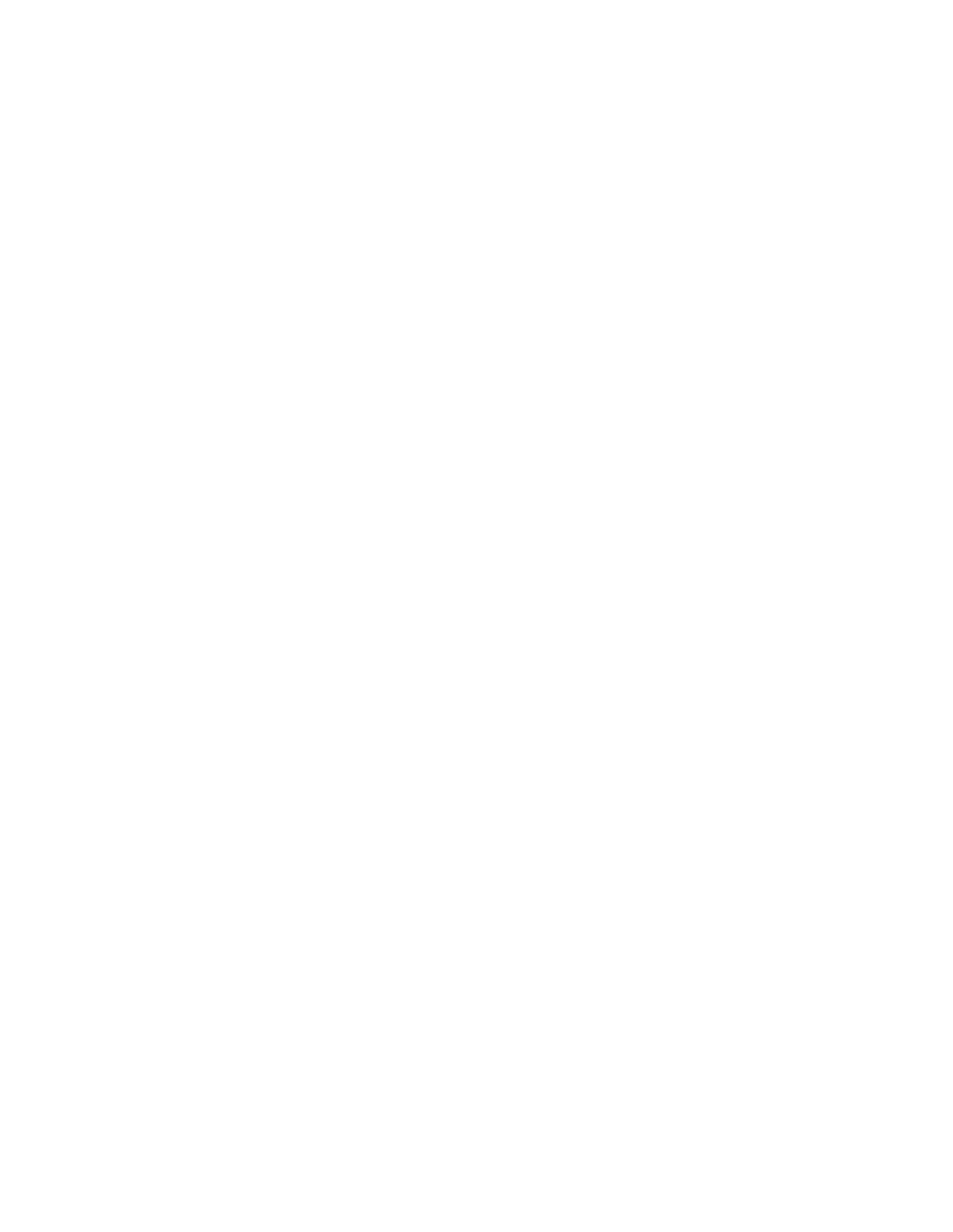# *Highlights*

At the end of March 1997, the gross federal debt totalled \$641 billion, or \$583 billion net of the government's financial assets. The annual cost of servicing the gross debt is currently about 30 per cent of total federal spending. The size of the debt and the cost of debt service underscore the fact that prudent management of the public debt is of crucial importance to all Canadians.

The 1996-97 fiscal year saw the first financial surplus<sup>1</sup> for the Government of Canada since 1969-70. This means that the federal government did not need to borrow any new money from financial markets and, in fact, recorded a financial surplus of \$1.3 billion (excluding foreign exchange transactions). Furthermore, the federal fiscal deficit<sup>2</sup> came in at \$8.9 billion for 1996-97, almost \$20 billion lower than the previous year. As a result of the lower-than-expected deficit in 1996-97, Canada's debt-to-GDP ratio fell to 73.1 per cent, the first significant reversal after 25 years of increases.

Over the first eight months of the current fiscal year, the federal government recorded a budgetary surplus of \$1.4 billion and a financial surplus of \$5.7 billion excluding foreign exchange transactions. Including foreign exchange transactions, there was a financial surplus of \$11.3 billion. However, caution should be exercised in extrapolating these monthly results to gain an assessment of the possible outcome for the year as a whole. Some of the improvement to date was due to special factors or to one-time developments.

Due to the improved fiscal picture, the government has been able to begin paying down its market debt. Over the April to November period, the federal government had repaid \$11.5 billion of its market debt (this includes the financial surplus of \$11.3 billion and a \$0.2 billion reduction in the government's cash balances).

As a key part of putting Canada's financial house in order, reforms have been made to the structure of the debt stock. The fixed-rate debt<sup>3</sup> target of

65 per cent has now been achieved. A higher proportion of fixed-rate debt provides protection against unexpected changes in interest rates and brings Canada in line with other major sovereign borrowers.

A strategic objective is the development and maintenance of a well-functioning domestic capital market. Canada's capital market is one of the most efficient capital markets in the world after the United States. Turnover ratios of Government of Canada securities are high, and bid-offer spreads are low.

An important recent priority has been maintaining liquidity and market integrity in an environment of declining financial requirements. A key element has been consultations with market participants on addressing these issues. The following steps have been taken:

- Treasury bill issuance frequency and the maturity pattern has been changed from weekly to bi-weekly, thereby increasing tender sizes, and the maturity of the 3-month Treasury bill was lengthened by seven days to 98 days;
- A discussion paper on auction surveillance was released in December 1996. A second discussion paper containing the intended revisions to auction rules to prevent squeezes $4$ in the primary market for Government of Canada securities will be published shortly; and
- Discussions with market participants on potential measures to address disruptive manipulative behaviour in the secondary market for Government of Canada securities have been initiated.

The government's plan is to consult extensively with market participants on the marketable debt programs and to adjust them progressively over the coming years. Discussions on changes to the bond program have been initiated and the first set of adjustments will be announced in the government's 1998-99 federal debt strategy.

Borrowing in foreign currencies will continue to finance Canada's international reserves.

 $<sup>1</sup>$  A financial surplus is the amount by which cash receipts exceed cash outlays. A financial requirement is the amount</sup> by which cash outlays exceed cash receipts.

 $^2\,$  A fiscal deficit is the shortfall between government revenues and budgetary expenditures.

<sup>&</sup>lt;sup>3</sup> The share of the gross federal debt that is maturing or being repriced in more than 12 months from now.

<sup>4</sup> A squeeze is where one or more market participants obtain a controlling position in an issue of securities and use that control to manipulate the price.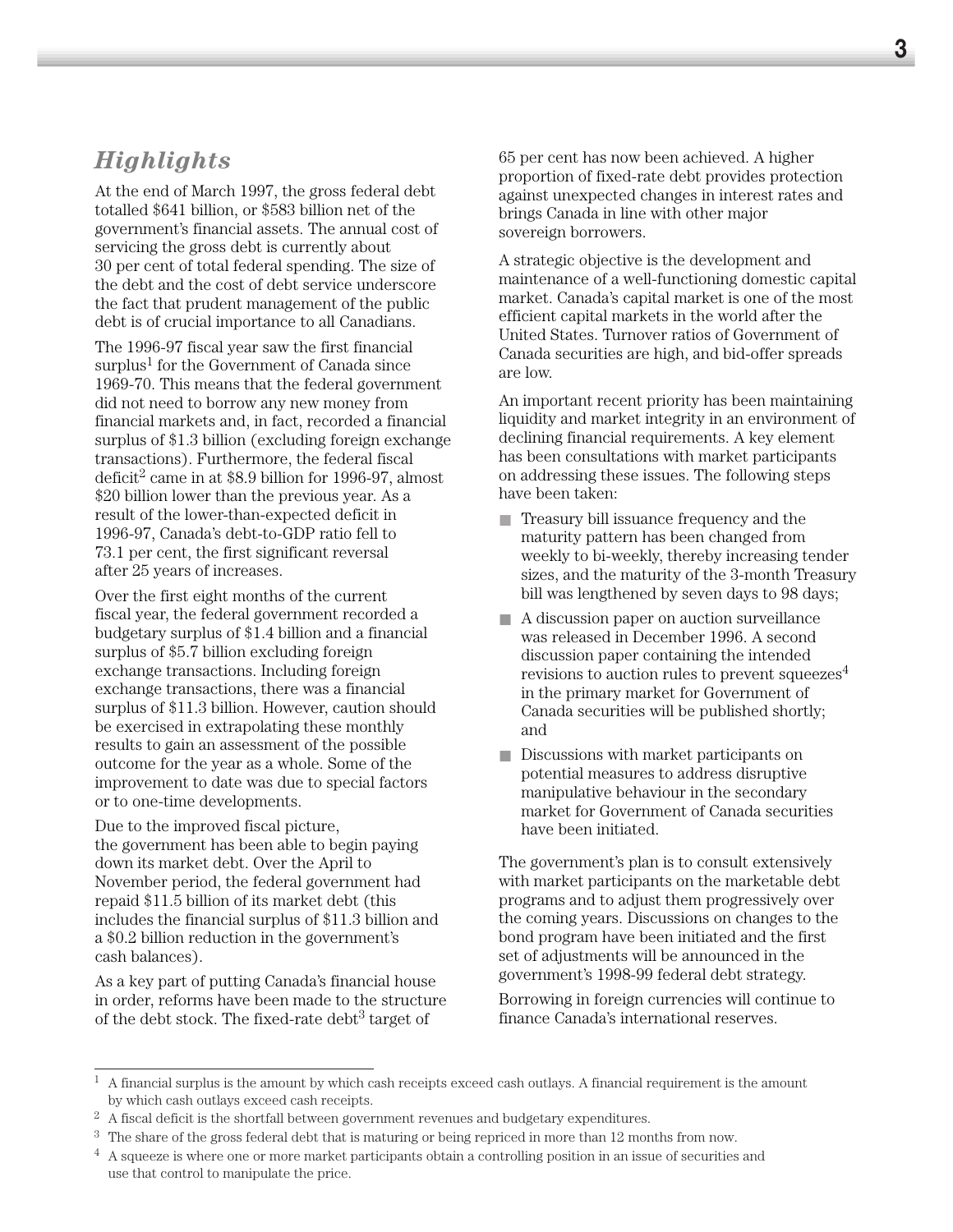# *Overview*

The *Debt Management Report* provides an overview of current federal debt management strategy, the status of the federal debt programs as at November 30, 1997, and a review of federal debt operations for 1996-97.

The report is divided into the following sections:

- $\blacksquare$  the federal debt management environment, including the size and structure of the debt, and the current fiscal environment;
- an overview of current federal debt management strategy and the federal debt managers;
- current and ongoing debt management issues and initiatives taken to address them;
- details on the federal debt programs;
- the distribution of holdings of Government of Canada market debt;
- a review of the government's domestic and foreign-currency debt operations in 1996-97; and
- a statistical summary of 1996-97 federal and agency debt operations.

# *The Federal Debt Management Environment*

# **Size and Structure of the Federal Debt**

At the end of March 1997, gross federal debt totalled \$641 billion, or \$583 billion net of the government's financial assets. As a share of Canada's economy (gross domestic product), the net debt dropped to 73.1 per cent, down from 74.0 per cent in 1995-96. The gross federal debt is made up of two major components: non-market debt and market debt. Non-market debt includes the government's internal debt which is, for the most part, federal public sector pension liabilities, the government's current liabilities (such as accounts payable, accrued liabilities, interest and payment of matured debt), and bonds issued to the Canada Pension Plan. At March 31, 1997, non-market debt stood at \$167 billion.

Market debt is the portion of debt that is funded in the public markets and includes marketable bonds, Treasury bills, retail debt (primarily Canada Savings Bonds) and foreign-currencydenominated bonds and bills. At March 31, 1997, market debt outstanding was \$473 billion (see Chart 1).

#### Chart 1 **Gross Federal Debt 1996-97**



**Source:** Department of Finance

#### Chart 2 **Budgetary Expenditures 1996-97**



**Source:** Department of Finance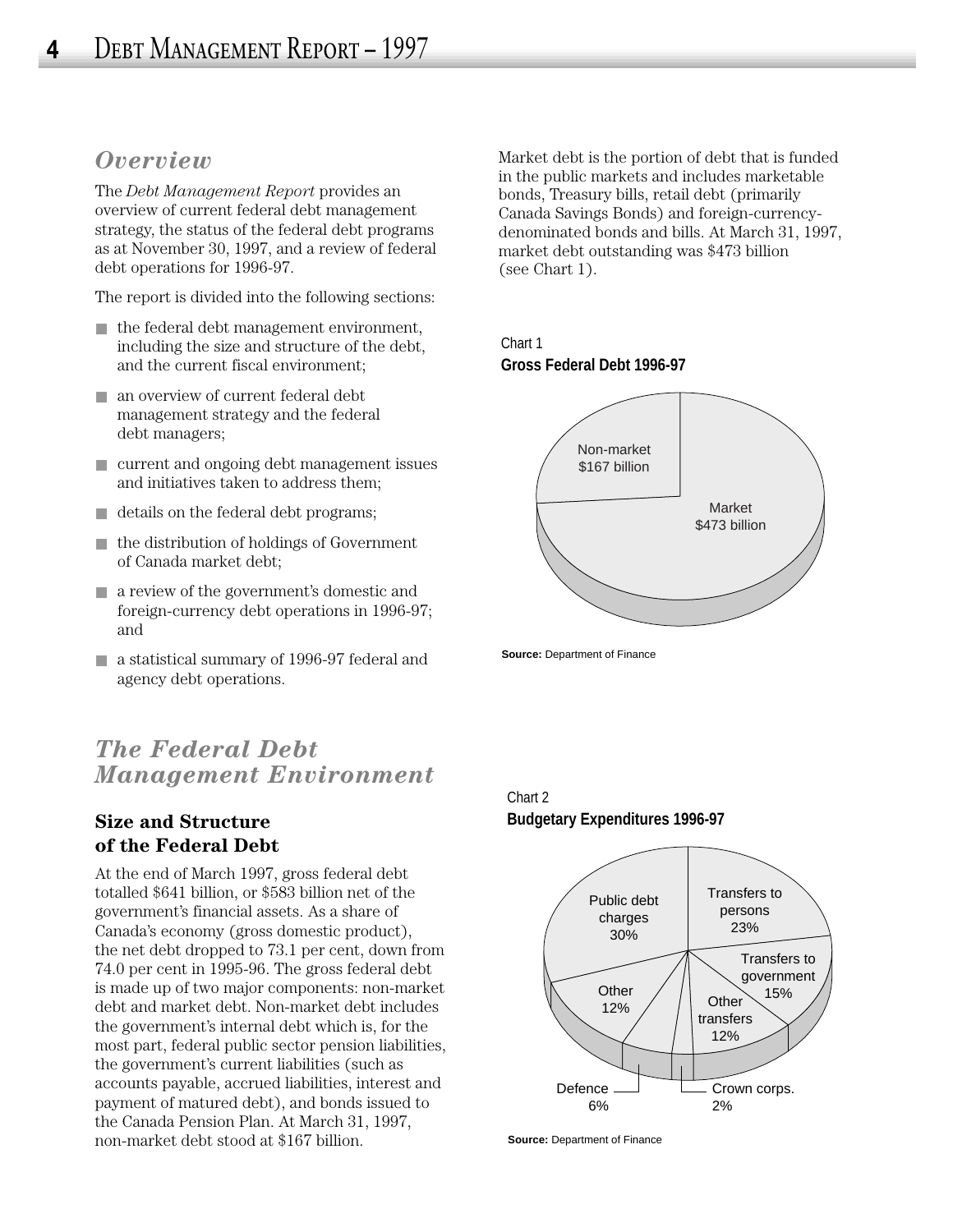The annual cost of servicing the gross debt is currently about 30 per cent of total federal spending (see Chart 2). Due to the composition of the debt stock, variations in interest rates can significantly affect total debt costs. The size of the debt and the cost of debt service underscore the fact that prudent management of the public debt is of crucial importance to all Canadians.

## **Fiscal Environment**

Over the past four years, the government has succeeded in dramatically reducing the fiscal deficit. In 1993-94, the deficit was \$42 billion, or about 6 per cent of gross domestic product (GDP). In 1996-97, the deficit came in at \$8.9 billion – almost \$20 billion lower than the previous year, and the largest year-over-year improvement in Canadian history. At 1.1 per cent of GDP, it is the smallest federal government deficit in over two decades. As a result, Canada's financial requirements were eliminated in 1996-97. In fact, the federal government recorded its first financial surplus (\$1.3 billion) since 1969-70 and was the only Group of Seven (G-7) country to do so. This means that, for the first time in 27 years, the government did not have to borrow new money in financial markets to pay for ongoing programs and interest on the public debt.

As a result of the lower-than-expected deficit in 1996-97, Canada's debt-to-GDP ratio fell to 73.1 per cent, the first significant reversal after 25 years of increases. Despite this progress, the federal government's total public debt remains very high – second highest of the G-7 countries.

During the first eight months of the current fiscal year, the federal government had a financial surplus of \$11.3 billion (including foreign exchange transactions). As a result of the surplus and a rundown in the level of the government's cash balances, the Government of Canada has been able to retire \$11.5 billion of market debt during the first seven months of the current fiscal year (includes the financial surplus of \$11.3 billion and a \$0.2 billion reduction in the government's cash balances).

# *Federal Debt Management Strategy*

## **Debt Management Objective**

The fundamental debt management objective is to raise stable, low-cost funding for the government. A key strategic objective is the maintenance of a well-functioning domestic capital market. The government's debt management strategy involves striking a balance between cost, risk and market considerations.

All funding required for the government's operations is raised in the domestic market to limit risk and to benefit from the government's inherent advantage as the premier credit in this market. The government borrows in the domestic market on a regular, pre-announced basis.

The government borrows outside Canada in foreign currencies solely to fund Canada's foreign exchange reserves. Foreign borrowings will be covered later in the report.

#### **Federal Debt Managers**

The Department of Finance, in conjunction with the Bank of Canada and the government's retail debt agency Canada Investment & Savings (CI&S), manages the federal market debt. The Financial Markets Division of the Department of Finance provides analysis, and develops policies and recommendations for the federal government's borrowing programs, including the borrowings for official reserve purposes, and for the management of financial risks.

The Division works in partnership with the Bank of Canada, the government's fiscal agent, on all aspects of debt management. The Bank of Canada, as fiscal agent, is specifically responsible for the operational aspects of debt management such as conducting the auctions of government debt, issuing the debt instruments and making interest payments. The Bank also takes responsibility for monitoring market activities and advising on debt management policy issues, as well as co-ordinating risk management activities.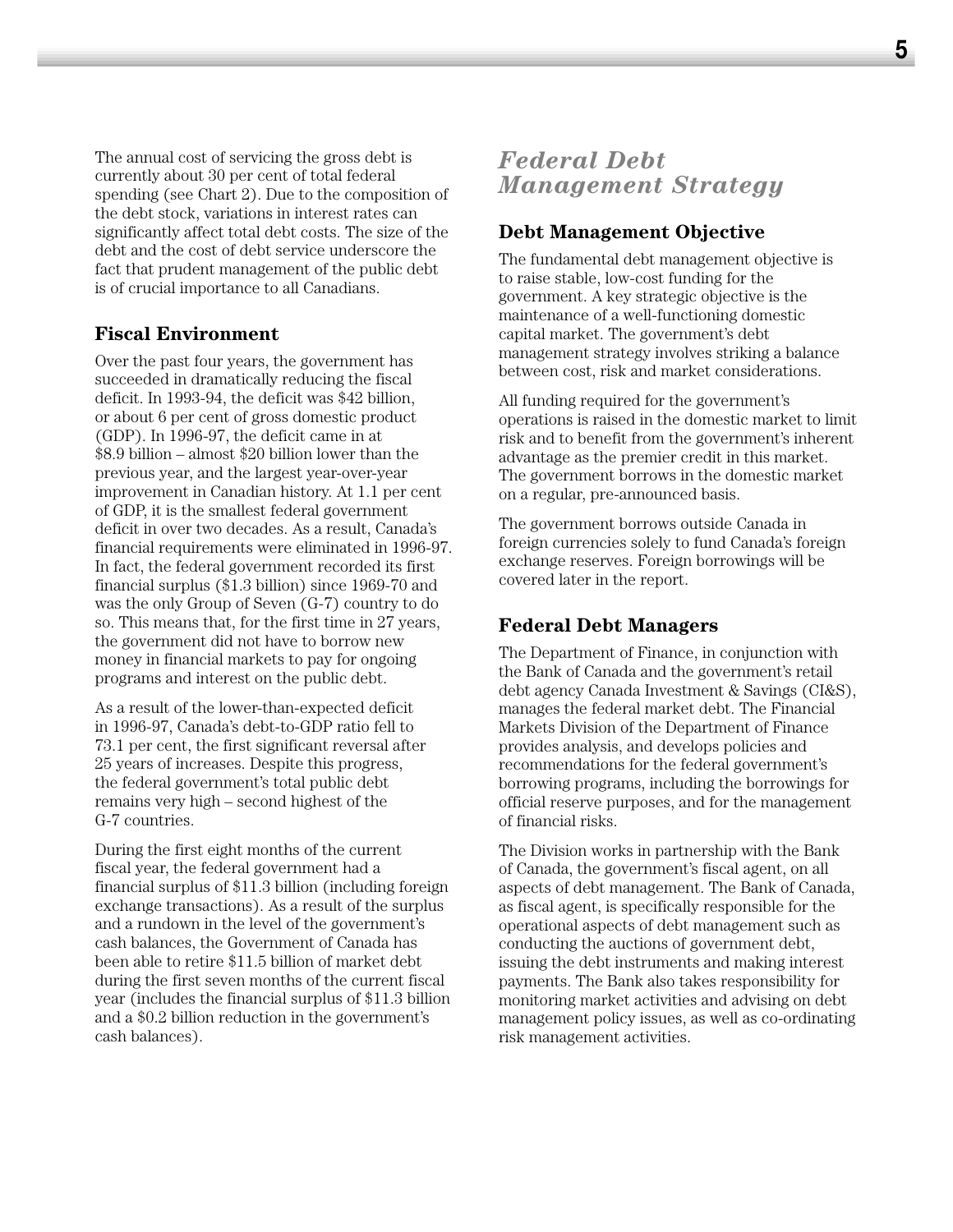Major operating decisions and policy recommendations on the management of the wholesale portion of the debt generally represent a consensus between the Bank of Canada and the Department of Finance, for approval by the Minister of Finance.

Primary responsibility for the management of the retail debt portion of the federal market debt is carried out by CI&S. CI&S is a special operating agency of the Department of Finance, and is responsible for achieving the fundamental debt management objective of stable, low-cost funding by developing and implementing the retail component of the federal government's domestic debt program.

# *Current Debt Management Issues*

# **Achieving Cost Stability**

A major focus for the past several years has been achieving greater stability of debt servicing costs and protecting the government from unexpected market disruptions. Greater cost stability has been achieved by increasing the share of the government's gross debt in fixed-rate form (i.e. debt maturing or being repriced in more than 12 months). In August 1997, the fixed-rate target of 65 per cent set in 1995 was achieved (see Chart 3).

#### Chart 3 **Fixed-Rate Share of Gross Debt**



**Source:** Department of Finance

Canada's large debt stock is exposed to interest rate changes originating from events in Canada and around the world. Interest rate shocks can significantly affect the level of annual debt charges. A prudent debt structure is essential in protecting the government from unexpected changes in interest rates and maintaining investor and credit rating agency confidence.

# **Maintaining Liquidity and Market Integrity**

A strategic objective of the federal debt managers is the maintenance of orderly, liquid and efficient markets. An important priority over the past year has been the maintenance of liquidity and market integrity. In view of declining borrowing requirements, these will continue to be important priorities for the federal debt managers. Initiatives taken to date by the government include:

- ongoing discussions with market participants on the both the Treasury bill and marketable bond programs, resulting so far in changes to the Treasury bill program;
- a discussion paper on proposed changes in the rules for auctions of Government of Canada securities, and the preparation of a second discussion paper containing the intended changes to the auction rules; and
- discussions with the Investment Dealers Association on ensuring the integrity of the secondary market for Government of Canada securities.

After extensive consultations with market participants, the government announced in August 1997 a change in the issuance pattern of Treasury bills to maintain liquidity in the Treasury bill market in view of declining borrowing requirements and the shift to a higher fixed-rate proportion of the debt. Beginning on September 18, the weekly cycle of Treasury bill auctions was replaced by a two-week cycle, and the maturity of the 3-month Treasury bills was lengthened by seven days to 98 days. In order to support active when-issued trading of Treasury bills to be auctioned, the government announces minimum tender sizes for 3-, 6- and 12-month Treasury bills two weeks before the auction and the final tender size one week prior to the auction.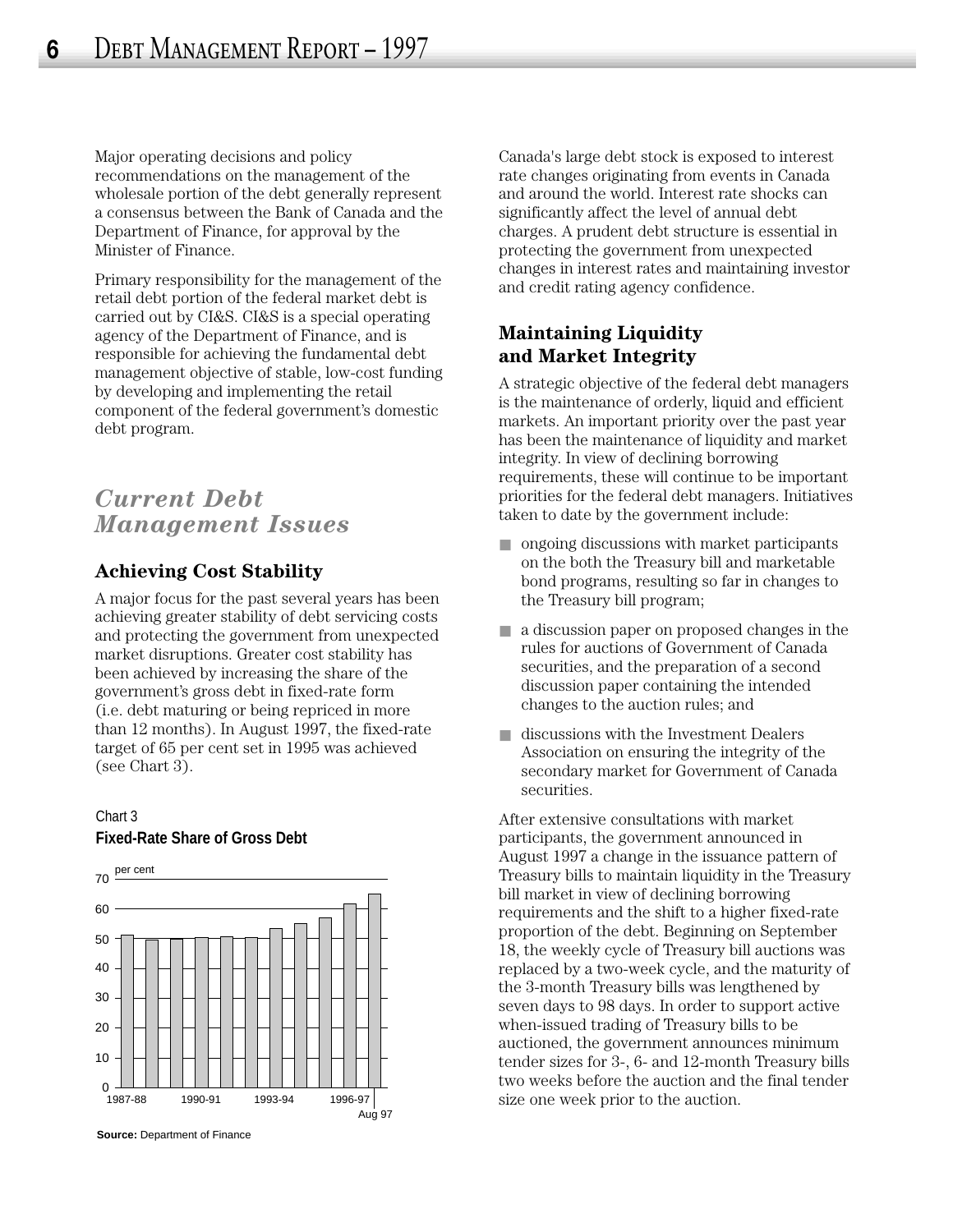The Department of Finance and the Bank of Canada are currently consulting with market participants on structural adjustments to the marketable bond program to ensure the maintenance of a liquid market within an environment of declining financing needs.

Given the recent manipulative behaviour in the Government of Canada securities market, maintaining market integrity has become an important priority for the government. Manipulative behaviour by participants can lead to a drop in investor participation to the serious detriment of the market. In order to maintain the integrity of the primary market, the Bank of Canada and Department of Finance released in December 1996 a discussion paper proposing changes in the rules for auctions of Government of Canada securities. The paper is aimed at reinforcing the integrity of the auction process and enhancing participation in it. The proposals include both a number of changes in auction rules and an increase in Bank of Canada auction-related monitoring activities designed to reduce the potential for manipulative behaviour prior to and during auctions.

After receiving comments and discussing the proposed changes with market participants, a second discussion paper on the integrity of the auction process is being prepared and will contain the intended revisions to auction rules to prevent squeezes in the primary market for Government of Canada securities.

In the context of the secondary market, the Department of Finance and the Bank of Canada have begun discussions with the Investment Dealers Association Capital Markets Committee. There is agreement among all parties that manipulative behaviour is not in the overall interest of the markets, and that effective sanctions are necessary to maintain market integrity. Progress has been made on this front.

# **Improving Retail Products and Distribution**

In the February 1995 budget, the federal government announced the creation of a new retail debt agency (Canada Retail Debt Agency) to revitalize the government's domestic retail program and to provide individual investors and savers with greater access to Government of Canada securities.

The agency was staffed with a combination of private and public sector experts in the retail investment marketplace and was officially launched in September 1996 under a new name, Canada Investment and Savings (CI&S). The Agency is responsible for directing and operating the country's largest retail debt program and for developing its long-term strategy, as part of the government's overall debt management.

CI&S's immediate goal was to take action to stop the decline in the retail holdings of domestic Government of Canada securities. According to CI&S studies, the share of federal debt held by retail investors had decreased steadily between 1988 and 1996 from 33 per cent to about 21 per cent.

During its first two years of operation, CI&S has taken several steps towards stabilizing and rebuilding the government's retail debt program. In 1996, for example, CI&S introduced longer term escalating rate pricing and increased the amount Canadians could buy of Canada Savings Bonds (CSBs). Gross CSB sales that year totalled \$5.7 billion, an increase of 24 per cent over 1995 gross sales.

Last winter, the Agency launched the first new retail product in 50 years for the highly competitive registered retirement savings plan (RRSP) market. Canada RRSP Bonds also featured longer term pricing but with less liquidity. RRSP sales, as expected, were modest given the task of breaking into a very competitive market, and an environment of robust equity markets and historic low interest rates.

New for the fall 1997 CSB campaign was the introduction of a registered retirement income fund (RRIF) option for CSBs. Funds in a retirement savings plan (like RRSPs) must be transferred, by law, to a retirement income plan, such as a RRIF or annuity, by the end of the year the investor turns age 69 in order for the funds to remain tax sheltered. Funds in a RRIF retain their tax-sheltered status until they are withdrawn. The investor controls the timing and amount withdrawn, subject to an annual minimum amount. The investments that can be held in this fund include Canada Savings Bonds and Canada RRSP Bonds.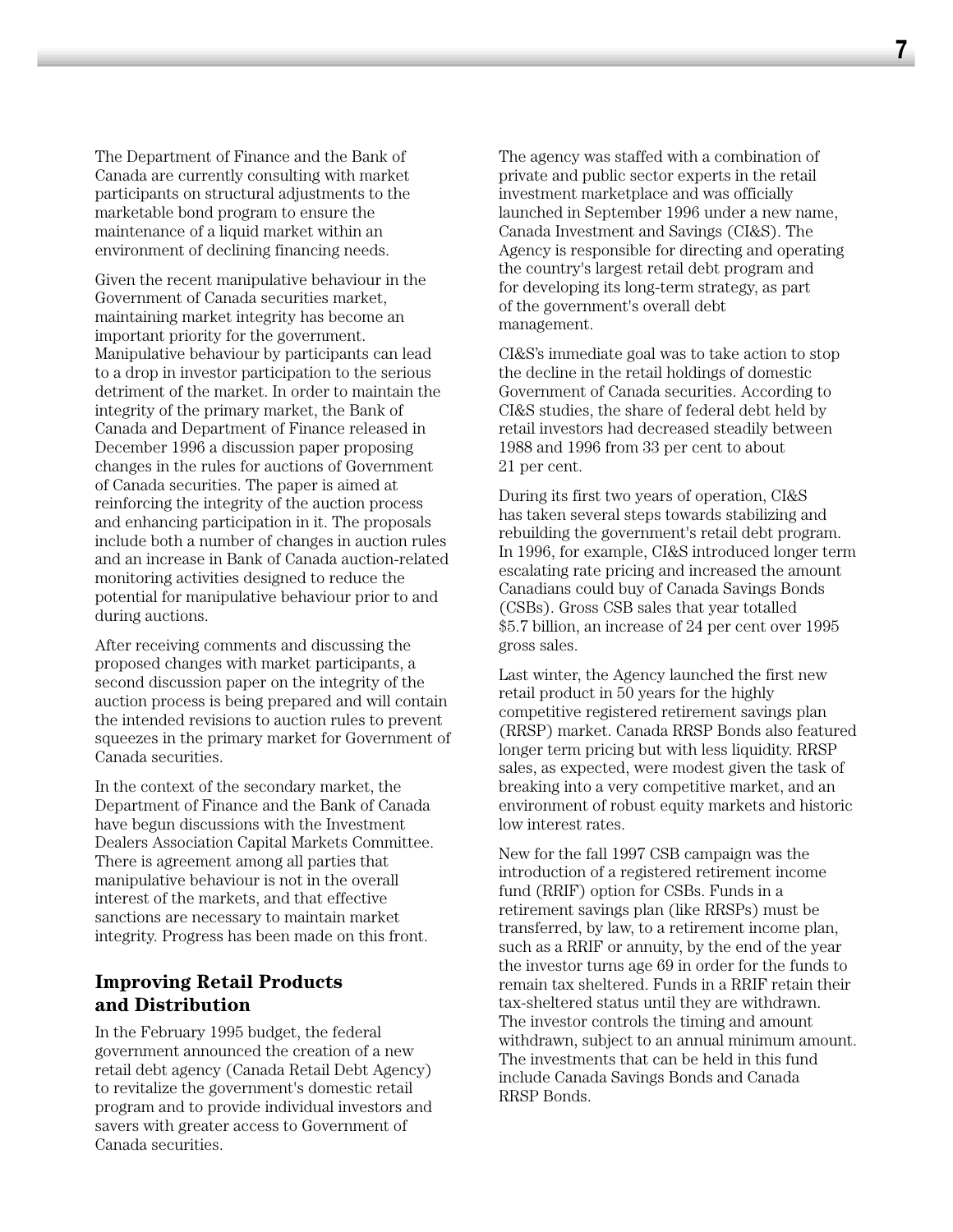In addition to expanding the number of products available to consumers, CI&S has improved the quality and user friendliness of its Payroll Savings Plan, a salary deduction plan used to purchase CSBs. Piloted in 1996, the new Payroll Savings Plan streamlines the administration of the payroll plan and, as a result, reduces employer workload by up to 80 per cent. In 1997, the new Payroll Savings Plan was rolled out to about 15 per cent of the company base, reaching 150,000 Canadians. A further rollout of this new plan is scheduled for 1998.

In 1997, CI&S negotiated a new compensation package for all sales agents which was in line with market practice for debt instruments, such as guaranteed investment certificates (GICs). This compensation package is more directly linked to the length of time the funds are invested in these retail debt products, and will help the government operate its retail debt program cost-effectively.

# *Ongoing Debt Management Issues*

# **Market Development**

A key strategic objective in achieving the fundamental federal debt management objective of raising stable, low-cost funding is the maintenance of a well-functioning domestic capital market.

The government's market development initiatives fall into two categories:

- making continuous improvements in the federal debt program; and
- providing active support for broader market initiatives.

Table 1 provides a summary of major initiatives.

## *Ongoing Federal Debt Program Initiatives*

A transparent debt strategy, pre-announcing auction calendars and building large bond benchmarks are key elements in improving the liquidity, transparency and efficiency of the Canadian bond market.

#### **Table 1**

#### *Major initiatives undertaken to promote efficient Canadian capital markets*

#### **Federal Debt Program**

- Building large benchmark issues at 2-, 5-, 10- and 30-years
- Making debt strategy and operations transparent
- Using common coupon dates
- Book-based electronic clearing and settlement
- Changing from weekly to bi-weekly T-bill auctions to enhance liquidity

#### **Domestic Market**

- Promoting the development of Government of Canada bond and bill futures contracts, and repo, strip and swap markets
- Supporting improved market price transparency and effective debt clearing systems

Annual debt strategy and quarterly bond auction schedule announcements are made to increase the market's knowledge about future debt operations to promote efficiency in the market. The debt strategy announcement includes the target for the fixed-rate share of the debt and the specifics about the major elements of the debt program. The 1997-98 debt strategy press release (released March 13, 1997) announced the following:

- the 65-per-cent fixed-rate target expected to be achieved in 1998;
- bond program up to 25 per cent lower than the previous year and Treasury bill stock around 10 per cent lower;
- size ranges for the issuance of bonds and the stock of Treasury bills;
- elimination of issuance of 3-year bonds due to bond program downsizing;
- continuance of regularly publishing the quarterly bond auction calendar; and
- continuance of building large benchmark bonds at the 2-, 5-, 10- and 30-year maturities, with target sizes of \$7-10 billion.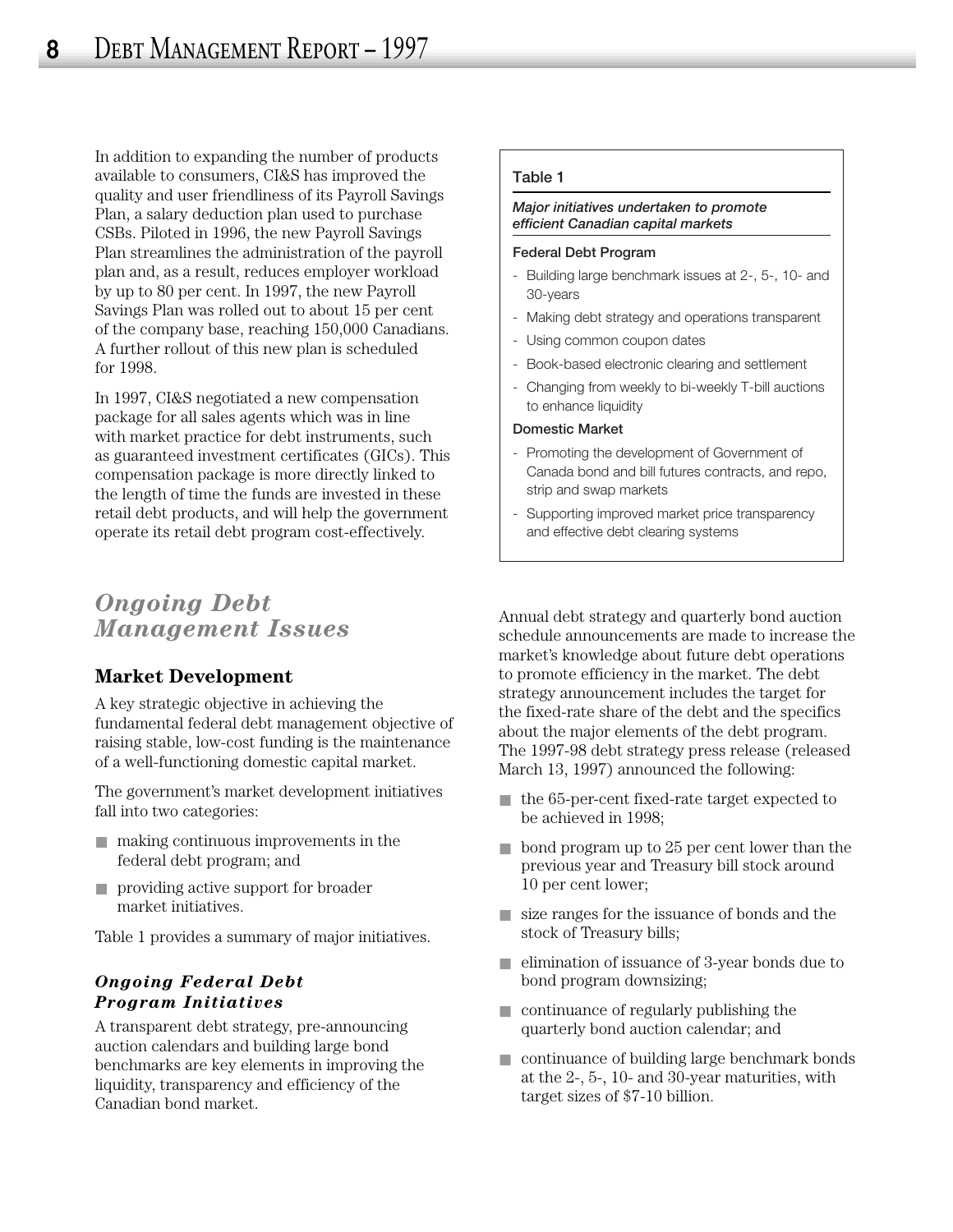#### *Ongoing Domestic Market Initiatives*

Beyond the design and implementation of the federal debt program, the government pursues greater liquidity and efficiency through support for private sector initiatives in the domestic fixed-income market.

In particular, the Department of Finance and the Bank of Canada have worked with the Montreal Exchange and the investment community in developing a liquid domestic Government of Canada futures market. There is a highly successful futures contract based on 3-month Bankers' Acceptance rates (the BAX contract) and active ten-year and five-year Government of Canada bond futures contracts (the CGB and CGF contracts). The federal government continues to provide support to initiatives aimed at promoting the Government of Canada futures market.

The government has also provided support for improved market price transparency by supporting the development of a screen-based information system on prices and trades in the secondary market in Government of Canada securities.

The efficiency of the Canadian market has been improved through the placement of all Government of Canada Treasury bills and bonds on an electronic clearing and settling system. Federal government bonds were placed on the Debt Clearing System (DCS) of the Canadian Depository for Securities (CDS) in 1994, and Treasury bills were put on DCS in November 1995.

The government has also helped the development of the Government of Canada strip bond market by allowing the DCS to provide separate CUSIP (Committee on Uniform Security Identification Procedures) numbers for each cash flow and allowing the reconstitution of cash flows back into conventional bonds.

The government also provides ongoing support for initiatives that help promote the strip, swap and repo markets.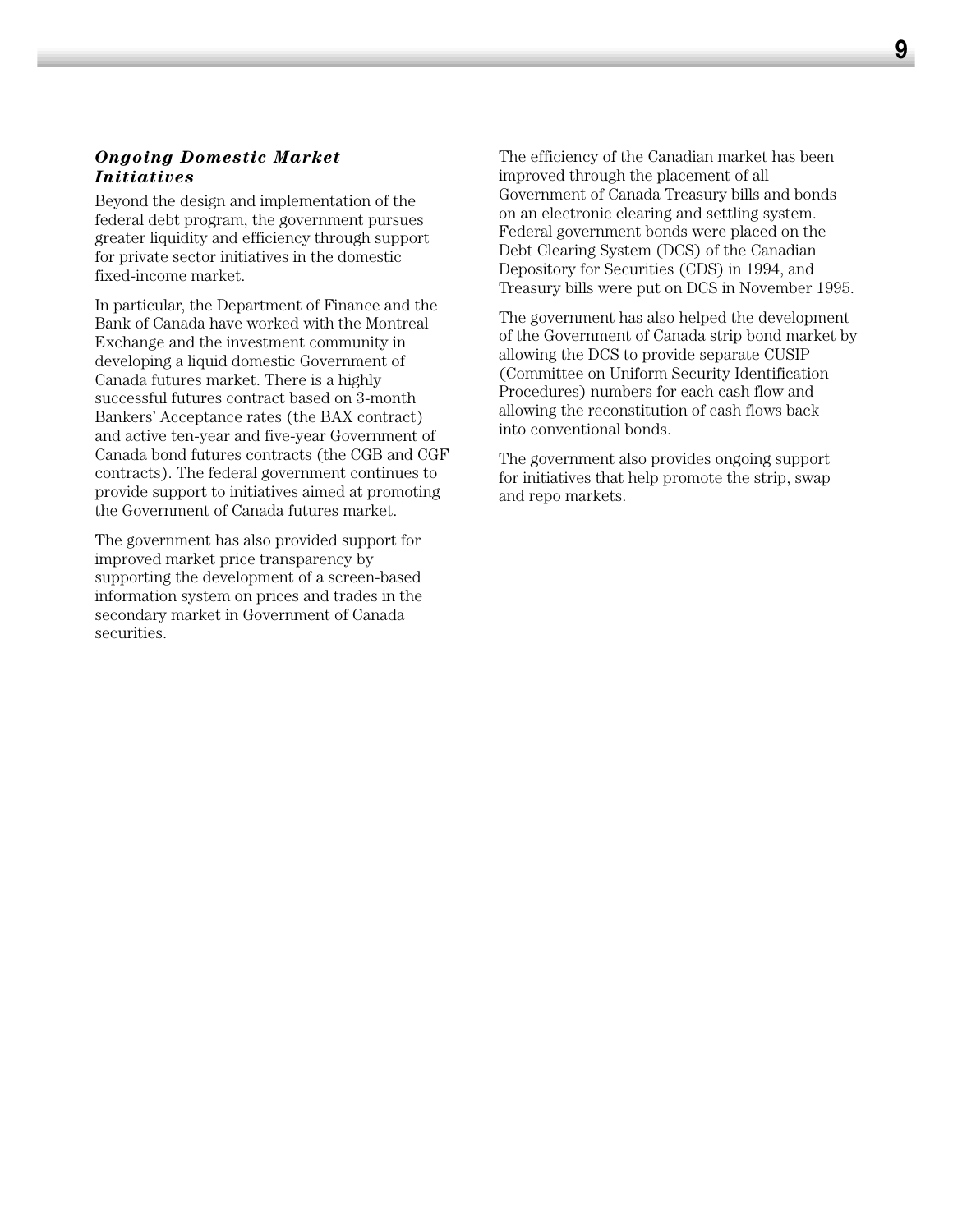#### **Government of Canada Securities Market**

Canada's fixed-income market has become one of the most efficient in the world. Indicators of the efficiency, liquidity and depth of the market include tight bid-offer spreads for the various fixed-income instruments, the large volume of transactions, and high turnover ratios.

The volume of transactions in the Government of Canada bond has grown significantly over the last six years. The volume of transactions in the Treasury bill market had increased sharply from 1990 to 1995, but has since declined as the stock of Treasury bills outstanding has fallen. In the third quarter of 1997, total Treasury bill turnover was \$623 billion, an increase of 53 per cent from the first quarter of 1990. The quarterly turnover ratio was 5.4 in the third quarter of 1997 (see Chart 4). Total marketable bond turnover was \$1,320 billion in the third quarter of 1997, a 300-per-cent increase from the first quarter of 1990. The quarterly turnover ratio was 4.3 in the third quarter of 1997 compared to 2.6 in the first quarter of 1990 (see Chart 5).



The significant growth in the trading volume and turnover ratios in the repo market over the past two years provides further evidence of an extremely efficient Canadian government securities market. Since the first quarter of 1994, the total quarterly turnover for Government of Canada bond repos has increased from \$2,194 billion to about \$6,060 billion in the third quarter of 1997. Furthermore, the quarterly turnover ratio for bond repos is currently at 20 from about 11 in early 1994 (see Chart 6). The Treasury bill repo market is slightly less active than the bond repo market; nevertheless, it is quite efficient with total quarterly turnover in the third quarter of 1997 at \$731 billion and a quarterly turnover ratio of 6.3 (see Chart 7).



#### Chart 7 **Government of Canada Treasury Bill Repos Trading Volume and Turnover Ratio**

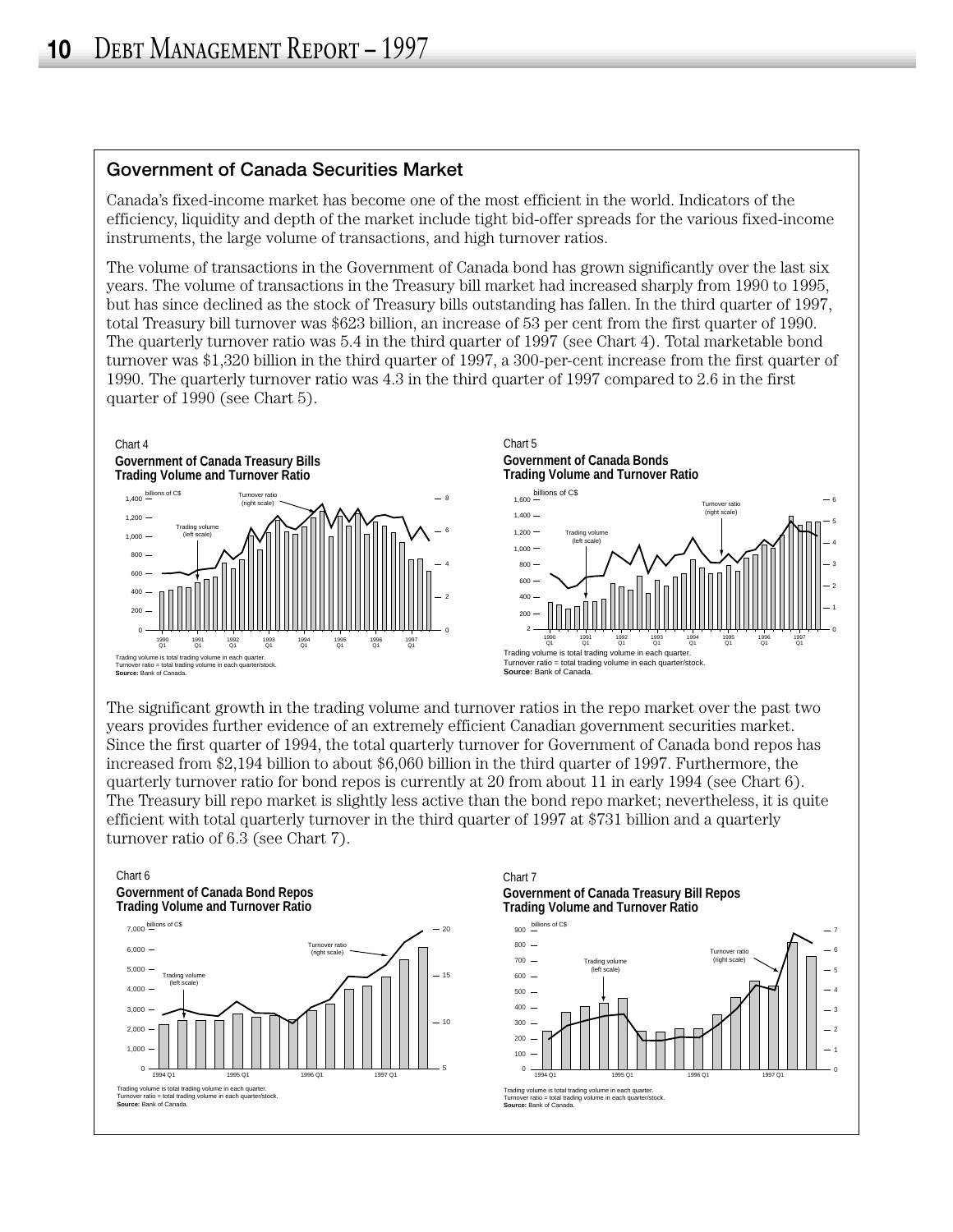# *Federal Debt Programs*

The federal government uses a variety of instruments to fund its operations. Details of each debt program are presented in the following pages.

# **Composition of Federal Market Debt**

At November 30, 1997, outstanding market debt was comprised of \$284.1 billion of fixed-coupon nominal bonds, \$8.9 billion of Real Return Bonds (RRBs), \$116.4 billion of Treasury bills, \$21.7 billion of foreign currency-denominated securities, and \$31.5 billion in retail debt (see Table 2).

| Composition of federal market debt<br>(at November 30, 1997) |                   |
|--------------------------------------------------------------|-------------------|
|                                                              | (billions of C\$) |
| C\$-Denominated                                              |                   |
| Fixed-coupon bonds                                           | 284.1             |
| <b>RRBs</b>                                                  | 8.91              |
| Treasury bills                                               | 116.4             |
| Retail debt                                                  | 31.5              |
| Foreign-Currency Denominated                                 |                   |
| Canada Bills                                                 | 77                |
| Foreign bonds                                                | 11.6              |
| Canada Notes                                                 | 1.8               |
| Furo medium-term notes                                       | 0.6               |
| Total                                                        | 462.6             |
| of which is cross-currency swaps                             | 2.8               |

The 65-per-cent fixed-rate target has led to a significant change in the composition of the federal debt and, consequently, a significant change in the average term-to-maturity of federal market debt.

At November 30, 1997, Canadian dollar fixed-coupon marketable bonds made up 61 per cent of market debt. This is a significant change from the 44-per-cent share at March 31, 1990 (see Chart 8).

# Chart 8

#### **Changes in the Composition of Market Debt**



The average term-to-maturity of federal marketable debt (market debt excluding retail debt) rose from 4.8 years in March 1995 to 5.5 years in March 1997 and 5.75 years in November 1997 (see Chart 9).

#### Chart 9 **Average Term-to-Maturity of Marketable Debt**

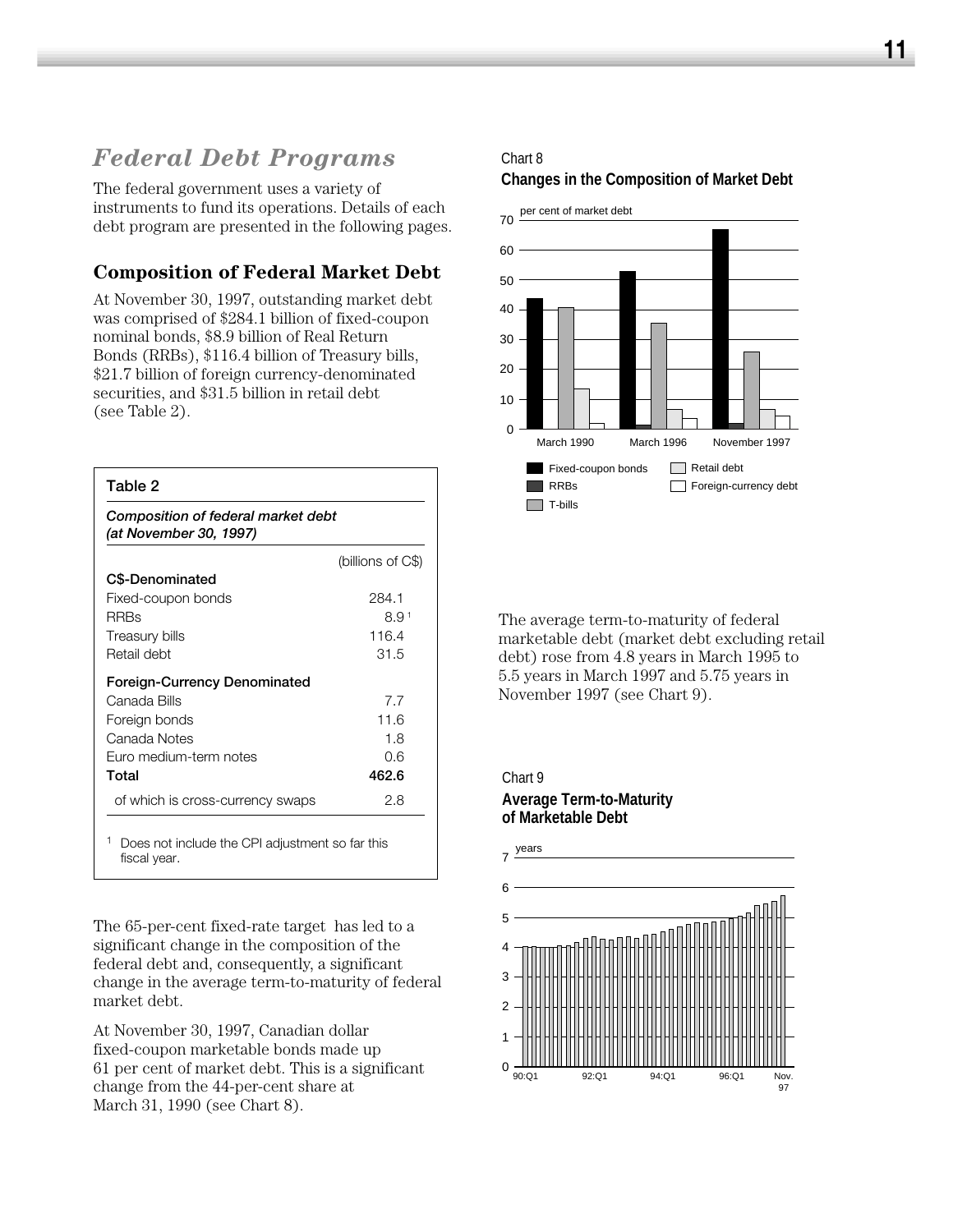# **Domestic Debt Programs**

#### *Fixed-Coupon Marketable Bonds*

Fixed-coupon marketable Government of Canada bonds are issued in Canadian dollars and pay interest semi-annually. The outstanding stock of these bonds was \$284.1 billion at the end of November 30, 1997, representing the largest component (61 per cent) of the federal government's outstanding market debt.

The distribution of the outstanding stock of fixed-coupon marketable bonds is shown below in Table 3.

| Table 3                                                             |                 |
|---------------------------------------------------------------------|-----------------|
| Outstanding fixed-coupon marketable bonds<br>(at November 30, 1997) |                 |
|                                                                     | billions of C\$ |
| 0-2 years                                                           | 72 S            |
| 2-5 years                                                           | 79.4            |
| 5-10 years                                                          | 72.7            |
| $10-30$ years                                                       | 59.7            |
| Total                                                               | 284.1           |
|                                                                     |                 |

# *Real Return Bonds (RRBs)*

In November 1991, the government introduced a program of Real Return Bonds whose return is linked to changes in the Consumer Price Index (CPI). This instrument represents cost-effective diversification of the marketable bond program for the government as the implied real rates on comparable nominal bonds generally exceed the real rate offered on RRBs. Real Return Bonds also have value for institutional investors whose long-term liabilities are related to the rate of inflation and for retail investors, principally for their RRSPs.

At November 30, 1997, the outstanding stock of RRBs was \$8.9 billion (not including the CPI adjustment for the current fiscal year), including two issues of RRBs in the April to November 1997 period for a total of \$900 million. The program for 1997-98 incorporates four RRB issues having a total issuance target of around \$2 billion. RRBs are issued via quarterly single-price auctions.

# *Treasury Bills*

Treasury bills with terms to maturity of three, six and 12 months are now offered on a bi-weekly basis. Prior to September 1997, Treasury bills were auctioned on a weekly basis. Cash management bills of shorter maturity than typical Treasury bills are issued from time to time to facilitate the management of the government's cash balances.

The Treasury bill stock has declined sharply over the first eight months of the fiscal year as the government has entered a period of financial sources. The Treasury bill stock at November 30, 1997 was \$116.4 billion compared to \$135.4 billion at March 31, 1997.

# *Retail Debt*

Canada's retail debt program is managed by CI&S, a special operating agency within the Department of Finance.

There are currently two investment products within the retail debt program: CSBs which can be held within or outside RRSPs, and a new Canada RRSP Bond. The Canada RRSP Bond features longer-term pricing, but with less liquidity.

CSBs are offered for sale by most Canadian financial institutions for a limited time in the fall. The 1997 CSB campaign was successful, with gross sales amounting to \$4.9 billion.

# **Foreign Currency Debt Programs**

#### *Strategy*

Canada borrows in foreign currencies to raise foreign exchange reserves for the Exchange Fund Account (EFA). The EFA is a pool of assets that the Bank of Canada uses from time to time on behalf of the government to promote order and stability of the Canadian dollar in the foreign exchange market. Foreign exchange reserves are also held for general liquidity purposes.

The Minister of Finance announced in the 1996 budget that Canada's foreign exchange reserves would be raised modestly to account for higher flows in exchange markets and to bring Canada in line with other sovereigns. As of November 30, 1997, foreign-currency debt stood at US\$15.6 billion. Including cross-currency swaps of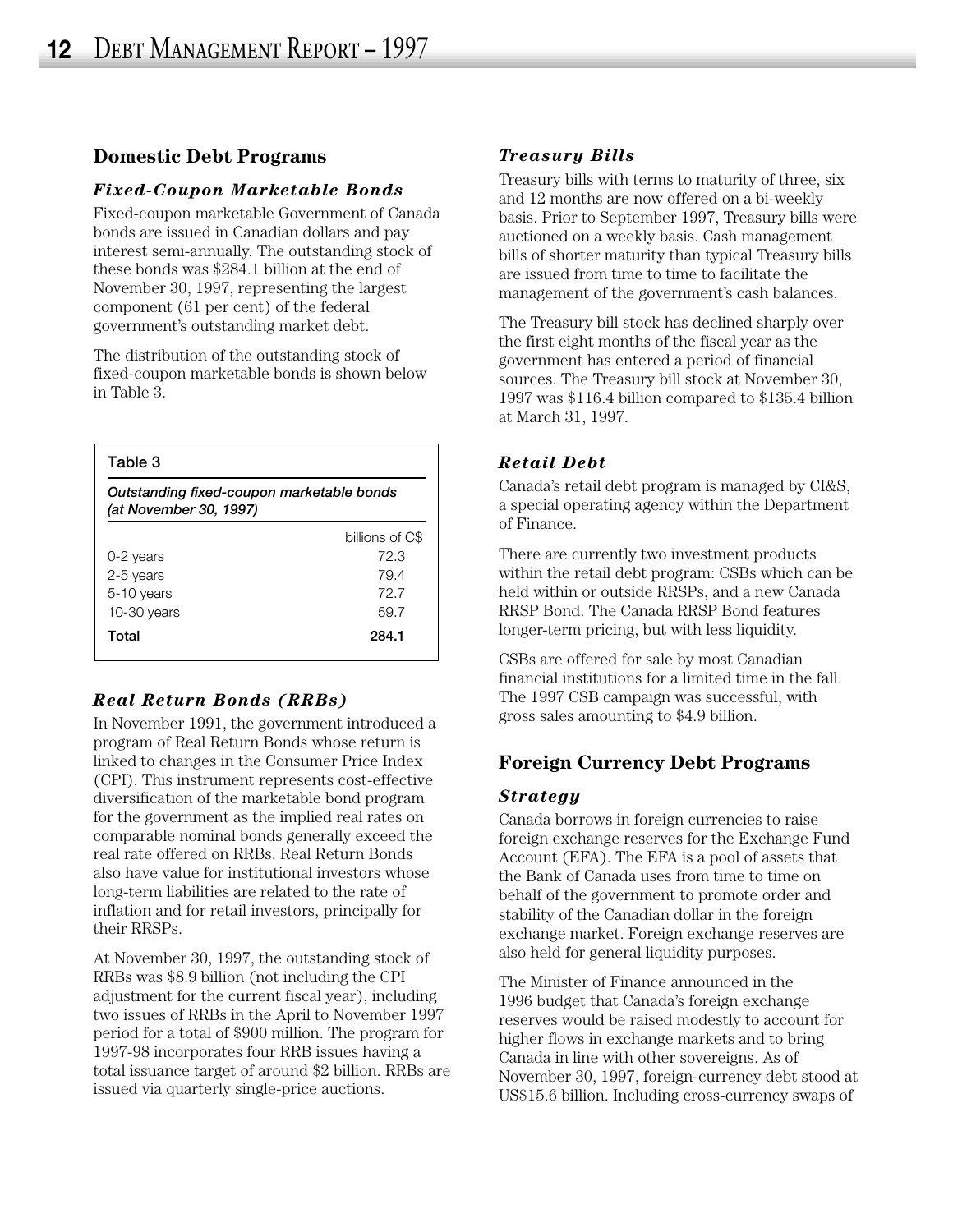domestic bonds, foreign-currency liabilities totalled US\$17.6 billion at November 30, 1997. Canada's foreign-currency debt currently amounts to about 5 per cent of its outstanding market debt (see Table 4 for the composition of foreign-currency liabilities).

| Table 4                                                       |                  |
|---------------------------------------------------------------|------------------|
| Foreign currency liabilities<br>(as at November 30, 1997)     |                  |
|                                                               | billions of US\$ |
| Canada Bills                                                  | 5.5              |
| Canada Notes                                                  | 1.3              |
| <b>Floating Rate Note</b>                                     | 2.0              |
| LIBOR-25bps, due 15 February 1999                             |                  |
| Global Bonds                                                  |                  |
| 6½% US\$ bonds due 30 May 2000                                | 1.5              |
| 6½% US\$ bonds due 30 May 2001                                | 1.0              |
| 6%% US\$ bonds due 15 July 2002                               | 1.0              |
| 6%% US\$ bonds due 21 July 2005                               | 1.5              |
| 6 <sup>3</sup> / <sub>4</sub> % US\$ bonds due 28 August 2006 | 1 <sub>0</sub>   |
| 6%% NZ\$ bonds due 3 October 2007                             | 0.3              |
| Furo medium-term notes                                        | 0.5              |
| Total foreign-currency debt*                                  | 15.6             |
| Cross-currency swaps                                          | 2.0              |
| Total foreign-currency liabilities                            | 17.6             |
| * may not add due to rounding                                 |                  |

Canada is a relatively scarce name in foreign debt markets, adding "rarity value" to Canadian issues in currencies other than the Canadian dollar. Limited reserve requirements allow Canada to be selective about the timing and size of its foreign debt issuance depending on market conditions.

The major objectives of Canada's reserve program are to raise adequate reserves, minimize the cost of carrying reserves, immunize foreign exchange and interest rate risk, and prudently manage refinancing risk. The government raises funds at a variety of maturities, and has developed a broad investor base.

#### *Sources of Funds*

The government raises foreign exchange reserves through a growing variety of flexible alternatives. Funding sources include the issuance of short-term debt through the Canada Bills and Canada Notes programs in the U.S. domestic

market, longer-term fixed and floating rate bonds in the Euro and Global bond markets, a Euro medium-term note program (EMTN), and cross-currency swaps of domestic bonds.

In March 1997, Canada launched its EMTN program. The program diversifies the sources of cost-effective funding for Canada's foreign exchange reserves. Notes issued under the new program can be denominated in a range of currencies and structured to meet investor demand. Obligations are swapped to U.S. dollars, the primary currency held in the foreign exchange reserves. To date, the federal government has executed four transactions under the EMTN program:

- in July, a US\$450 million 5½-per-cent five-year bond due January 30, 2001 which was sold to Japanese retail investors (US\$50 million was retired in September 1997);
- in July, a Japanese yen 5 billion Australian dollar 3.30-per-cent reverse dual currency 10-year note (payment of principal is made in Japanese yen, while interest payments are made in Australian dollars) due January 31, 2008 which was sold to Japanese institutions;
- in November, a Danish Kroner 500 million 51 ⁄2-per-cent seven-year bond due December 22, 2004 which was sold to European retail investors; and
- in November, a US\$30 million deep discount 4.0-per-cent 10-year note due November 19, 2007 which was sold to Japanese institutional investors.

Since March 31, 1997, the federal government has also issued two global bonds, helping to refinance a US\$2.0 billion Euro bond that matured on July 7, 1997:

- in July, a US\$1.0 billion 6<sup>1</sup>⁄<sub>8</sub>-per-cent five-year global bond due July 15, 2002; and
- in October, a New Zealand \$500 million 65 ⁄8-per-cent 10-year global bond due October 3, 2007.

The government also used cross-currency swaps to raise additional reserves. In September, the government entered into a currency swap of C\$347.5 million for US\$250 million, maturing on September 3, 2002.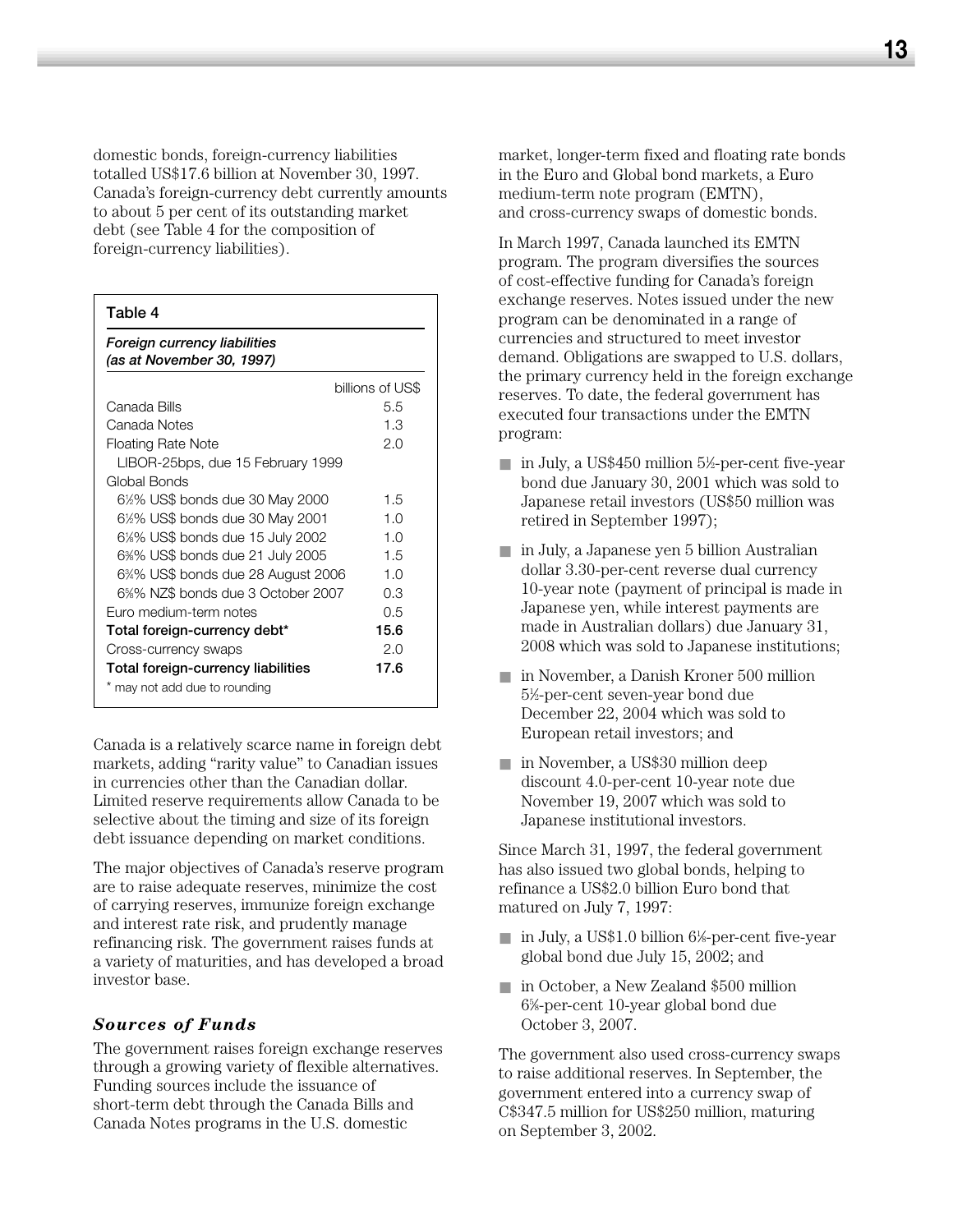# *Distribution of Holdings of Government of Canada Debt*

# **Domestic Holdings**

Life insurance companies and pension funds, and chartered banks remain the sectors with the largest holdings of Government of Canada market debt (see Chart 10).

The share of market debt held by persons and unincorporated businesses has fallen almost 20 percentage points since 1990 from a share of 33 per cent to 14 per cent at the end of 1996.

This has been mirrored by an increase in the share of market debt held by chartered banks, and by public and other financial institutions (primarily mutual funds). Chartered banks' share of holdings of market debt has increased from 9.5 per cent in 1990 to 21.5 per cent in 1996.

Bonds and bills held by public and other financial institutions also increased sharply over the 1990-1996 period – from 10.6 per cent to 20 per cent. Much of the increase in the share of market debt held by public and other financial institutions can be attributed to a significant increase in mutual funds' holdings – their holdings of bills increased 46 per cent in 1996, while their holdings of bonds rose 28 per cent.

Reference Table IV shows the evolution of the distribution of domestic holdings of Government of Canada debt over the past 20 years.

#### Chart 10 **Distribution of Domestic Holdings of Government of Canada Market Debt, 1996**



#### Total: \$349 billion at December 31, 1996

\*Includes investment dealers, mutual funds, fire and casualty insurance companies, sales, finance and consumer loan companies, accident and sickness branches of life insurance companies, other private financial institutions (not elsewhere included), federal public financial institutions, and provincial financial institutions.

**Source:** Statistics Canada, The National Balance Sheet Accounts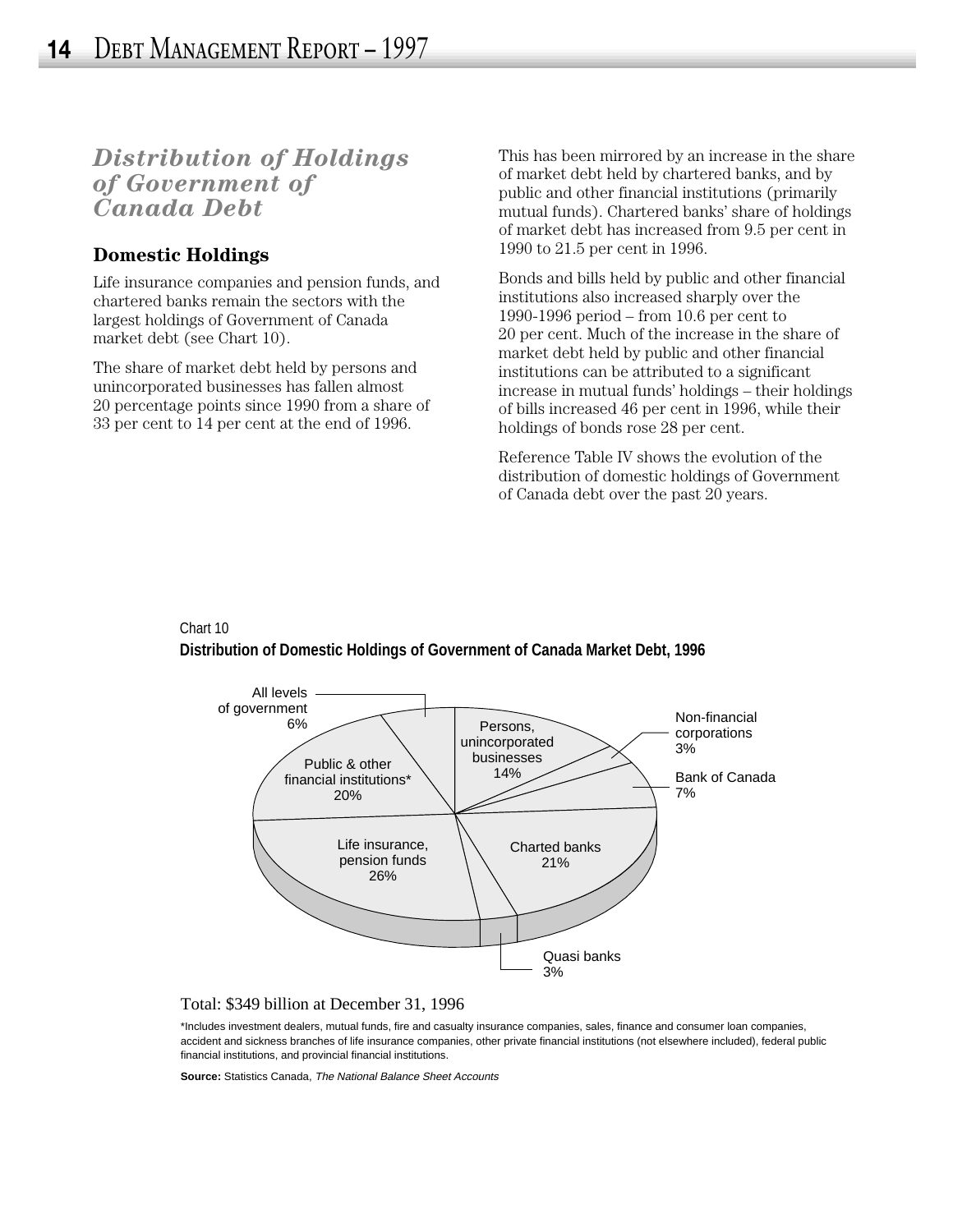#### **Non-Resident Holdings**

Non-resident holdings of the Government of Canada's market debt are estimated to be \$118.3 billion at the end of March 1997, down \$3.1 billion from a year earlier. Non-resident holdings represented 25 per cent of the Government of Canada's total market debt at the end of 1996-97, up from the 15-per-cent share at the end of 1986-87, but down from the peak level of 28 per cent in 1992-93 (see Chart 11).

Non-residents holdings of bonds represented 19 per cent of Government of Canada market debt at the end of 1996-97, up 0.8 percentage points from its share at the end of 1995-96. Non-resident holdings of bills amounted to 5.9 per cent of total market debt at March 31,1997, down almost 2 percentage points from its share of 7.8 per cent one year earlier. In 1996-97, non-resident holdings of Government of Canada marketable bonds increased by \$5.5 billion. Non-resident holdings of bills (Treasury bills and Canada Bills) declined by \$8.6 billion over the fiscal year (see Reference Table V).

#### Chart 11 **Non-Resident Holdings of Government of Canada Debt**



**Source:** Statistics Canada, Canada's International Transactions in Securities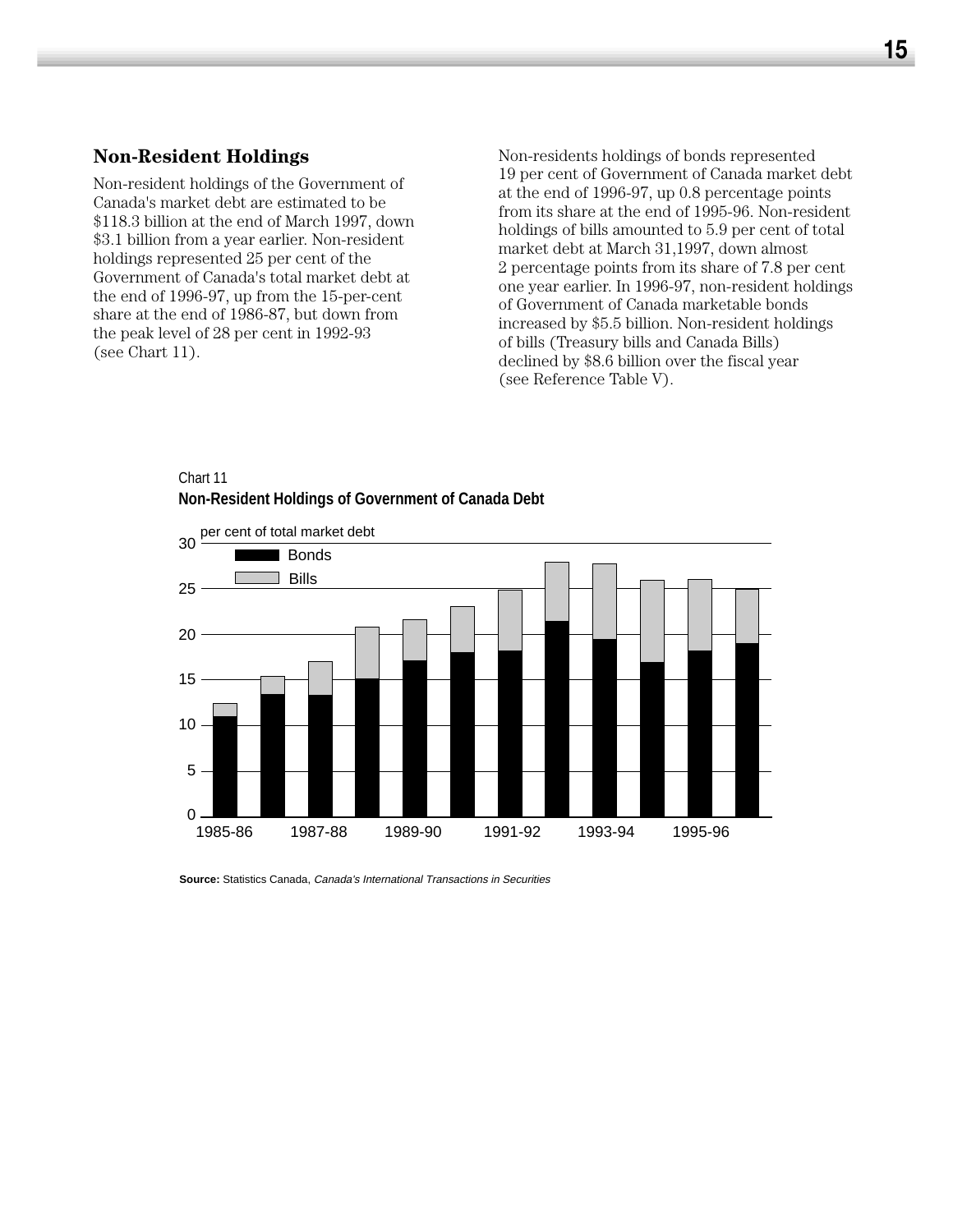*Results of 1996-97 Government of Canada Debt Management Operations and Cash Management*

# **Overview**

For 1996-97, the federal government recorded a financial surplus (excluding foreign exchange transactions) of \$1.3 billion. Taking into account foreign exchange transactions, financial requirements were \$6.5 billion.

The 1996-97 debt program's emphasis on longerterm financing increased the proportion of the outstanding stock of federal debt at fixed rates from 57 per cent to 62 per cent during the fiscal year. The increase was facilitated by falling financial requirements and was consistent with the government's fixed-rate target of 65 per cent. The debt program for 1996-97 is set out in Table 5.

| Table 5                                          |          |                              |                    |
|--------------------------------------------------|----------|------------------------------|--------------------|
| Fiscal 1996-97 debt program<br>(billions of C\$) |          |                              |                    |
|                                                  | Stock at | Net new Stock at             |                    |
|                                                  |          | 31/03/96 securities 31/03/97 |                    |
| <b>Bonds</b>                                     | 246.6    | 27.9                         | 274.5              |
| RRBs                                             | 6.11     | 1.7                          | 8.01               |
| Treasury bills                                   | 166.1    | $-30.7$                      | 135.4              |
| Retail debt                                      | 30.5     | 2.0                          | 32.5               |
| Total domestic                                   | 449.3    | 0.9                          | 450.4 <sup>1</sup> |
| Foreign debt                                     | 16.8     | 6.2                          | 23.0               |
| Total market debt                                | 466.1    | 7.1                          | 473.4              |
| Includes CPI adjustment of \$0.2 billion         |          |                              |                    |

# **Domestic Debt**

# *Fixed-Coupon Marketable Bonds*

Net new issuance of fixed-coupon marketable bonds during the year totalled \$27.9 billion (gross issuance less maturing issues), bringing the stock outstanding of marketable bonds to \$274.5 billion as at March 31, 1997. In view of the government's objective to increase the fixed-rate share of the gross debt, the bond program was reduced only modestly through the year as financial requirements came in below forecast.

In 1996-97, \$12.0 billion of two-year bonds, \$11.1 billion of three-year bonds, \$13.3 billion of five-year bonds, \$11.8 billion of 10-year bonds and \$5.8 billion of 30-year bonds were issued. The average term-to-maturity (ATM) of the fixed-coupon bond program for the year was 8.0 years which had the result of lengthening the ATM of the marketable debt stock over the year from 5.0 to 5.5 years.

# *Real Return Bonds (RRBs)*

Issuance of RRBs in 1996-97 totalled \$1.7 billion through four issues, bringing the level outstanding of RRBs to \$8.0 billion as at March 31, 1997 (includes \$0.2 billion in CPI adjustment). Issuance in 1996-97 exceeded the \$1.35 billion issued in 1995-96.

# *Treasury Bills*

The stock of outstanding Treasury bills decreased by \$30.7 billion during the 1996-97 fiscal year to a level outstanding of \$135.4 billion at March 31, 1997. Reduced issuance of Treasury bills reflected the lower-than-expected financial requirements for the year – the most flexible portion of the debt program to deal with intra-year developments is the Treasury bill program. In order to help enhance the liquidity of Treasury bills in the face of reduced bill issuance, the government introduced in July 1996 fungible 6-month Treasury bills which are issued one week and then reopened at the next auction. The change was similar to the introduction in 1993 of fungible 1-year Treasury bills.

## *Canadian Dollar Interest Rate Swaps*

No new domestic interest rate swaps were entered into to raise domestic floating rate funding in 1996-97.

# *Retail Debt*

Gross CSB sales during the 1996 campaign were \$5.7 billion. The net increase in retail debt during 1996-97 was \$2.0 billion.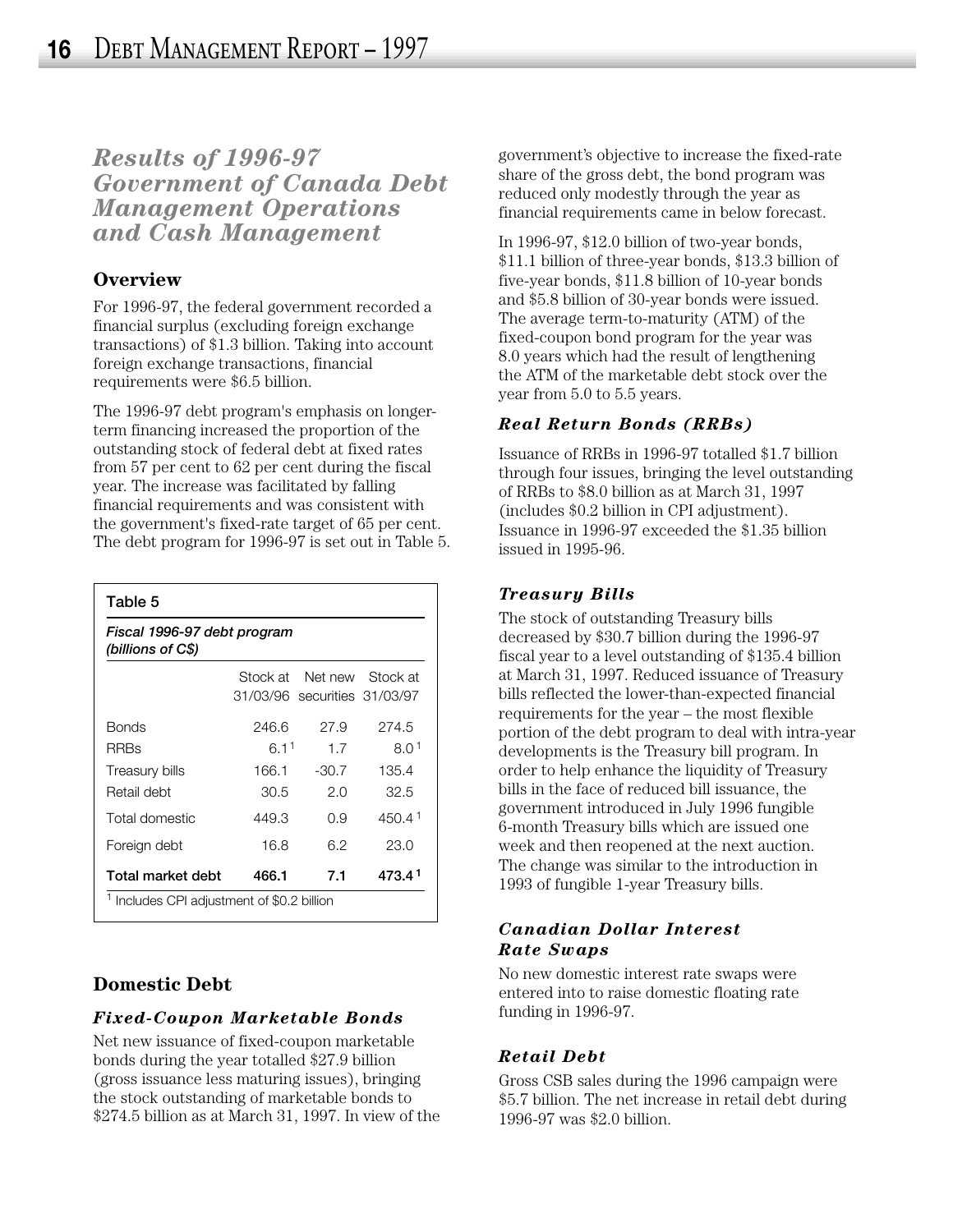# **Foreign-Currency Debt**

As of March 31, 1997, foreign-currency liabilities stood at US\$18.4 billion – US\$16.6 billion in foreign-currency debt and US\$1.8 billion in cross-currency swaps (or equivalently, C\$23.0 billion in foreign-currency debt and C\$2.4 billion in cross-currency swaps). Foreigncurrency debt outstanding consisted of Canada Bills, Canada Notes, a US\$2.0 billion Floating Rate Note, and marketable bonds. Canada also obtains foreign-denominated funding through cross-currency swaps on domestic bonds. Cross-currency swaps outstanding at March 31 totalled US\$1.8 billion (see Table 6 for composition of foreign currency liabilities).

| Table 6                                             |                  |
|-----------------------------------------------------|------------------|
| Foreign currency liabilities<br>(at March 31, 1997) |                  |
|                                                     | billions of US\$ |
| Canada Bills                                        | 6.1              |
| Canada Notes                                        | 1.5              |
| <b>Floating Rate Note</b>                           | 2.0              |
| Global bonds                                        | 7.0              |
| Cross-currency swaps                                | 1.8              |
| Total                                               | 18.4             |

# *Canada Bills*

Consistent with the government's decision in the 1996 budget to raise the level of foreign exchange reserves, the level of outstanding Canada Bills increased from US\$5.1 billion to US\$6.1 billion during 1996-97.

#### *Canada Notes*

The stock of outstanding U.S. medium-term notes, which the government began to issue in March 1996, increased from US\$0.2 billion to US\$1.5 billion during 1996-97.

## *Foreign Currency-Denominated Bonds*

As of March 31, 1997, Canada had US\$7.0 billion in fixed-rate bonds and a US\$2.0 billion Floating Rate Note outstanding. US\$2.0 billion of fixed-rate bonds were issued in the 1996-97 fiscal year.

The US\$2.0 billion of fixed-rate bonds issued in 1996-97 consisted of two global bonds.

- On May 30, 1996, Canada issued a US\$1.0 billion 61 ⁄2-per-cent five-year global due May 30, 2001. The issue was well received by a broad, global investor base, which allowed it to be priced at 14 basis points over U.S. Treasuries.
- On August 28, 1996, Canada issued a US\$1.0 billion 63 ⁄4-per-cent 10-year global due August 28, 2006. The issue was priced at 29 basis points over U.S. Treasuries and was positively received by the market.

The issues, which featured Canadian firms (RBC Dominion Securities for the five-year issue and ScotiaMcLeod for the 10-year issue) as joint lead and bookrunner, represented a major step forward in the usage of Canadian firms in the Global bond syndicate. In the second issue, Canadian firms were allocated over 30 per cent of the bonds.

# *Cross-Currency Swaps*

In addition to the bond issues, the government entered into two cross-currency swaps in December 1996 to raise an additional US\$1.0 billion in foreign exchange reserves at attractive funding levels. Cross-currency swaps of domestic obligations are an alternative to bond issues as a means of meeting the government's targets for longer-term foreign currency funding.

These swaps brought the total amount of crosscurrency swaps outstanding as of March 31, 1997 to US\$1.8 billion.

# **The Management of the Government's Cash Balances**

The main priority in managing cash balances is to ensure that the government has sufficient cash to meet its operating requirements. This requires careful forecasting and monitoring of the daily flows, as well as an ongoing borrowing program to refinance maturing debt and to maintain the balances at the targeted level. There is inherent uncertainty in forecasting daily changes in cash balances, owing to the scope of the government's financial operations, the operations of the Bank of Canada, and the volatility of markets. This means that an adequate level of cash balances must be maintained at all times.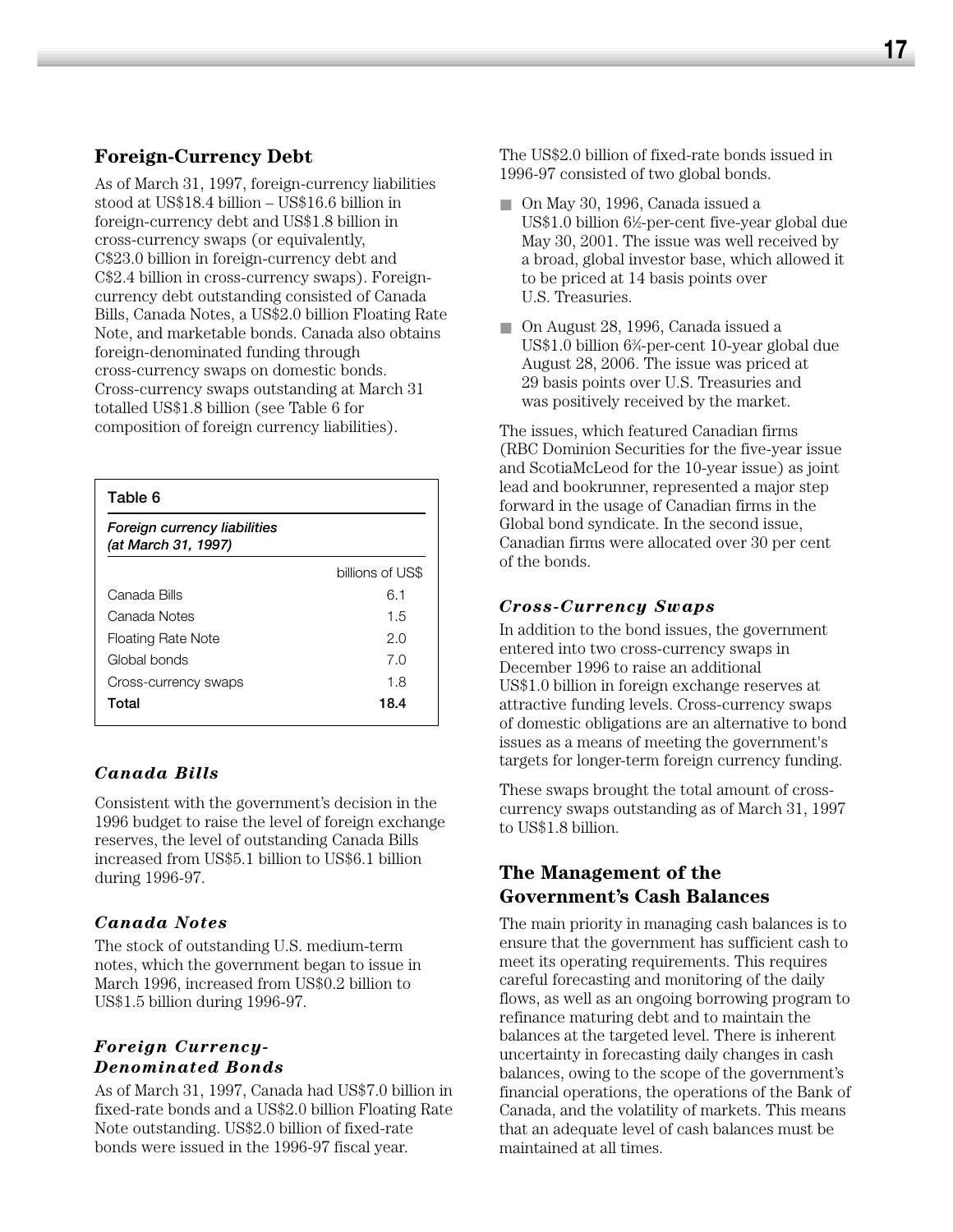All cash balances are invested directly with clearing members of the CPA, as either term or demand deposits, through an auction process. In order to earn competitive market rates of return, balances in excess of daily operating requirements have been auctioned to direct clearers as term deposits since 1986. In 1989, the auction format was extended to demand deposits.

The level of the government's daily cash balances (term and demand) averaged \$5.7 billion in fiscal 1996-97, slightly lower than the average daily cash balance of \$6.0 billion in 1995-96 (see Chart 12 for composition of the government's cash balances in 1996-97).

As previously mentioned, cash balances are invested in the market. Term deposits, typically for terms ranging between one and seven days, averaged \$5.3 billion, \$100 million lower than the previous fiscal year. Earnings on term balances averaged 3.89 per cent, lower than the average of 6.19 per cent in the prior year but reflecting the decline in the call loan rate from 6.60 per cent to 3.92 per cent. Average demand balances, at \$365 million, were \$198 million lower than in 1995-96 and earned 2.99 per cent (compared to 4.66 per cent the previous year).



Chart 12 **Average Level of Government of Canada Cash Balances, Fiscal Year 1996-97**

**Source:** Department of Finance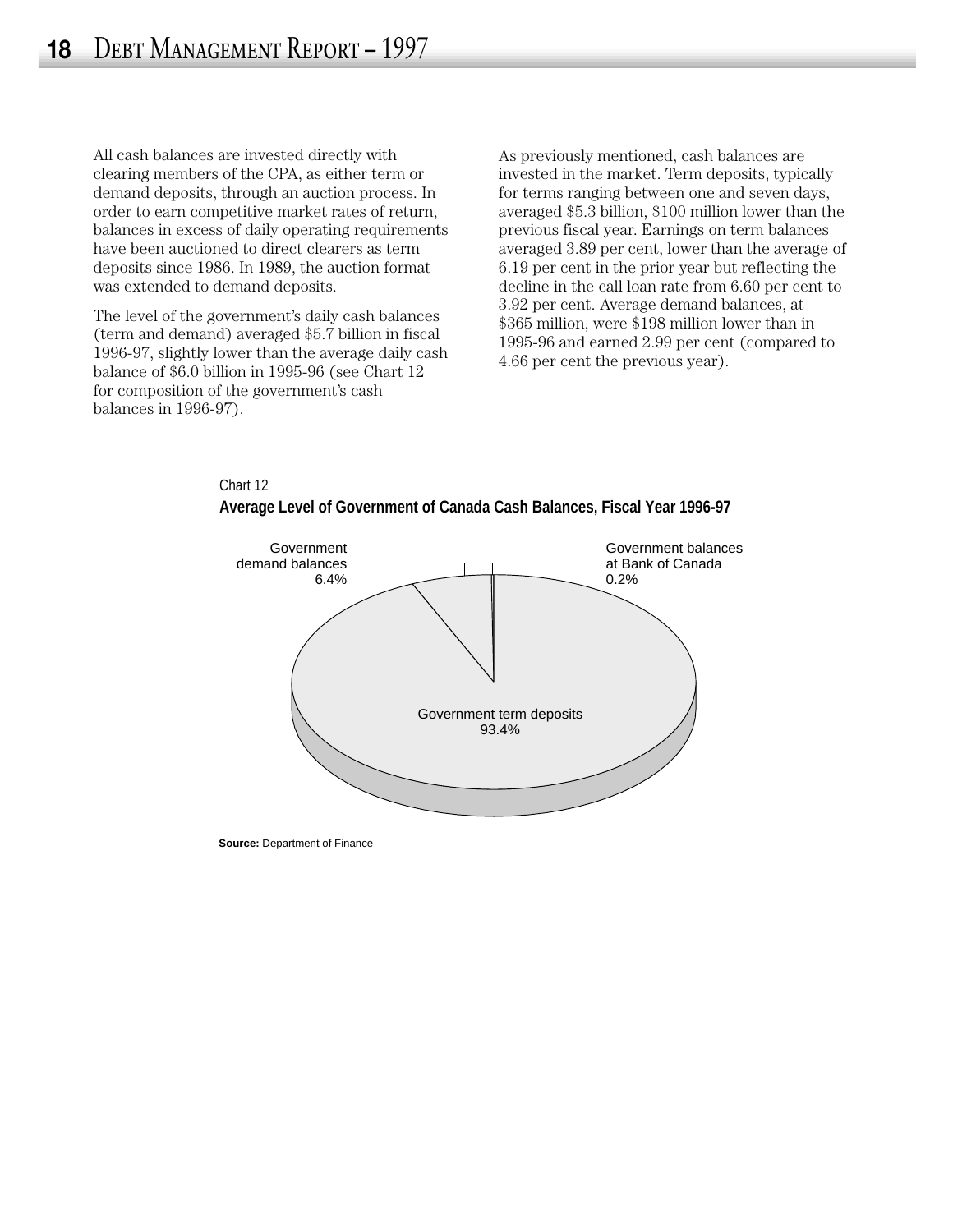# *Annex 1*

# **Government of Canada Market Debt Instruments**

# *Fixed-Coupon Marketable bonds*

Effective October 1995, Government of Canada marketable bonds are issued in Global Certificate form only whereby a global certificate for the full amount of the bonds is issued in fully registered form in the name of CDS & Co., a nominee of the Canadian Depository for Securities Limited (CDS). The bonds must be purchased, transferred, or sold directly or indirectly through a participant of the Debt Clearing System (DCS) operated by CDS and only in integral multiples of \$1,000 (face value). Prior to December 1993, Government of Canada bonds were issued in coupon bearer and fully registered form, and were available in denominations ranging from \$1,000 to \$1,000,000. Between December 1993 and September 1995, Government of Canada bonds were only issued in fully registered form. With the exception of the 3.75-per-cent bonds maturing March 15, 1998, all Canadian dollar marketable bonds are non-callable. All Canadian dollar marketable bonds pay a fixed rate of interest semi-annually.

Issues of government bonds are sold via public tender, with the Bank of Canada acting as the government's fiscal agent, to primary distributors made up of securities dealers that operate in Canada and are members of the Investment Association of Canada, and a small number of Canadian chartered banks. These sales are via multiple-price auction.

# *Government of Canada Real Return Bonds (RRBs)*

Government of Canada Real Return Bonds pay semi-annual interest based upon a real interest rate. Unlike standard fixed-coupon marketable bonds, interest payments on Real Return Bonds are adjusted for changes in the Consumer Price Index (CPI). The CPI, for the purposes of RRBs, is the all-items CPI for Canada, not seasonally adjusted, published monthly by Statistics Canada. The semi-annual nominal coupon payments are calculated as follows:

 $\text{coupon payment}_\text{i} = \text{real coupon rate/}2 * (\text{principal+ inflation compensation}_\text{i})$ 

where inflation compensation<sub>i</sub> = ((principal  $*$  reference CPI<sub>i</sub>/reference CPI<sub>base</sub>) - principal)

Reference CPI for the first day of any calendar month is the CPI for the third preceding calendar month. The reference CPI for any other day in a month is calculated by linear interpolation between the reference CPI applicable to the first day of the month in which such day falls and the reference CPI applicable to the first day of the month immediately following. The reference CPI<sub>base</sub> for a series of bonds is the reference  $\text{CPI}_i$  applicable to the original issue date for the series.

At maturity, bondholders will receive, in addition to a coupon interest payment, a final payment equal to the sum of the principal amount and the inflation compensation accrued from the original issue date; i.e.

 $final\ payment = principal + ((principal * reference\ CPU_{maturity}/reference\ CPU_{base})$  -  $principal)$ 

These bonds must be purchased, transferred, or sold directly or indirectly through a participant of the DCS and only in integral multiples of \$1,000 (face value). New issue distribution is through single-price auction to primary distributors.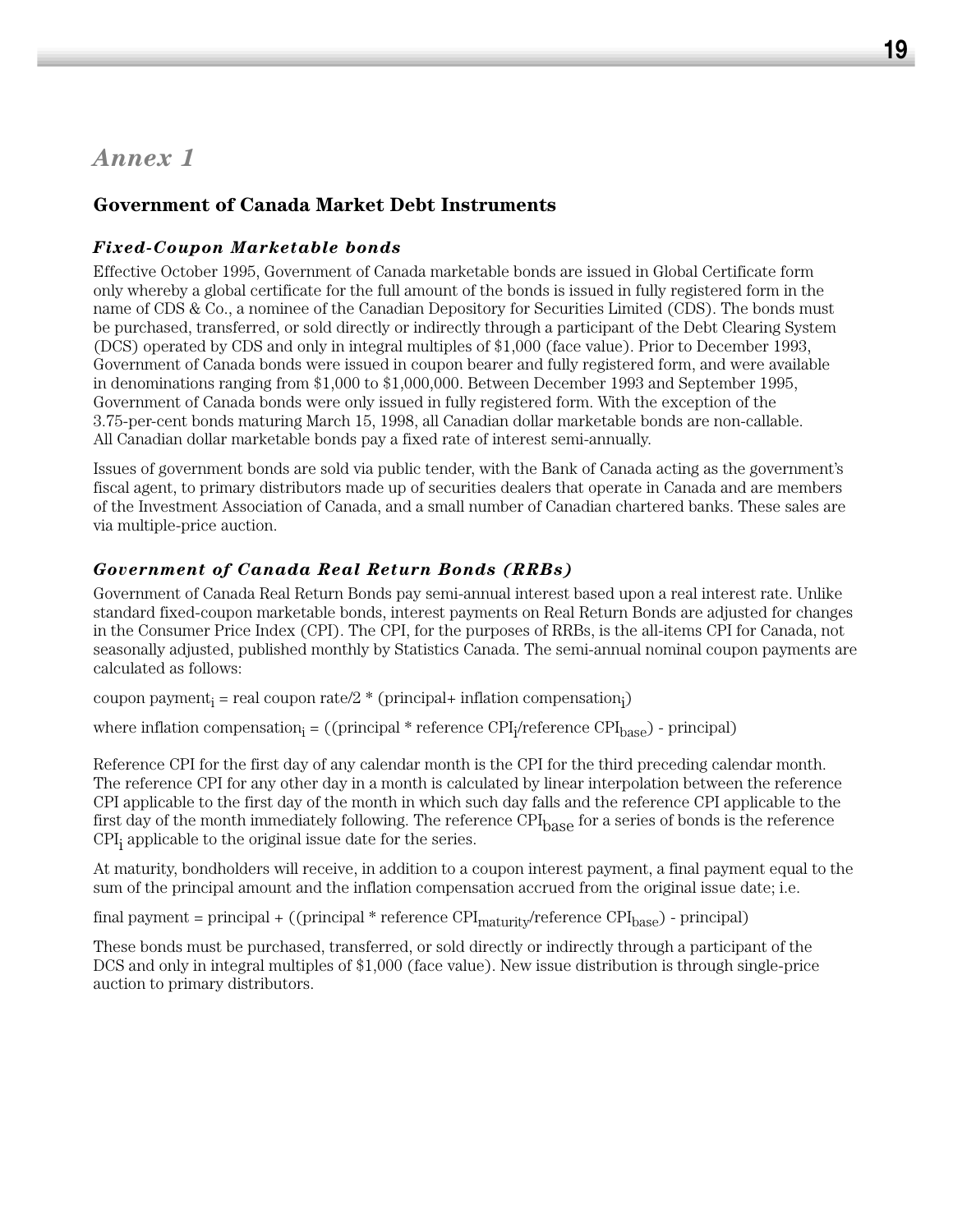### *Canada Savings Bonds (CSBs)*

CSBs are currently offered for sale by most Canadian financial institutions for a limited time in the fall of each year. To facilitate their purchase, many Canadians elect to purchase CSBs through payroll deductions.

Except in certain specific circumstances, Canada Savings Bonds can only be registered in the name of residents of Canada, and are available in both regular interest and compound interest forms. Denominations range from \$100 to \$10,000; all CSBs are non-callable and, except in certain limited circumstances, non-transferable.

CSBs pay a competitive rate of interest which is guaranteed for one or more years. They may be cashed at any time and, after the first three months, pay interest up to the end of the month prior to encashment.

# *Canada RRSP Bond*

The Canada RRSP Bond is a new retail investment and savings product introduced by the Government of Canada in 1997.

The Canada RRSP Bond has guaranteed annual interest rates for 10 years; it can be redeemed early once a year with no loss in value or reduction in interest; and it earns interest daily from purchase date to issue date.

# *Treasury Bills*

Effective November 1995, all new issues of Treasury bills are issued is Global Certificate form only whereby a global certificate for the full amount of the Treasury bills is issued in fully registered form in the name of CDS & Co., a nominee of the Canadian Depository for Securities Limited (CDS). Treasury bills must be purchased, transferred, or sold directly or indirectly through a participant of the Debt Clearing System (DCS) operated by CDS and only in integral multiples of \$1,000 (face value). Prior to November 1995, Treasury bills were issued in bearer form, and were available in denominations ranging from \$1,000 to \$1,000,000.

Treasury bills are sold by public tender on a discount basis to primary distributors of Government of Canada securities. Treasury bills with terms to maturity of three, six, or twelve months are currently auctioned on a bi-weekly basis, generally on Tuesday for delivery Thursday. Under the bi-weekly issuance pattern, new 3-month (98 days) Treasury bills are issued at each bi-weekly auction. New 6- and 12-month Treasury bills are offered in the same week and then reopened once at the next regular auction two weeks later.

Cash Management Bills (CMBs) are also periodically issued by the Government of Canada. CMBs are Treasury bills with maturities of less than three months (they can be as short as one day) used as a source of short-term financing for the government. CMB auctions can take place on any business day, typically for next-day delivery, but on some occasions for same-day delivery.

# *Canada Bills*

Canada Bills are promissory notes denominated in U.S. dollars and issued only in book-entry form. They mature not more than 270 days from their date of issue and are discount obligations with a minimum order size of U.S. \$1,000,000 and a minimum denomination of U.S. \$1,000. Delivery and payment for Canada Bills occur in same-day funds through Chase Manhattan Bank in New York City.

Primary distribution of Canada Bills occurs through five issuing agents in New York: RBC Dominion Securities Inc., CIBC Wood Gundy Inc., Goldman, Sachs & Co., Lehman Brothers and CS First Boston. Rates on Canada Bills are posted daily, for terms of one to six months.

Canada Bills are issued for foreign exchange reserve funding purposes only.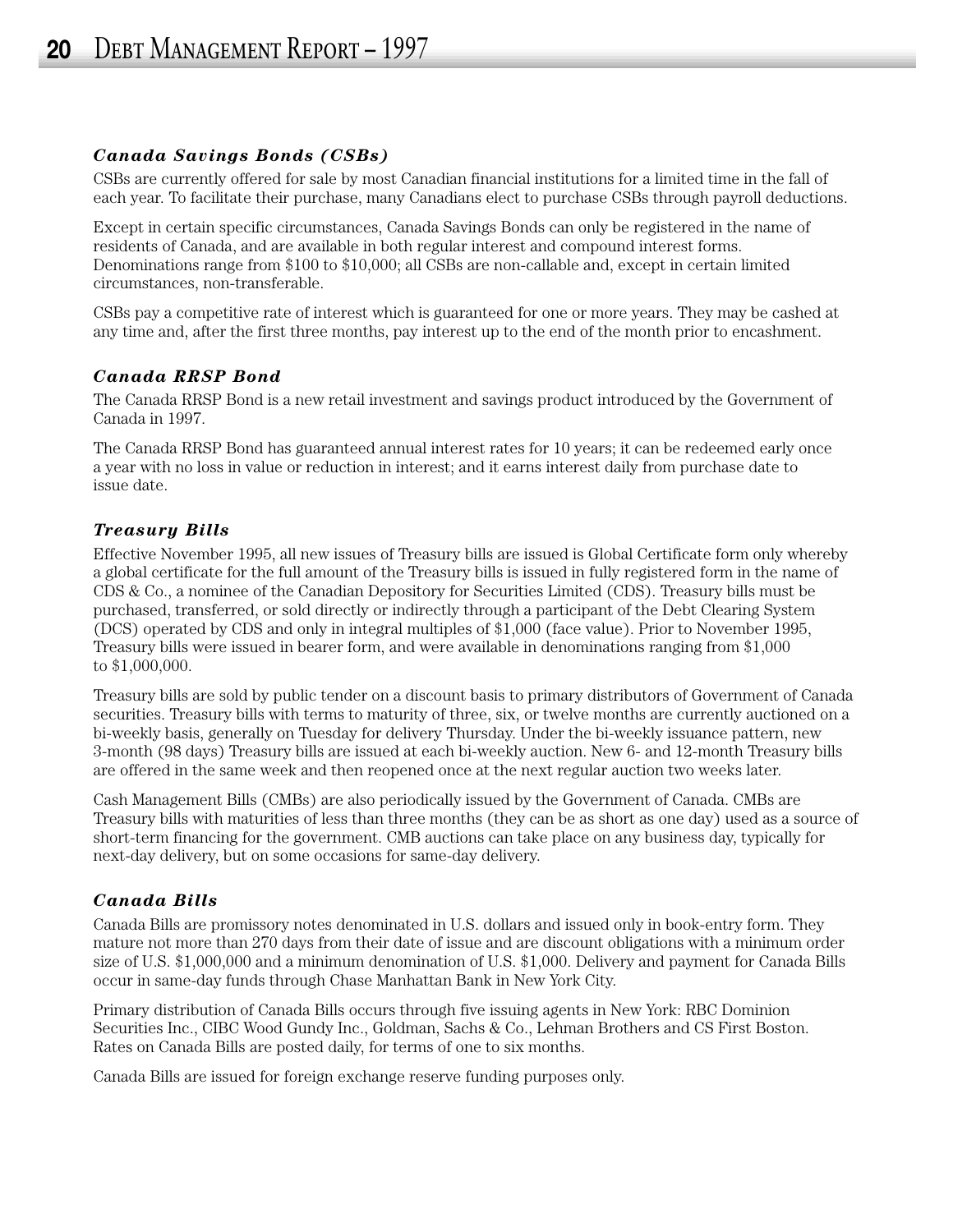#### *Canada Notes*

Canada Notes are promissory notes usually denominated in U.S. dollars and available in book-entry form. Canada Notes are issued in denominations of U.S. \$1,000 and integral multiples thereof. At present, the aggregate principal amount outstanding issued under the program is limited to U.S. \$3.0 billion. Notes can be issued for terms of nine months or longer, and can be issued at a fixed or a floating rate. Notes are usually denominated in U.S. dollars, and the payments of principal and interest on notes are made in U.S. dollars.

The interest rate or interest rate formula, the issue price, stated maturity, redemption or repayment provisions, and any other terms are established by Canada at the time of issuance of a note and will be indicated in the Pricing Supplement. Delivery and payment for Canada notes occur through the Bank of Montreal Trust Company in New York City.

The notes are offered on a continuous basis by Canada through five dealers in New York: Nesbitt Burns Inc., Scotia Capital Markets USA Inc., Goldman, Sachs & Co., CS First Boston and Lehman Brothers. Canada may also sell notes to other dealers or directly to investors.

Canada Notes are issued for foreign exchange reserve funding purposes only.

#### *Euro Medium-Term Notes (EMTNs)*

EMTNs are medium-term notes issued outside the United States and Canada. EMTNs can be issued with fixed or floating interest rates, include embedded options, make coupon payments in one currency and the principal payment in another currency, and maturities can range from short-term to long-term. Canada EMTNs are sold either by dealers in the dealer group, or by dealers who are not in the dealer group but who are acting as Canada's agent for the particular transaction (called reverse inquiry). Canada EMTNs are sold on a bought-deal basis (i.e. the dealer purchasing EMTNs from Canada is responsible for the sale of the notes), and are sold on an intermittent basis.

The Arranger for Canada's EMTN program is Morgan Stanley & Co. International. The London-based dealer group includes CIBC Wood Gundy Inc., Daiwa Europe Limited, Deutsche Morgan Grenfell, Goldman Sachs International, J.P. Morgan Securities Ltd., Merrill Lynch International, Morgan Stanley & Co. International, Nomura International, RBC Dominion Securities Inc. and UBS Limited.

The EMTN program further diversifies the sources of cost-effective funding for Canada's foreign exchange reserves. Notes issued under this program can be denominated in a range of currencies and structured to meet investor demand.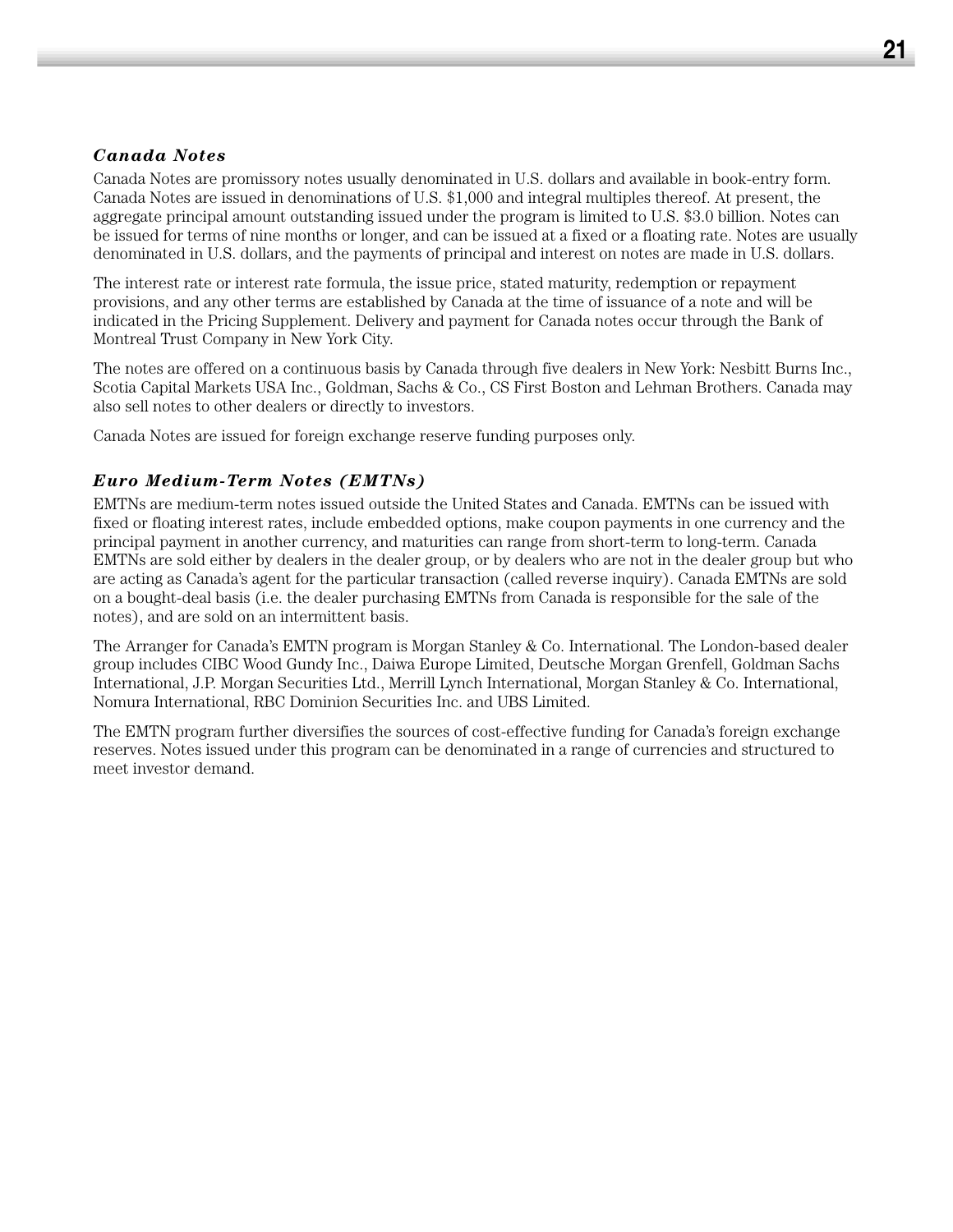# *Annex 2*

# *Primary Distribution in Canada*

In the distribution of its domestic marketable debt, the Government of Canada transacts through a group of financial intermediaries known as primary distributors.

There are at present some 30 firms which participate in the primary distribution of bonds and Treasury bills. Investment dealers incorporated in Canada, banks and any non-bank member of the Canadian Payments Association that holds a settlement account at the Bank of Canada are eligible for primary distributor status. Investment dealers must be licensed by a provincial securities commission and be members of the Investment Dealers Association. Banks are regulated by the Office of the Superintendent of Financial Institutions. Other eligible deposit-taking institutions must be regulated by the Office of the Superintendent of Financial Institutions or be subject to provincial oversight. The list of primary distributors has evolved over time. Additions to and deletions from the list of firms allowed to bid at auctions are made only after a sustained evaluation of a firm's performance over an extended period of time.

In order to be eligible as a primary distributor, a firm must meet certain reporting, performance and distribution criteria set by the Bank of Canada in its role as the government's fiscal agent.

Those primary distributors active in both bond and Treasury bill markets may apply to become Bank of Canada jobbers. This is the core group of market makers that the Bank deals with in its monetary policy operations and, since they are the largest firms, they are also the dominant group among the primary distributors.

Jobbers have a number of responsibilities in addition to those of primary distributors. They are expected to bid at every Treasury bill and bond auction so as to provide coverage of auctions as a group, to consistently make markets in Treasury bills and bonds to a broad customer base, and to provide the Bank of Canada with assessments of market conditions, weekly statistical reports and audited financial statements.

Primary distributors, including jobbers, have bidding limits for Treasury bill and bond auctions. The bidding limits are assigned at the discretion of the Government of Canada. Currently, jobbers may submit bids for a maximum of 331 ⁄3 per cent of each tranche of a Treasury bill auction and 20 per cent of the total amount of bonds tendered at auctions (maximum bid is 25 per cent in the case of Real Return Bond auctions). All other primary distributors may also submit bids up to a maximum of 33½ per cent of each tranche of a Treasury bill auction. However, the bidding limits for Government of Canada bonds vary by primary distributor depending on their relative activity in the primary and secondary markets for these securities.

Jobbers are eligible to enter into Special Purchase and Resale Agreements in Governement of Canada securities (SPRAs) up to an assigned limit, at the Bank Rate at the initiative of the Bank of Canada. Investment dealer jobbers also have a regular Purchase and Resale (PRA) dealing limit with the Bank of Canada, in the same securities, at Bank Rate, that they may enter into at their own initiative.

Deposit-taking jobbers who have a settlement account with the Bank of Canada do not have a regular PRA limit since they have access to secured advances from the Bank.

Source: Bank of Canada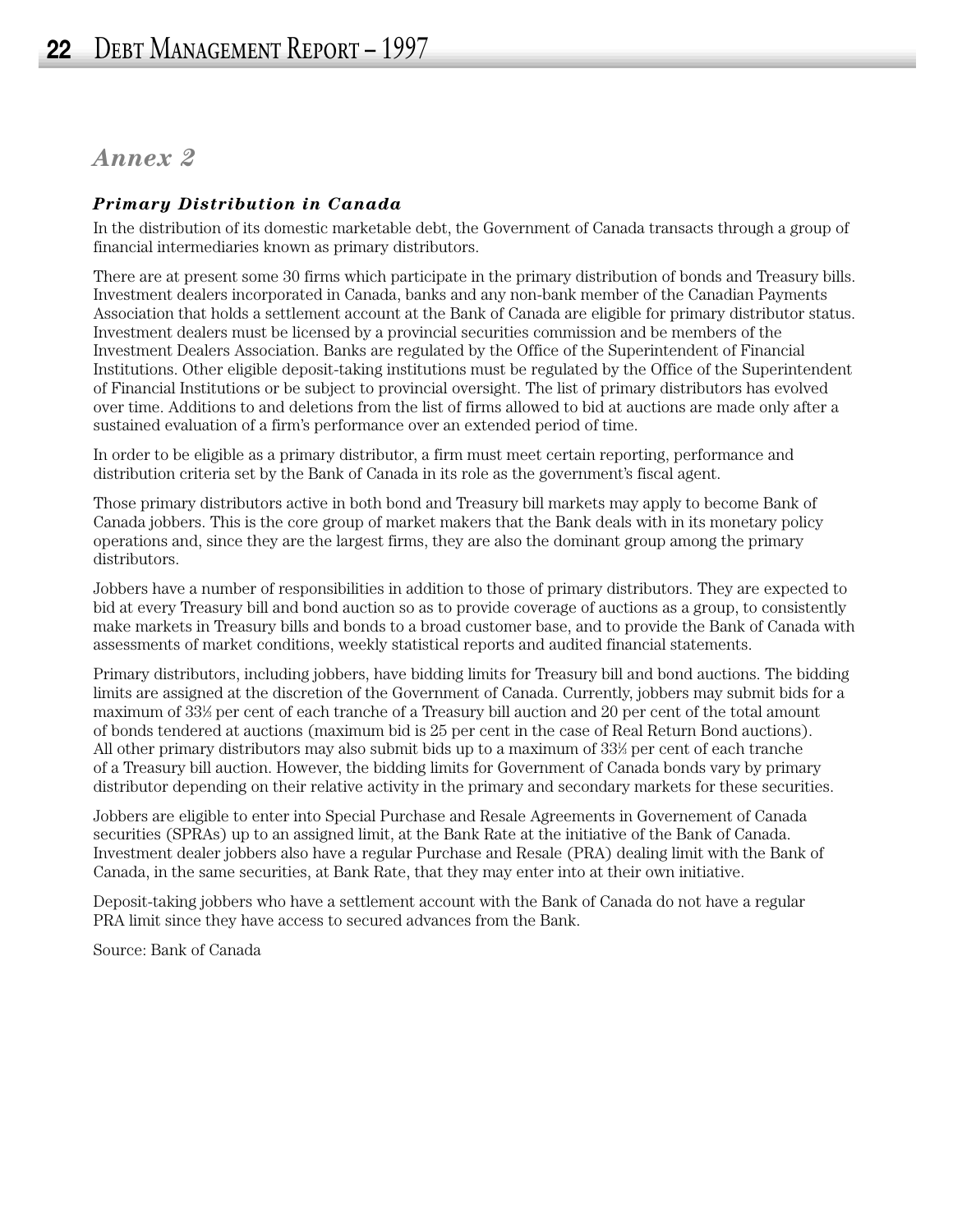# *Annex 3*

# **Selected News Service Pages of Interest to Government of Canada Debt Market Participants**

| Bloomberg                 |                          |                                                                      |
|---------------------------|--------------------------|----------------------------------------------------------------------|
| <b>WCR</b>                | $\overline{\phantom{0}}$ | Exchange rates                                                       |
| <b>PXCA</b>               |                          | Government of Canada benchmark bonds                                 |
| <b>PXCB</b>               |                          | Government of Canada bonds                                           |
| <b>CND</b>                |                          | Summary page of benchmark Canadian securities                        |
| <b>Dow Jones Telerate</b> |                          |                                                                      |
| 261                       |                          | Exchange rates                                                       |
| 3105                      | $=$                      | U.S./Canada capital markets                                          |
| 3109                      | $\qquad \qquad -$        | Quarterly bond auction schedule                                      |
| 3110                      | $\qquad \qquad -$        | Latest marketable bond auction results                               |
| 3111                      | $\qquad \qquad -$        | Treasury bill auction results                                        |
| 3112                      | $\equiv$                 | Cumulative excess settlement balances/overnight rate                 |
| 3114                      |                          | Government of Canada domestic interest rate swaps                    |
| 3143                      | $\qquad \qquad -$        | Multicontributor page – Government of Canada bonds                   |
| 3144                      | $\overline{\phantom{0}}$ | Multicontributor page – Government of Canada Treasury bills          |
| 3159                      | $\qquad \qquad -$        | Canadian yield curve/spread differentials to U.S.                    |
| 3190                      | $\qquad \qquad -$        | Canadian money markets                                               |
| 3193                      | $\equiv$                 | Cash management bill auction results                                 |
| 3195                      |                          | Latest RRB auction results                                           |
| 3196                      | $\overline{\phantom{0}}$ | Government of Canada and provincial government bonds                 |
| 3197                      | $\qquad \qquad -$        | 10:00 a.m. fixing – Canadian BA rates                                |
| 3198                      | $\qquad \qquad$          | 10:00 a.m. fixing - Government of Canada Treasury bills              |
| 9728                      | $\equiv$                 | 10:30 a.m. Bank of Canada jobber averages - money market instruments |
| 27455                     | $\overline{\phantom{0}}$ | 10-year CGB futures (Montreal Exchange)                              |
| 27456                     |                          | BAX futures (Montreal Exchange)                                      |
| 27458                     |                          | 10-year bond cheapest-to-deliver (CGB futures) implied repo rate     |
| Reuters                   |                          |                                                                      |
| <b>WRLD</b>               |                          | Exchange rates                                                       |
| <b>BOFC</b>               | $\qquad \qquad -$        | Canadian dollar exchange rates                                       |
| <b>CRRBONDS</b>           | $\qquad \qquad -$        | Benchmark Government of Canada bonds and money market                |
| $CAACTIVE = F3$           | $\qquad \qquad -$        | Government of Canada bonds and Treasury bills                        |
| <b>CDMM</b>               |                          | Canadian money markets                                               |
| <b>CDBN</b>               | $\equiv$                 | Canadian bonds                                                       |
| <b>CABONDT</b>            | $\overline{\phantom{0}}$ | U.S./Canada capital markets                                          |
| CDOR                      | $\overline{\phantom{m}}$ | 10:00 a.m. fixing - Canadian BA rates                                |
| CDOS                      | $\qquad \qquad -$        | 10:00 a.m. fixing - Canadian Treasury bill rates                     |
| FPRH                      | $\qquad \qquad -$        | Swap quotes                                                          |
| BAX < F3                  | $\qquad \qquad -$        | BAX futures (Montreal Exchange)                                      |
| BAR < F3                  | $\overline{\phantom{0}}$ | BAR futures (Montreal Exchange)                                      |

#### *Department of Finance Home Page Internet Address* http://www.fin.gc.ca

*Bank of Canada Home Page Internet Address*

http://www.bank-banque-canada.ca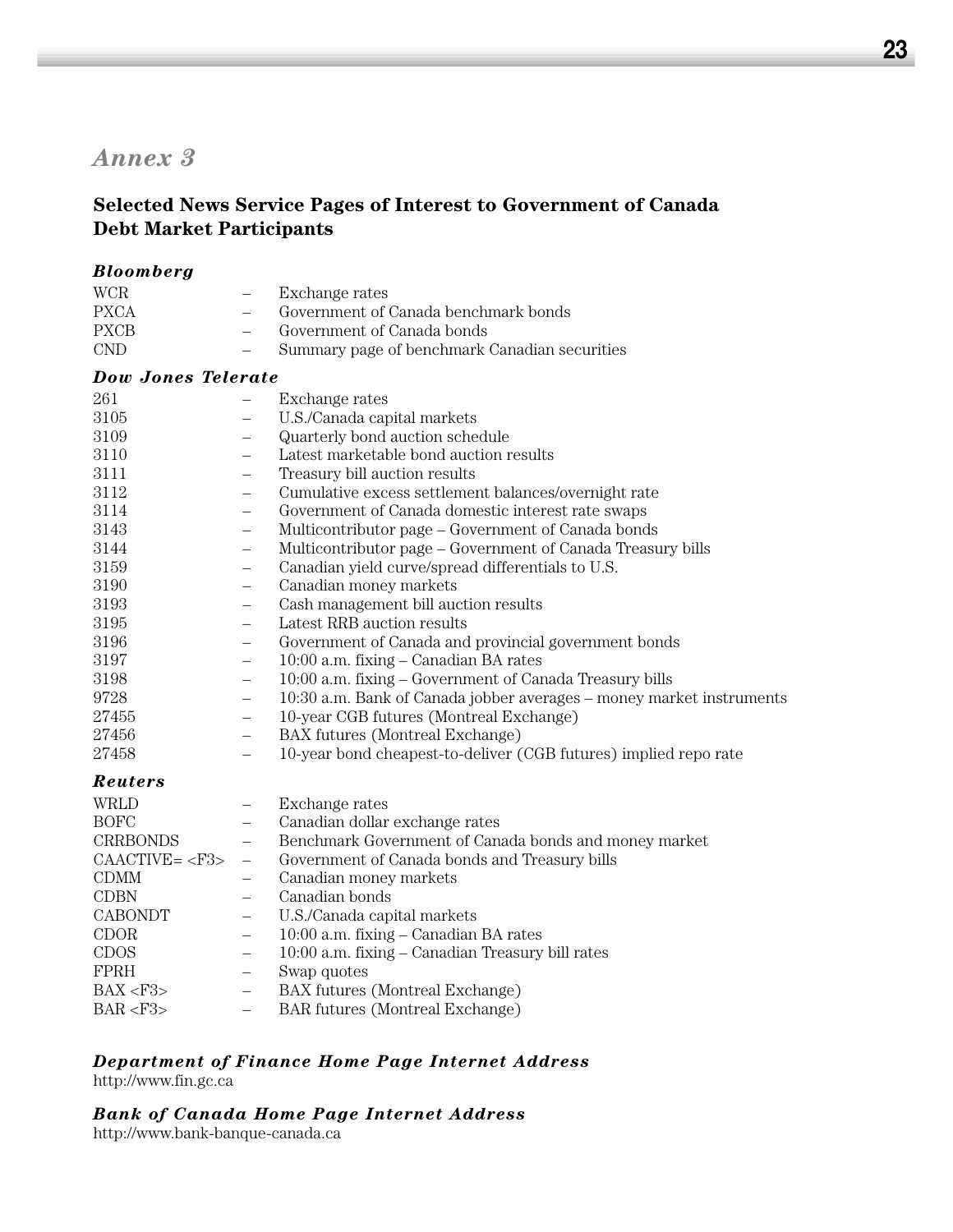## **Reference Tables**

- I Gross public debt, outstanding market debt, and debt charges
- II Government of Canada outstanding market debt
- III Average weekly domestic market trading in Government of Canada securities, April 1996 to March 1997
- IV Distribution of domestic holdings of Government of Canada securities
- V Non-resident holdings of Government of Canada debt
- VI Fiscal 1996-97 Treasury bill program
- VII Fiscal 1996-97 Canadian-dollar marketable bond program
- VIII Outstanding Government of Canada Canadian-dollar marketable bonds as at March 31, 1997
- IX Government of Canada swaps outstanding as at March 31, 1997
- X Canada Savings Bonds, fiscal 1982-83 to fiscal 1996-97
- XI Crown corporation borrowings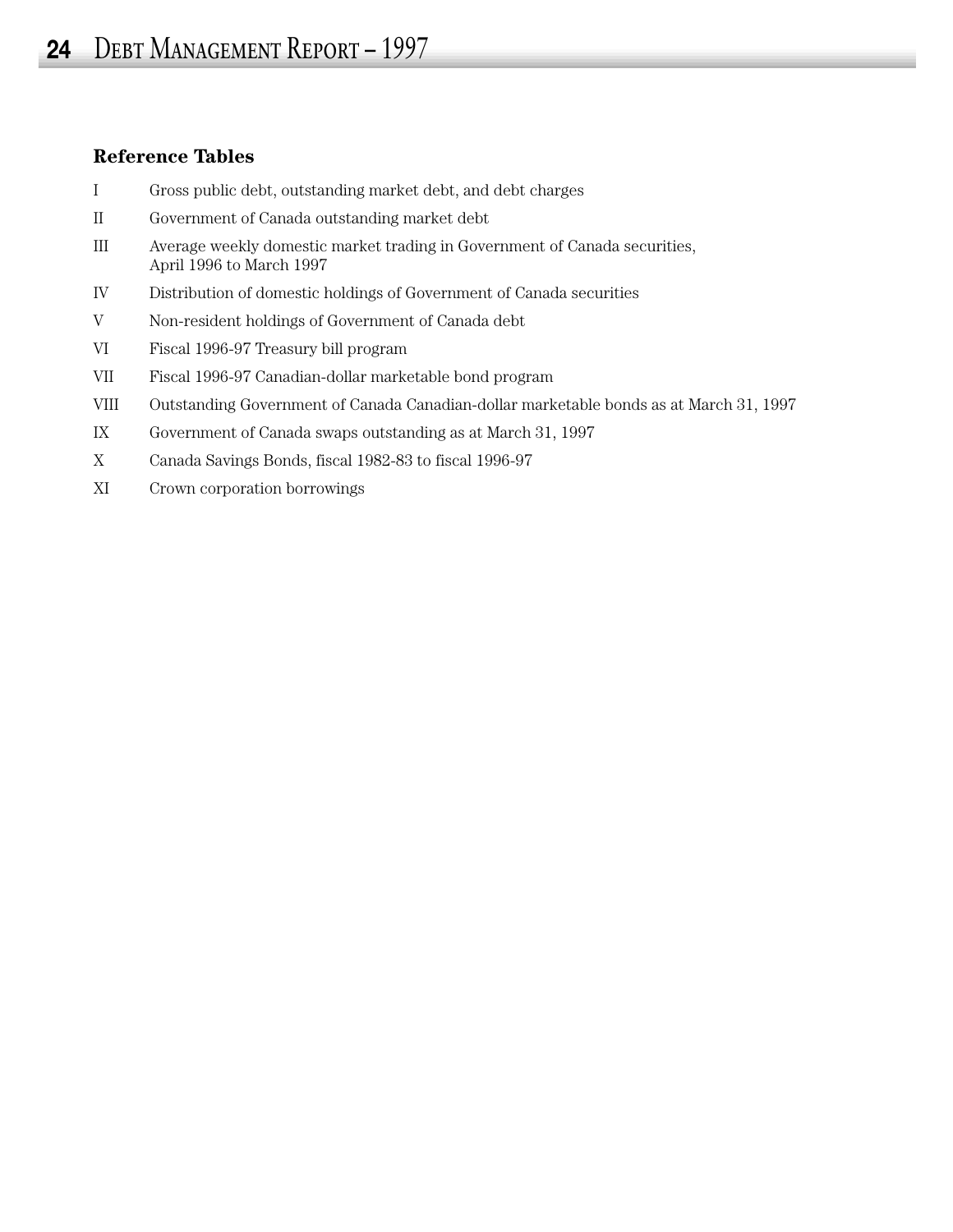| c |
|---|
|   |
|   |
|   |
|   |
|   |
|   |
|   |
|   |
|   |

 $\mathbf{I}$ 

Gross public debt, outstanding market debt, and debt charges *Gross public debt, outstanding market debt, and debt charges*

|                                |                | Gross public debt                  |                       |               | Outstanding market debt <sup>2</sup> |                       |                          |  |
|--------------------------------|----------------|------------------------------------|-----------------------|---------------|--------------------------------------|-----------------------|--------------------------|--|
| ending March 31<br>Fiscal year | Outstanding    | Fixed-rate<br>portion <sup>1</sup> | Total debt<br>charges | Outstanding   | Fixed-rate<br>portion                | Total debt<br>charges | Average interest<br>rate |  |
|                                | (\$ billions)  | (per cent)                         | (\$ billions)         | (\$ billions) | (per cent)                           | (\$ billions)         | (per cent)               |  |
| 1985-86                        | 274.8          | 51.9                               | 25.4                  | 200.8         | 36.8                                 | 20.7                  | 10.68                    |  |
| 1986-87                        | 308.9          | 50.9                               | 26.7                  | 226.8         | 37.2                                 | 21.5                  | 9.37                     |  |
| 1987-88                        | 340.1          | 51.2                               | <b>29.0</b>           | 248.3         | 38.6                                 | 23.1                  | 9.62                     |  |
| 1988-89                        | 371.5<br>397.2 | 49.6                               | 33.2                  | 273.3         | 37.6                                 | 26.5                  | 10.83                    |  |
| 1989-90                        |                | 49.9                               | 38.8                  | 291.5         | 38.5                                 | 31.4                  | 11.22                    |  |
| 1990-91                        | 433.3          | 50.4                               | 42.6                  | 320.4         | 38.9                                 | 34.3                  | 10.73                    |  |
| 1991-92                        | 467.4          | 50.7                               | 41.2                  | 348.4         | 39.3                                 | 32.4                  | 8.85                     |  |
| 1992-93                        | 503.9          | 50.4                               | 38.8                  | 379.2         | 39.4                                 | 29.4                  | 7.86                     |  |
| 1993-94                        | 546.4          | 53.3                               | 38.0                  | 410.5         | 43.1                                 | 28.0                  | 6.73                     |  |
| 1994-95                        | 584.8          | 55.1                               | 42.0                  | 437.5         | 44.8                                 | 31.4                  | 7.96                     |  |
| 1995-96                        | 624.7          | 56.9                               | 46.9                  | 466.1         | 48.3                                 | 35.3                  | 7.33                     |  |
| 1996-97                        | 640.7          | 61.7                               | 45.0                  | 473.4         | 54.2                                 | 33.0                  | 6.63                     |  |
|                                |                |                                    |                       |               |                                      |                       |                          |  |

1 After adjusting for non-interest-bearing liabilities. Definition of fixed debt may vary slightly from year to year to accommodate changes in the debt structure. After adjusting for non-interest-bearing liabilities. Definition of fixed debt may vary slightly from year to year to accommodate changes in the debt structure.

l,

<sup>2</sup> Outstanding market debt equals unmatured debt minus bonds for the Canada Pension Plan. Outstanding market debt equals unmatured debt minus bonds for the Canada Pension Plan.

Sources: Public Accounts of Canada, Bank of Canada Review, Department of Finance estimates. Sources: *Public Accounts of Canada, Bank of Canada Review*, Department of Finance estimates.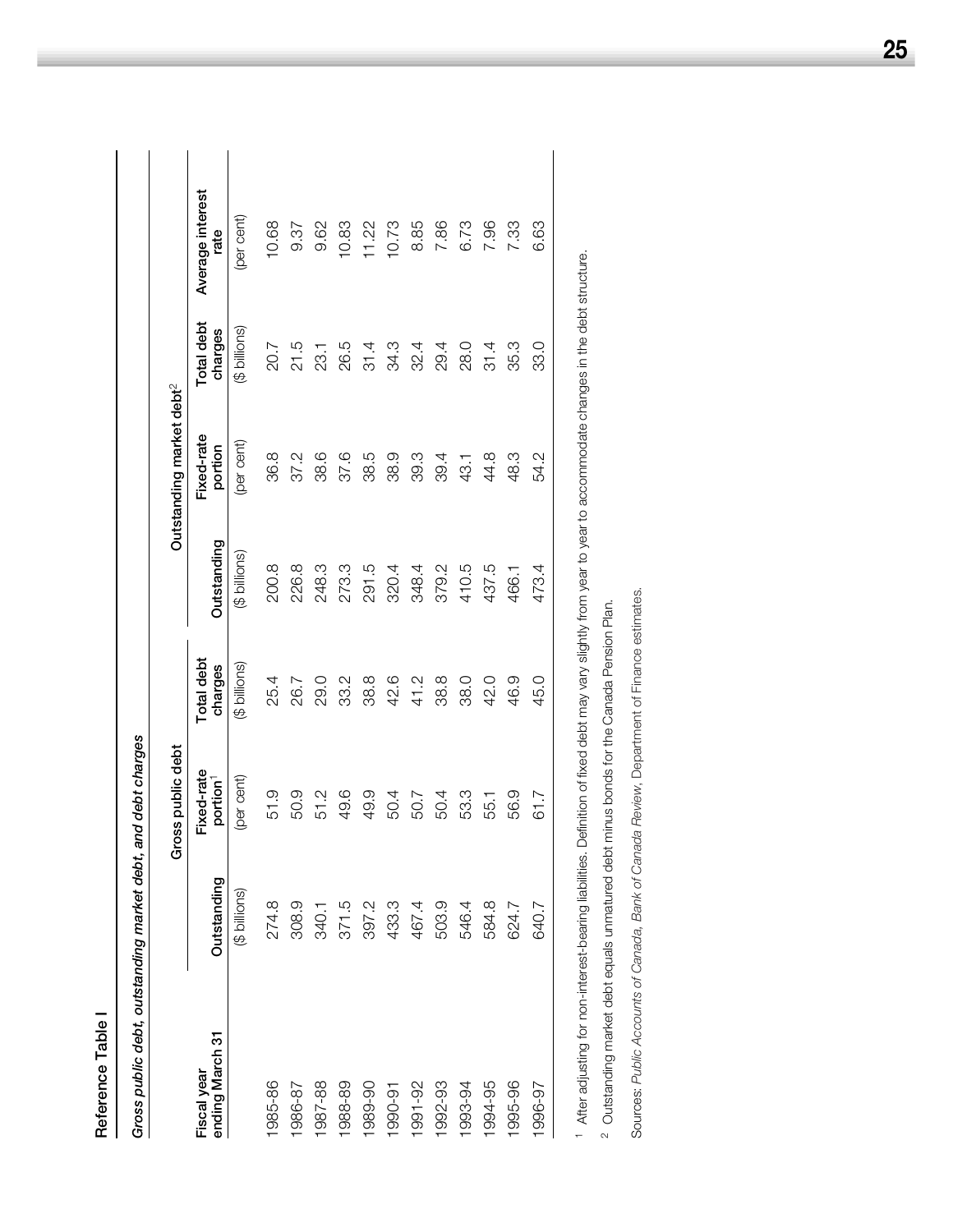| ľ      |
|--------|
|        |
|        |
|        |
| Ç<br>ļ |
|        |
|        |
|        |
|        |

| i |
|---|
|   |
| Ì |

|         |                              | Government of Canada outstanding market debt <sup>1</sup><br>Payable in Canadian d | ollars                     |         |                                   | Payable in foreign currencies |                 |                     |               |        |                 |
|---------|------------------------------|------------------------------------------------------------------------------------|----------------------------|---------|-----------------------------------|-------------------------------|-----------------|---------------------|---------------|--------|-----------------|
|         | Treasury<br>bills            | Marketable<br>bonds                                                                | Retail<br>debt             | Total   | Marketable<br>bonds               | Canada<br>bills               | Canada<br>notes | drawings<br>Standby | loans<br>Term | Total  | market<br>Total |
|         |                              |                                                                                    |                            |         | (in millions of Canadian dollars) |                               |                 |                     |               |        |                 |
|         | Fiscal years ending March 31 |                                                                                    |                            |         |                                   |                               |                 |                     |               |        |                 |
| 1977-78 | 11,295                       | 21,645                                                                             | ,036<br>$\frac{\infty}{1}$ | 50,477  | 181                               | O                             |                 | 850                 | O             | 1,031  | 51,580          |
| 1978-79 | 13,535                       | 26,988                                                                             | ,443<br>ဂ္                 | 59,474  | 3,319                             | O                             | O               | 2,782               | 1,115         | 7,216  | 66,544          |
| 1979-80 | 16,325                       | 33,387                                                                             | 18,182                     | 67,407  | 3,312                             | O                             | O               | 359                 | 1,030         | 4,701  | 72,908          |
| 1980-81 | 21,770                       | 40,976                                                                             | ,966<br>$\frac{5}{1}$      | 78,531  | 3,236                             | O                             | O               | 355                 | 1,046         | 4,637  | 83,002          |
| 1981-82 | 19,375                       | 43,605                                                                             | ,108<br>25                 | 87,912  | 3,867                             | O                             |                 | O                   | 550           | 4,417  | 93,013          |
| 1982-83 | 29,125                       | 48,473                                                                             | .,753<br>32                | 110,182 | 4,872                             | O                             | O               | O                   | 362           | 5,234  | 116,391         |
| 1983-84 | 41,700                       | 56,976                                                                             | ,403<br>88                 | 136,914 | 4,306                             | O                             | O               | 510                 | 398           | 5,214  | 142,712         |
| 1984-85 | 52,300                       | 69,354                                                                             | 2,167<br>$\frac{1}{4}$     | 163,723 | 4,972                             | O                             | O               | 1,909               | 1,172         | 8,053  | 172,514         |
| 1985-86 | 61,950                       | 81,163                                                                             | 502<br>$\overline{4}$      | 187,624 | 9,331                             | O                             | O               | 2,233               | 2,247         | 13,811 | 200,784         |
| 1986-87 | 76,950                       | 94,520                                                                             | 854<br>$\frac{3}{4}$       | 215,230 | 9,120                             | 1,045                         | O               | O                   | 2,047         | 12,212 | 226,815         |
| 1987-88 | 81,050                       | 103,899                                                                            | ,558<br>52                 | 237,507 | 8,438                             | 1,045                         | O               | O                   | 2,257         | 11,740 | 248,317         |
| 1988-89 | 102,700                      | 115,748                                                                            | 048<br>47                  | 265,496 | 6,672                             | 1,131                         | O               | O                   | 934           | 8,737  | 273,296         |
| 1989-90 | 118,550                      | 127,681                                                                            | 207<br>$\triangleq$        | 286,439 | 4,364                             | 1,446                         | O               | O                   | O             | 5,810  | 291,490         |
| 1990-91 | 139,150                      | 143,601                                                                            | ,782<br>က္လ                | 316,532 | 3,555                             | 1,008                         | O               | O                   | O             | 4,563  | 320,411         |
| 1991-92 | 152,300                      | 58,059                                                                             | 0.031<br>85                | 345,389 | 3,535                             | O                             | O               | O                   | O             | 3,535  | 348,384         |
| 1992-93 | 162,050                      | 178,436                                                                            | 884<br>33                  | 374,370 | 2,926                             | 2,552                         | O               | O                   | O             | 5,478  | 379,236         |
| 1993-94 | 66,000                       | 203,373                                                                            | 866<br>8                   | 400,238 | 5,019                             | 5,649                         | O               | O                   | O             | 10,668 | 410,478         |
| 1994-95 | 164,450                      | 225,513                                                                            | 756<br><u>င</u> ္က         | 420,719 | 7,875                             | 9,046                         | O               | O                   | O             | 16,921 | 437,510         |
| 1995-96 | 166,100                      | 252,411                                                                            | ,801<br><u>င</u> ္လ        | 449,313 | 9,514                             | 6,986                         | 310             | O                   | O             | 16,810 | 466,069         |
| 1996-97 | 135,400                      | 282,059                                                                            | $-5.0$<br>SS               | 450,370 | 12,460                            | 8,436                         | 2,121           | C                   | $\circ$       | 23,017 | 473,387         |
|         |                              |                                                                                    |                            |         |                                   |                               |                 |                     |               |        |                 |

1 Subcategorization of Government of Canada debt is in accordance with Bank of Canada reports, which may vary slightly from public accounts categories due to<br>differences in classification methods. The total outstanding mar Subcategorization of Government of Canada debt is in accordance with Bank of Canada reports, which may vary slightly from public accounts categories due to differences in classification methods. The total outstanding market debt may not equal the sum of the parts due to slight differences between the Bank of Canada's and the Department of Finance's numbers.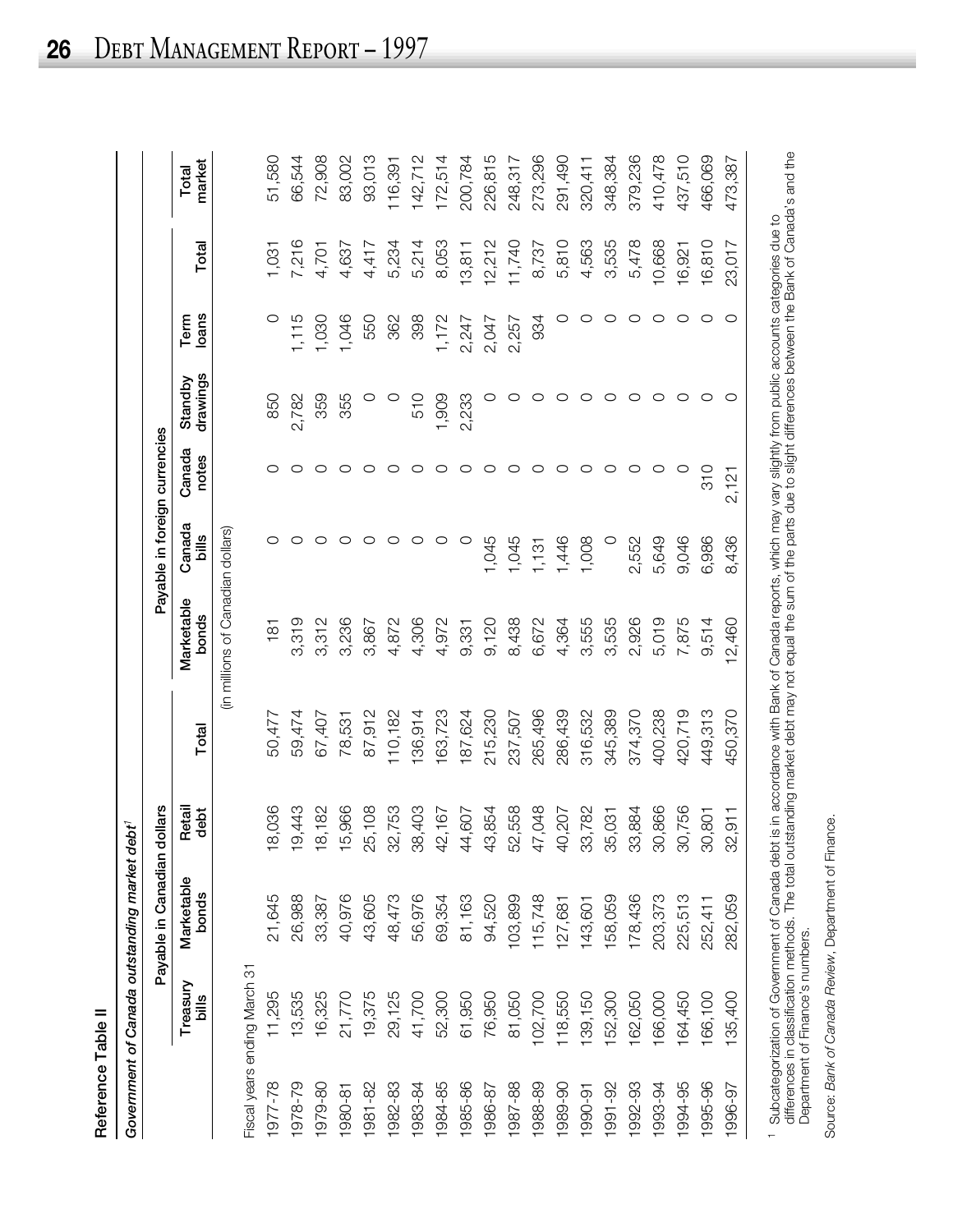Reference Table III **Reference Table III**

Average weekly domestic market trading in Government of Canada securities, April 1996 to March 1997 *Average weekly domestic market trading in Government of Canada securities, April 1996 to March 1997*

|                |                |                      | Marketable bonds |                       |                             |         |         |
|----------------|----------------|----------------------|------------------|-----------------------|-----------------------------|---------|---------|
|                | Treasury bills | and under<br>3 years | 3 to 10 years    | Over 10 years         | Real Return<br><b>Bonds</b> | Total   | Total   |
|                |                |                      |                  | (millions of dollars) |                             |         |         |
| April 1996     | 82,926         | 26,347               | 36,168           | 10,447                | 215                         | 73,177  | 156,103 |
| Vlay 1996      | 87,784         | 22,476               | 38,648           | 12,875                | 480                         | 74,479  | 162,263 |
| June 1996      | 84,543         | 32,250               | 38,244           | 11,658                | 168                         | 82,320  | 166,863 |
| July 1996      | 76,747         | 28,891               | 35,242           | 10,871                | 85                          | 75,088  | 151,835 |
| August 1996    | 77,822         | 42,188               | 41,958           | 13,639                | 325                         | 98,110  | 175,932 |
| September 1996 | 85,767         | 45,022               | 37,649           | 15,820                | 246                         | 98,735  | 184,502 |
| October 1996   | 80,859         | 43,582               | 42,821           | 28,376                | 246                         | 115,025 | 195,884 |
| November 1996  | 66,272         | 36,557               | 38,267           | 33,318                | 402                         | 108,543 | 174,815 |
| December 1996  | 64,999         | 39,052               | 42,060           | 15,433                | 288                         | 96,832  | 161,831 |
| January 1997   | 58,795         | 32,551               | 38,330           | 12,100                | 220                         | 83,201  | 141,996 |
| February 1997  | 56,275         | 41,561               | 47,638           | 17,138                | 276                         | 106,613 | 162,888 |
| March 1997     | 56,081         | 56,788               | 38,940           | 14,640                | 460                         | 110,827 | 166,908 |
|                |                |                      |                  |                       |                             |         |         |

Source: Bank of Canada Review. Source: *Bank of Canada Review.*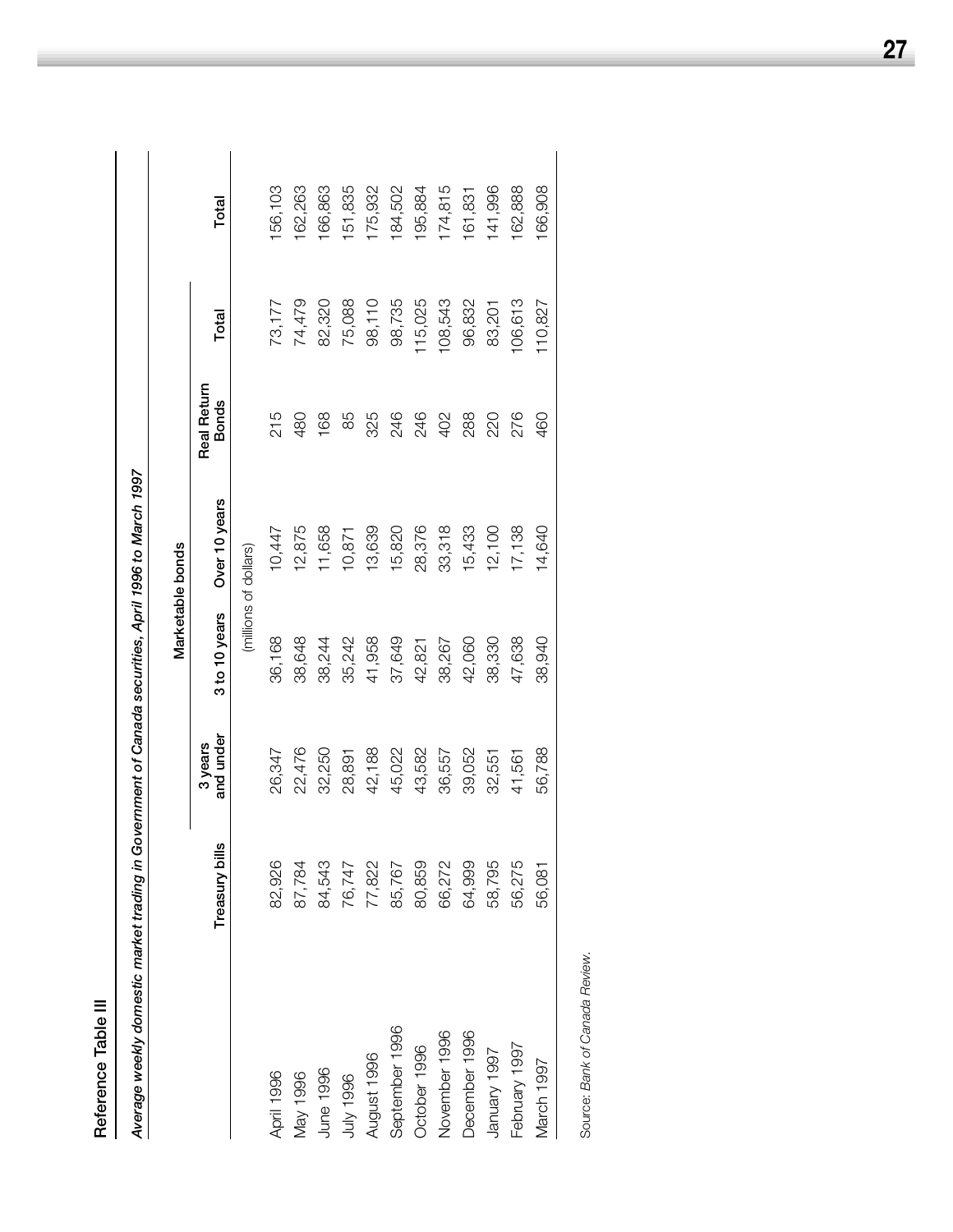| c |
|---|
|   |
|   |
|   |
| ŗ |
|   |
|   |
|   |
|   |

|          | Reference Table IV                                                                                                  |                               |                   |                             |                       |                                        |                                                            |                                           |         |
|----------|---------------------------------------------------------------------------------------------------------------------|-------------------------------|-------------------|-----------------------------|-----------------------|----------------------------------------|------------------------------------------------------------|-------------------------------------------|---------|
|          | Distribution of domestic holdings of Government of Canada securities<br>PART A - Treasury bills, Canada bills, bond |                               |                   | s' and Canada Savings Bonds |                       |                                        |                                                            |                                           |         |
| Year end | unincorporated<br>Persons and<br>business                                                                           | Non-financial<br>corporations | Bank of<br>Canada | Chartered<br>banks          | $banks^2$<br>Quasi    | pension funds<br>insurance and<br>فانا | other financial<br>institutions <sup>3</sup><br>Public and | government <sup>4</sup><br>levels of<br>₹ | Total   |
|          |                                                                                                                     |                               |                   |                             | (millions of dollars) |                                        |                                                            |                                           |         |
| 1976     | 18,009                                                                                                              | 395                           | 8,331             | 8,666                       | 716                   | 1,436                                  | 2,388                                                      | 439                                       | 40,380  |
| 1977     | 20,440                                                                                                              | 336                           | 10,268            | 9,601                       | ,048                  | 2,271                                  | 3,241                                                      | 709                                       | 47,914  |
| 1978     | 22,917                                                                                                              | 403                           | 2,001             | 9,896                       | 1,537                 | 3,737                                  | 4,160                                                      | 1,401                                     | 56,053  |
| 1979     | 23,302                                                                                                              | 376                           | 13,656            | 10,156                      | 1,684                 | 6,716                                  | 4,267                                                      | 2,572                                     | 62,729  |
| 1980     | 24,861                                                                                                              | 561                           | 5,858             | 10,002                      | 2,771                 | 9,274                                  | 5,726                                                      | 3,948                                     | 73,001  |
| 1981     | 33,684                                                                                                              | 598                           | 17,100            | 10,003                      | 2,452                 | 10,569                                 | 5,515                                                      | 3,898                                     | 83,819  |
| 1982     | 43,979                                                                                                              | 2,255                         | 15,428            | 11,233                      | 3,288                 | 13,151                                 | 8,843                                                      | 4,139                                     | 102,316 |
| 1983     | 51,440                                                                                                              | 5,518                         | 16,859            | 15,107                      | 5,551                 | 17,816                                 | 10,167                                                     | 4,399                                     | 126,857 |
| 1984     | 61,244                                                                                                              | 7,006                         | 17,184            | 15,164                      | 4,887                 | 24,039                                 | 12,057                                                     | 6,575                                     | 148,156 |
| 1985     | 74,609                                                                                                              | 7,413                         | 15,668            | 15,198                      | 5,706                 | 31,068                                 | 15,134                                                     | 9,701                                     | 174,497 |
| 1986     | 71,415                                                                                                              | 6,270                         | 18,374            | 17,779                      | 7,277                 | 34,887                                 | 18,501                                                     | 10,869                                    | 185,372 |
| 1987     | 83,156                                                                                                              | 8,586                         | 20,366            | 16,012                      | 6,400                 | 38,870                                 | 19,587                                                     | 13,604                                    | 206,581 |
| 1988     | 85,401                                                                                                              | 8,983                         | 20,606            | 21,115                      | 7,657                 | 42,460                                 | 19,677                                                     | 16,813                                    | 222,712 |
| 1989     | 84,112                                                                                                              | 11,587                        | 21,133            | 19,804                      | 9,853                 | 46,037                                 | 24,448                                                     | 17,398                                    | 234,372 |
| 1990     | 81,198                                                                                                              | 12,456                        | 20,325            | 23,224                      | 10,413                | 52,984                                 | 26,038                                                     | 19,146                                    | 245,784 |
| 1991     | 74,709                                                                                                              | 11,718                        | 22,370            | 35,792                      | 12,069                | 55,846                                 | 32,234                                                     | 21,246                                    | 265,984 |
| 1992     | 74,627                                                                                                              | 13,787                        | 22,607            | 44,555                      | 12,440                | 60,042                                 | 39,286                                                     | 18,891                                    | 286,235 |
| 1993     | 59,943                                                                                                              | 10,473                        | 23,624            | 60,242                      | 11,073                | 69,930                                 | 44,819                                                     | 20,040                                    | 300,144 |
| 1994     | 53,763                                                                                                              | 12,154                        | 25,337            | 70,063                      | 10,051                | 78,563                                 | 52,113                                                     | 23,868                                    | 325,912 |
| 1995     | 48,238                                                                                                              | 12,148                        | 23,590            | 76,560                      | 10,900                | 87,284                                 | 58,869                                                     | 22,099                                    | 339,688 |
| 1996     | 47,365                                                                                                              | 10,758                        | 25,556            | 74,789                      | 10,521                | 88,005                                 | 70,204                                                     | 21,821                                    | 349,019 |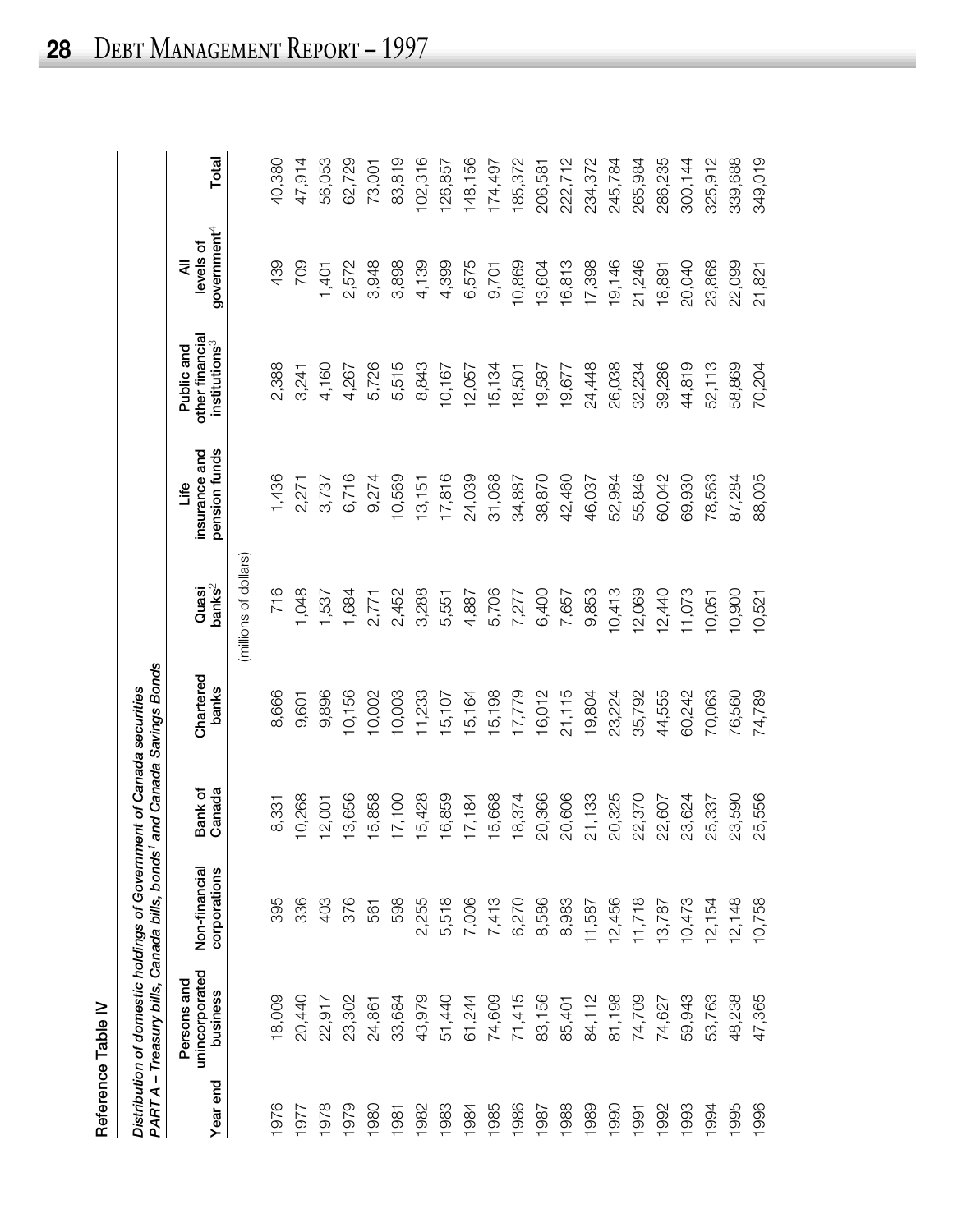| Reference Table IV (cont'd) | Distribution of domestic holdings of Government of Canada securities | PART B - Treasury bills, Canada bills, bonds <sup>1</sup> and Canada Savings Bonds |
|-----------------------------|----------------------------------------------------------------------|------------------------------------------------------------------------------------|
|                             |                                                                      |                                                                                    |

|          | PART B - Treasury bills, Canada bills, bonds |                               |                   | and Canada Savings Bonds |                    |                                        |                                                            |                                           |                    |
|----------|----------------------------------------------|-------------------------------|-------------------|--------------------------|--------------------|----------------------------------------|------------------------------------------------------------|-------------------------------------------|--------------------|
| Year end | unincorporated<br>Persons and<br>business    | corporations<br>Non-financial | Bank of<br>Canada | Chartered<br>banks       | $banks^2$<br>Quasi | insurance and<br>pension funds<br>Life | other financial<br>institutions <sup>3</sup><br>Public and | government <sup>4</sup><br>levels of<br>₹ | Total <sup>5</sup> |
|          |                                              |                               |                   |                          | (per cent)         |                                        |                                                            |                                           |                    |
| 976      | 44.59                                        | 0.98                          | 20.63             | 21.46                    |                    | 3.56                                   | 5.91                                                       | $\overline{11}$                           | 100.00             |
|          |                                              |                               |                   |                          |                    |                                        |                                                            |                                           |                    |
| 1977     | 42.66                                        | 0.70                          | 21.43             | 20.04                    | 2.19               | 4.74                                   | 6.76                                                       | 1.48                                      | 100.00             |
| 1978     | 40.88                                        | 0.72                          | 21.41             | 17.65                    | 2.74               | 6.67                                   | 7.42                                                       | 2.50                                      | 100.00             |
| 1979     | 37.15                                        | 0.60                          | 21.77             | 16.19                    | 2.68               | 10.71                                  | 6.80                                                       | 4.10                                      | 100.00             |
| 1980     | 34.06                                        | 0.77                          | 21.72             | 13.70                    | 3.80               | 12.70                                  | 7.84                                                       | 5.41                                      | 100.00             |
| 1981     | 40.19                                        | 0.71                          | 20.40             | 11.93                    | 2.93               | 12.61                                  | 6.58                                                       | 4.65                                      | 100.00             |
| 1982     | 42.98                                        | 2.20                          | 15.08             | 10.98                    | 3.21               | 12.85                                  | 8.64                                                       | 4.05                                      | 100.00             |
| 1983     | 40.55                                        | 4.35                          | 13.29             | 11.91                    | 4.38               | 14.04                                  | 8.01                                                       | 3.47                                      | 100.00             |
| 1984     | 41.34                                        | 4.73                          | 11.60             | 10.24                    | 3.30               | 16.23                                  | 8.14                                                       | 4.44                                      | 100.00             |
| 1985     | 42.76                                        | 4.25                          | 8.98              | 8.71                     | 3.27               | 17.80                                  | 8.67                                                       | 5.56                                      | 100.00             |
| 1986     | 38.53                                        | 3.38                          | 9.91              | 9.59                     | 3.93               | 18.82                                  | 9.98                                                       | 5.86                                      | 100.00             |
| 1987     | 40.25                                        | 4.16                          | 9.86              | 7.75                     | 3.10               | 18.82                                  | 9.48                                                       | 6.59                                      | 100.00             |
| 1988     | 38.35                                        | 4.03                          | 9.25              | 9.48                     | 3.44               | 19.06                                  | 8.84                                                       | 7.55                                      | 100.00             |
| 1989     | 35.89                                        | 4.94                          | 9.02              | 8.45                     | 4.20               | 19.64                                  | 10.43                                                      | 7.42                                      | 100.00             |
| 1990     | 33.04                                        | 5.07                          | 8.27              | 9.45                     | 4.24               | 21.56                                  | 10.59                                                      | 7.79                                      | 100.00             |
| 1991     | 27.98                                        | 4.39                          | 8.38              | 13.41                    | 4.52               | 20.92                                  | 12.45                                                      | 7.96                                      | 100.00             |
| 1992     | 26.07                                        | 4.82                          | <b>D.90</b>       | 15.57                    | 4.35               | 20.98                                  | 13.73                                                      | 6.60                                      | 100.00             |
| 1993     | 19.97                                        | 3.49                          | 7.87              | 20.07                    | 3.69               | 23.30                                  | 14.93                                                      | 6.68                                      | 100.00             |
| 1994     | 16.50                                        | 3.73                          | 7.77              | 21.50                    | 3.08               | 24.11                                  | 15.88                                                      | 7.32                                      | 100.00             |
| 1995     | 14.20                                        | 3.58                          | 6.94              | 22.54                    | 3.21               | 25.70                                  | 17.33                                                      | 6.50                                      | 100.00             |
| 1996     | 57<br>က                                      | $\infty$<br>က                 | 7.32              | 21.43                    | 5.01               | 25.21                                  | 20.12                                                      | 6.26                                      | 100.00             |

J.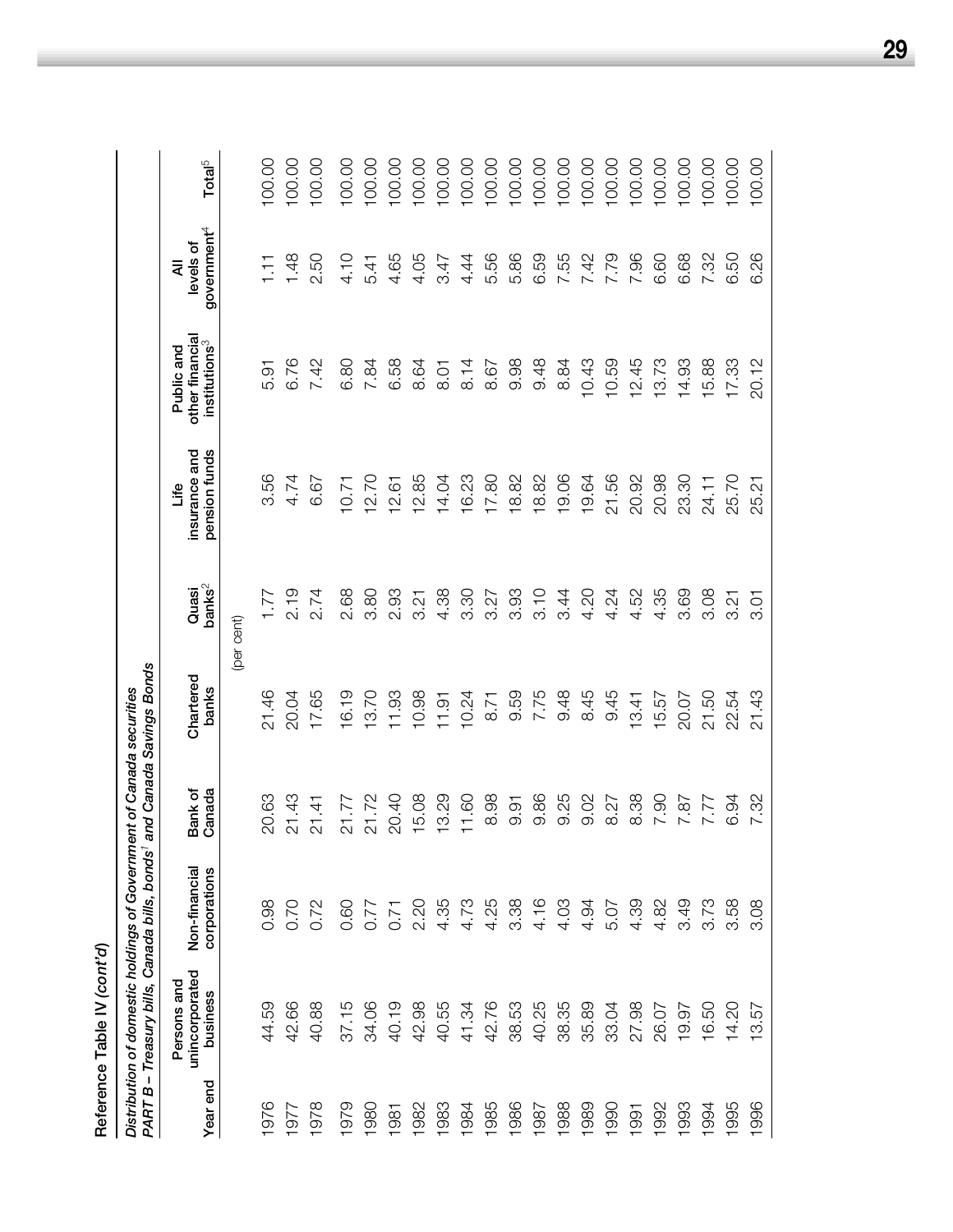| ٠ |
|---|
| ļ |
|   |
|   |
|   |
|   |
|   |
|   |
|   |
|   |
|   |
|   |
| ı |
|   |
|   |
|   |
|   |
|   |
|   |
|   |
|   |
|   |
|   |
|   |
|   |
|   |
|   |
|   |
|   |
|   |

Reference Table IV (corn u<sub>)</sub><br>Distribution of domestic holdings of Government of Canada securities<br>Distribution of domestic holdings of Government of Canada securities

|          | PART C - Treasury bills, Canada bills     |                               |                   |                       |                    |                                      |                                                            |                                           |         |
|----------|-------------------------------------------|-------------------------------|-------------------|-----------------------|--------------------|--------------------------------------|------------------------------------------------------------|-------------------------------------------|---------|
| Year end | unincorporated<br>Persons and<br>business | Non-financial<br>corporations | Canada<br>Bank of | Chartered<br>banks    | $banks^2$<br>Quasi | pension funds<br>insurance and<br>۴ü | other financial<br>institutions <sup>3</sup><br>Public and | government <sup>4</sup><br>levels of<br>₹ | Total   |
|          |                                           |                               |                   | (millions of dollars) |                    |                                      |                                                            |                                           |         |
| 976      | 156                                       | 25                            | 2,053             | 4,219                 | 52                 |                                      | 535                                                        | 8                                         | 7,283   |
| 1977     | 458                                       | 5                             | 2,461             | 4,949                 | 143                | 86                                   | 1,044                                                      | 208                                       | 9,512   |
| 978      | 652                                       | 198                           | 3,567             | 5,517                 | 193                | 261                                  | 1,588                                                      | 409                                       | 12,385  |
| 979      | $\frac{1}{8}$                             | 167                           | 4,345             | 6,690                 | 89                 | 245                                  | 1,616                                                      | 749                                       | 14,688  |
| 980      | 1,419                                     | 294                           | 5,394             | 7,500                 | 619                | 460                                  | 2,507                                                      | 1,427                                     | 19,620  |
| 987      | 1,020                                     | 372                           | 5,431             | 8,597                 | 343                | 560                                  | 2,269                                                      | 996                                       | 19,588  |
| 1982     | 1,855                                     | 1,935                         | 2,483             | 10,034                | 1,357              | .244                                 | 4,670                                                      | 914                                       | 24,492  |
| 1983     | 4,109                                     | 5,162                         | 2,780             | 12,879                | 3,180              | 2,587                                | 5,519                                                      | 599                                       | 36,815  |
| 1984     | 7,554                                     | 6,453                         | 3,548             | 12,997                | 2,792              | 3,876                                | 6,623                                                      | 2,108                                     | 45,951  |
| 1985     | 13,427                                    | 6,543                         | 4,041             | 12,629                | 3,651              | 3,934                                | 8,156                                                      | 3,940                                     | 56,321  |
| 1986     | 16,295                                    | 4,886                         | 7,967             | 15,161                | 4,709              | 3,592                                | 10,226                                                     | 3,206                                     | 66,042  |
| 1987     | 17,686                                    | 7,227                         | 9,847             | 11,498                | 3,725              | 4,806                                | 9,611                                                      | 4,867                                     | 69,267  |
| 988      | 20,174                                    | 7,433                         | 9,945             | 15,224                | 5,648              | 7,648                                | 9,313                                                      | 7,532                                     | 82,917  |
| 1989     | 32,757                                    | 9,990                         | 11,124            | 16,410                | 8,115              | 7,664                                | 12,571                                                     | 8,666                                     | 107,297 |
| 060      | 37,795                                    | 11,339                        | 10,574            | 16,841                | 8,929              | 11,737                               | 13,031                                                     | 8,785                                     | 119,031 |
| 1991     | 32,393                                    | 10,546                        | 13,093            | 24,382                | 9,080              | 10,386                               | 17,832                                                     | 10,151                                    | 127,863 |
| 992      | 36,692                                    | 11,355                        | 14,634            | 27,989                | 9,661              | 11,639                               | 19,943                                                     | 6,783                                     | 138,696 |
| 993      | 27,275                                    | 9,771                         | 17,002            | 29,901                | 9,097              | 17,050                               | 22,385                                                     | 7,206                                     | 139,687 |
| 994      | 16,972                                    | 8,614                         | 19,408            | 30,415                | 6,898              | 14,402                               | 22,101                                                     | 10,546                                    | 129,356 |
| 1995     | 13,432                                    | 9,378                         | 18,298            | 30,865                | 7,645              | 15,422                               | 25,171                                                     | 8,929                                     | 129,140 |
| 1996     | 11,484                                    | 8,508                         | 17,593            | 23,470                | 5,366              | 11,385                               | 32,672                                                     | 4,149                                     | 114,627 |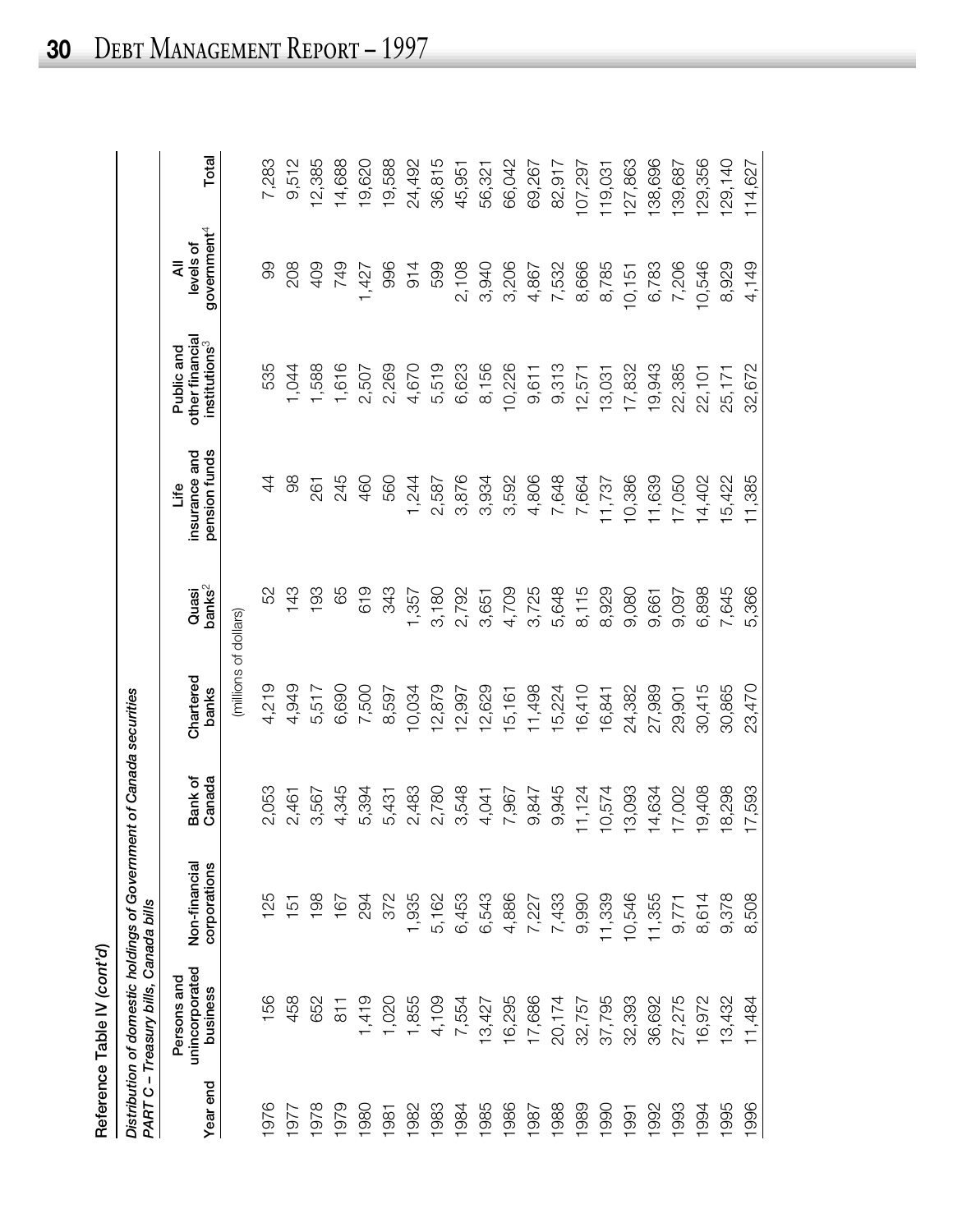**Reference Table IV** *(cont'd***)**

Reference Table IV (cont'd)<br>Distribution of domestic holdings of Government of Canada securities<br>PART D – Treasury bills, Canada bills *Distribution of domestic holdings of Government of Canada securities*

 $\overline{a}$  $\overline{a}$ 

|          | PART D – Treasury bills, Canada bills     |                               |                   |                    |                    |                                         |                                                            |                                           |                    |
|----------|-------------------------------------------|-------------------------------|-------------------|--------------------|--------------------|-----------------------------------------|------------------------------------------------------------|-------------------------------------------|--------------------|
| Year end | unincorporated<br>Persons and<br>business | Non-financial<br>corporations | Bank of<br>Canada | Chartered<br>banks | $banks^2$<br>Quasi | pension funds<br>insurance and<br>هٔانا | other financial<br>institutions <sup>3</sup><br>Public and | government <sup>4</sup><br>levels of<br>₹ | Total <sup>5</sup> |
|          |                                           |                               |                   | (per cent)         |                    |                                         |                                                            |                                           |                    |
| 976      | 2.14                                      | 1.72                          | 28.19             | 57.93              | 0.71               | 0.60                                    | 7.35                                                       | 1.36                                      | 100.00             |
| 1977     | 4.81                                      | 1.59                          | 25.87             | 52.03              | $-50$              | 1.03                                    | 10.98                                                      | 2.19                                      | 100.00             |
| 1978     | 5.26                                      | 1.60                          | 28.80             | 44.55              | 1.56               | 2.11                                    | 12.82                                                      | 3.30                                      | 100.00             |
| 1979     | 5.52                                      | 1.14                          | 29.58             | 45.55              | 0.44               | 1.67                                    | 1.00                                                       | 5.10                                      | 100.00             |
| 1980     | 7.23                                      | 1.50                          | 27.49             | 38.23              | 3.15               | 2.34                                    | 12.78                                                      | 7.27                                      | 100.00             |
| 1981     | 5.21                                      | 1.90                          | 27.73             | 43.89              | 1.75               | 2.86                                    | 11.58                                                      | 5.08                                      | 100.00             |
| 1982     | 7.57                                      | 7.90                          | 10.14             | 40.97              | 5.54               | 5.08                                    | 19.07                                                      | 3.73                                      | 100.00             |
| 1983     | 11.16                                     | 14.02                         | 7.55              | 34.98              | 8.64               | 7.03                                    | 14.99                                                      | 1.63                                      | 100.00             |
| 1984     | 16.44                                     | 14.04                         | 7.72              | 28.28              | 6.08               | 8.44                                    | 14.41                                                      | 4.59                                      | 100.00             |
| 1985     | 23.84                                     | 11.62                         | 7.18              | 22.43              | 6.48               | 6.97                                    | 14.48                                                      | <b>7.00</b>                               | 100.00             |
| 1986     | 24.67                                     | 7.40                          | 12.06             | 22.96              | 7.13               | 5.44                                    | 15.48                                                      | 4.85                                      | 100.00             |
| 1987     | 25.53                                     | 10.43                         | 14.22             | 16.60              | 5.38               | 6.94                                    | 13.88                                                      | 7.03                                      | 100.00             |
| 1988     | 24.33                                     | 8.96                          | 1.99              | 18.36              | 6.81               | 9.22                                    | 11.23                                                      | 9.08                                      | 100.00             |
| 1989     | 30.53                                     | 9.31                          | 10.37             | 15.29              | 7.56               | 7.14                                    | 11.72                                                      | 8.08                                      | 100.00             |
| 1990     | 31.75                                     | 9.53                          | 88.8              | 14.15              | 7.50               | 8.86                                    | 10.95                                                      | 7.38                                      | 100.00             |
| 1991     | 25.33                                     | 8.25                          | 10.24             | 19.07              | 7.10               | 8.12                                    | 13.95                                                      | 7.94                                      | 100.00             |
| 1992     | 26.45                                     | 8.19                          | 10.55             | 20.18              | 6.97               | 8.39                                    | 14.38                                                      | 4.89                                      | 100.00             |
| 1993     | 19.53                                     | 6.99                          | 12.17             | 21.41              | 6.51               | 12.21                                   | 16.03                                                      | 5.16                                      | 100.00             |
| 1994     | 13.12                                     | 6.66                          | 15.01             | 23.51              | 5.33               | 11.13                                   | 17.09                                                      | 8.15                                      | 100.00             |
| 1995     | 10.40                                     | 7.26                          | 14.17             | 23.90              | 5.92               | 11.94                                   | 19.49                                                      | 6.92                                      | 100.00             |
| 1996     | 10.02                                     | 7.42                          | 15.35             | 20.48              | 4.68               | 9.93                                    | 28.50                                                      | 3.62                                      | 100.00             |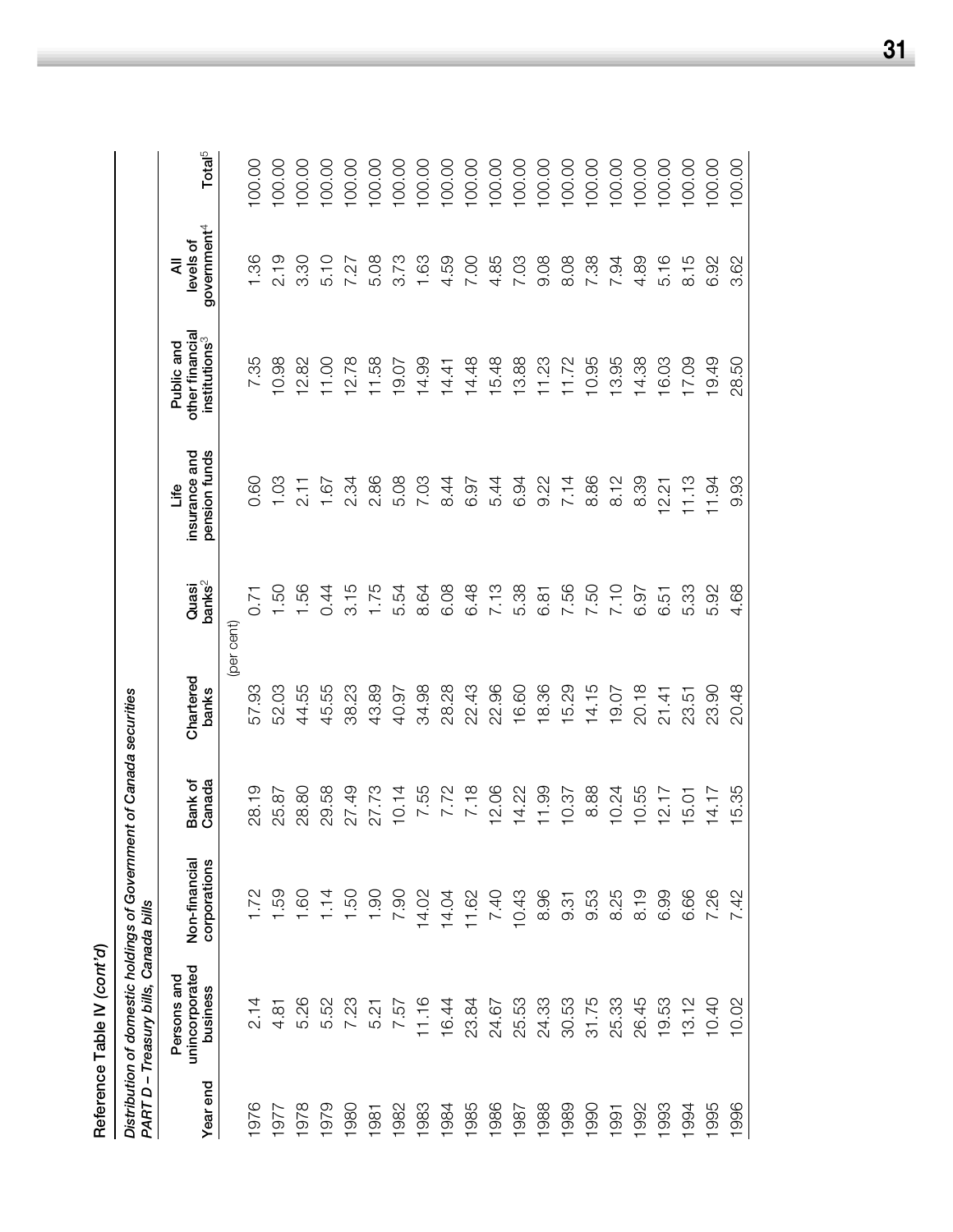| ۱ |
|---|
|   |
|   |
| ł |
| ۱ |
|   |
|   |
| Ĩ |
| ֦ |
|   |
|   |
|   |
|   |
|   |

|                                   | Reference Table IV (cont'd)                                          |                               |                   |                    |                             |                                        |                                                            |                                           |         |
|-----------------------------------|----------------------------------------------------------------------|-------------------------------|-------------------|--------------------|-----------------------------|----------------------------------------|------------------------------------------------------------|-------------------------------------------|---------|
| <b>PART E - Bonds<sup>1</sup></b> | Distribution of domestic holdings of Government of Canada securities |                               |                   |                    |                             |                                        |                                                            |                                           |         |
| Year end                          | unincorporated<br>Persons and<br>business                            | Non-financial<br>corporations | Bank of<br>Canada | Chartered<br>banks | banks <sup>2</sup><br>Quasi | pension funds<br>insurance and<br>Life | other financial<br>institutions <sup>3</sup><br>Public and | government <sup>4</sup><br>levels of<br>₹ | Total   |
|                                   |                                                                      |                               |                   |                    | (millions of dollars)       |                                        |                                                            |                                           |         |
| 1976                              | 1,369                                                                | 270                           | 6,278             | 4,447              | 664                         | 1,392                                  | 1,853                                                      | 350                                       | 16,623  |
| 1977                              | 1,789                                                                | 185                           | 7,807             | 4,652              | 905                         | 2,173                                  | 2,197                                                      | 501                                       | 20,209  |
| 1978                              | 2,031                                                                | 205                           | 8,434             | 4,379              | 1,344                       | 3,477                                  | 2,572                                                      | 992                                       | 23,434  |
| 1979                              | 3,869                                                                | 209                           | 9,311             | 3,466              | 1,619                       | 6,471                                  | 2,651                                                      | 1,823                                     | 29,419  |
| 1980                              | 5,572                                                                | 267                           | 10,464            | 2,502              | 2,152                       | 8,814                                  | 3,219                                                      | 2,521                                     | 35,511  |
| 1981                              | 7,317                                                                | 226                           | 11,669            | 1,406              | 2,109                       | 10,009                                 | 3,246                                                      | 2,902                                     | 38,884  |
| 1982                              | 8,415                                                                | 320                           | 12,945            | 1,199              | 1,931                       | 11,907                                 | 4,173                                                      | 3,225                                     | 44,115  |
| 1983                              | 7,604                                                                | 356                           | 14,079            | 2,228              | 2,371                       | 15,229                                 | 4,648                                                      | 3,800                                     | 50,315  |
| 1984                              | 10,302                                                               | 553                           | 13,636            | 2,167              | 2,095                       | 20,163                                 | 5,434                                                      | 4,467                                     | 58,817  |
| 1985                              | 11,673                                                               | 870                           | 11,627            | 2,569              | 2,055                       | 27,144                                 | 6,978                                                      | 5,761                                     | 68,677  |
| 1986                              | 10,032                                                               | ,384                          | 10,407            | 2,618              | 2,568                       | 31,295                                 | 8,275                                                      | 7,663                                     | 74,242  |
| 1987                              | 10,430                                                               | ,359                          | 10,519            | 4,514              | 2,675                       | 34,064                                 | 9,976                                                      | 8,737                                     | 82,274  |
| 1988                              | 10,350                                                               | ,550                          | 10,661            | 5,891              | 2,009                       | 34,812                                 | 10,364                                                     | 9,281                                     | 84,918  |
| 1989                              | 7,657                                                                | 1,597                         | 10,009            | 3,394              | 1,738                       | 38,373                                 | 11,877                                                     | 8,732                                     | 83,377  |
| 1990                              | 7,945                                                                | 1,117                         | 9,751             | 6,383              | 1,484                       | 41,247                                 | 13,007                                                     | 10,361                                    | 91,295  |
| 1991                              | 5,009                                                                | 1,172                         | 9,277             | 11,410             | 2,989                       | 45,460                                 | 15,402                                                     | 11,095                                    | 101,814 |
| 1992                              | 2,053                                                                | 2,432                         | 7,973             | 16,566             | 2,779                       | 48,403                                 | 19,343                                                     | 12,108                                    | 111,657 |
| 1993                              | 45                                                                   | 702                           | 6,622             | 30,341             | 1,976                       | 52,880                                 | 22,434                                                     | 12,834                                    | 127,834 |
| 1994                              | 3,279                                                                | 3,540                         | 5,929             | 39,648             | 3,153                       | 64,161                                 | 30,012                                                     | 13,322                                    | 163,044 |
| 1995                              | 2,447                                                                | 2,770                         | 5,292             | 45,695             | 3,255                       | 71,862                                 | 33,698                                                     | 13,170                                    | 178,189 |
| 1996                              | 1,491                                                                | 2,250                         | 7,963             | 51,319             | 5,155                       | 76,620                                 | 37,532                                                     | 17,672                                    | 200,002 |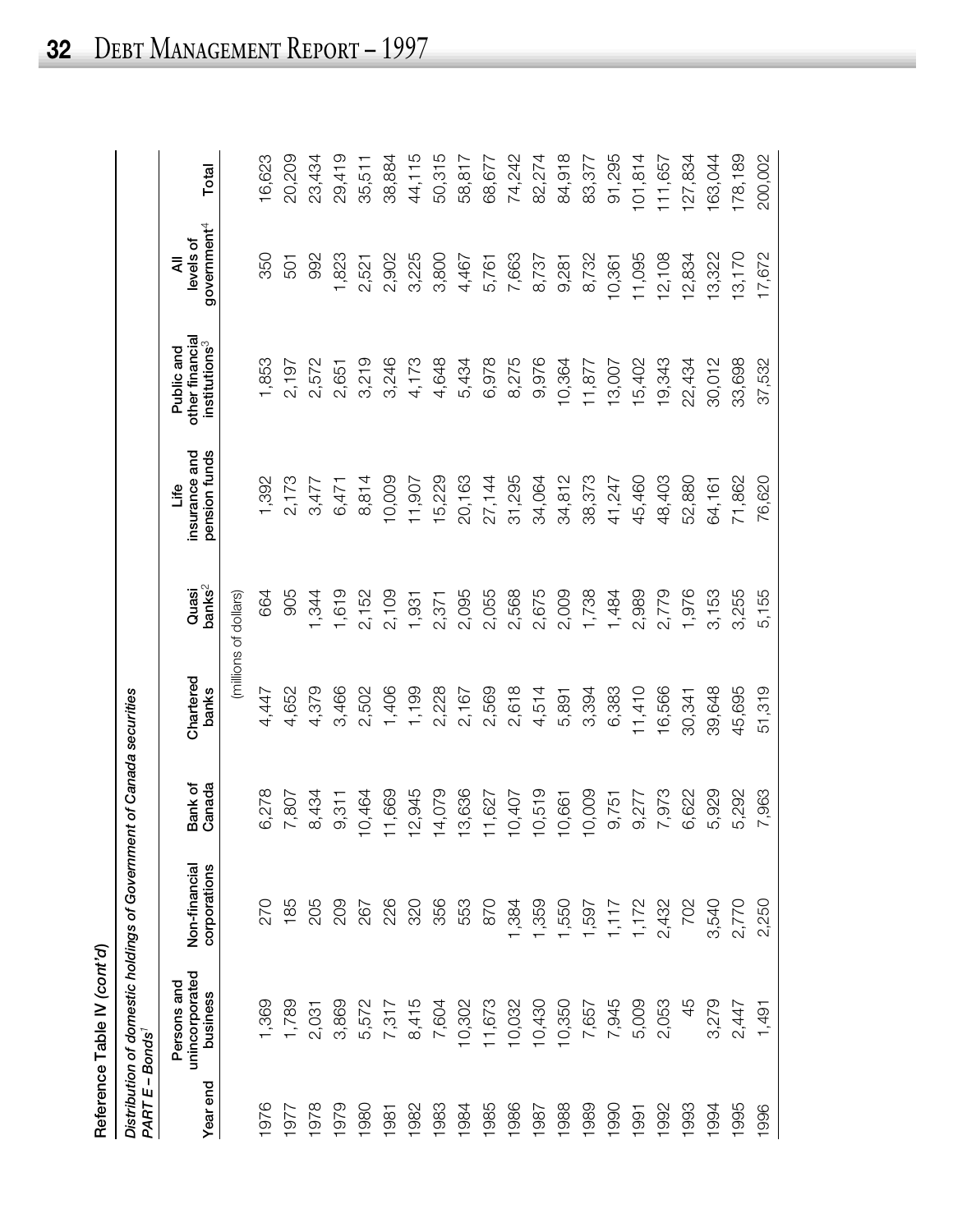Reference Table IV (cont'd) **Reference Table IV** *(cont'd***)** Distribution of domestic holdings of Government of Canada securities *Distribution of domestic holdings of Government of Canada securities* **PART F - Bonds<sup>1</sup>** *PART F – Bonds1*

| Year end | unincorporated<br>Persons and<br>business | Non-financial<br>corporations | Bank of<br>Canada | Chartered<br>banks | $banks^2$<br>Quasi | pension funds<br>insurance and<br>Life | other financial<br>institutions <sup>3</sup><br>Public and | government <sup>4</sup><br>levels of<br>₹ | Total <sup>5</sup> |
|----------|-------------------------------------------|-------------------------------|-------------------|--------------------|--------------------|----------------------------------------|------------------------------------------------------------|-------------------------------------------|--------------------|
|          |                                           |                               |                   |                    | (per cent)         |                                        |                                                            |                                           |                    |
| 976      | 24<br>ထံ                                  | 1.62                          | 37.77             | 26.75              | 3.99               | 8.37                                   | 11.15                                                      | $\frac{1}{2}$                             | 00.00              |
| 977      | 8.85                                      | 0.92                          | 38.63             | 23.02              | 4.48               | 10.75                                  | 11.87                                                      | 2.48                                      | 100.00             |
| 978      | 8.66                                      | 0.87                          | 35.99             | 18.69              | 5.74               | 14.84                                  | 10.98                                                      | 4.23                                      | 100.00             |
| 620      | 13.15                                     | 0.71                          | 31.65             | 11.78              | 5.50               | 22.00                                  | 0.5                                                        | 6.20                                      | 100.00             |
| 980      | 5.69                                      | 0.75                          | 29.47             | 7.05               | 6.06               | 24.82                                  | 9.06                                                       | 7.10                                      | 100.00             |
| 1981     | 8.82                                      | 0.58                          | 30.01             | 3.62               | 5.42               | 25.74                                  | 8.35                                                       | 7.46                                      | 100.00             |
| 1982     | 90.08                                     |                               | 29.34             | 2.72               | 4.38               | 26.99                                  | 9.46                                                       | 7.31                                      | 100.00             |
| 1983     | 15.11                                     | 0.73<br>0.71                  | 27.98             | 4.43               | 4.71               | 30.27                                  | 9.24                                                       | 7.55                                      | 100.00             |
| 1984     | 17.52                                     | 0.94                          | 23.18             | 3.68               | 3.56               | 34.28                                  | 9.24                                                       | 7.59                                      | 100.00             |
| 1985     | 17.00                                     | 1.27                          | 16.93             | 3.74               | 2.99               | 39.52                                  | 10.16                                                      | 8.39                                      | 100.00             |
| 1986     | 13.51                                     | <b>86.</b>                    | 14.02             | 3.53               | 3.46               | 42.15                                  | 11.15                                                      | 10.32                                     | 100.00             |
| 1987     | 12.68                                     | 1.65                          | 12.79             | 5.49               | 3.25               | 41.40                                  | 12.13                                                      | 10.62                                     | 100.00             |
| 1988     | 12.19                                     | $\frac{83}{5}$                | 12.55             | 6.94               | 2.37               | 40.99                                  | 12.20                                                      | 10.93                                     | 100.00             |
| 1989     | 9.18                                      | $\frac{8}{2}$                 | 12.00             | 4.07               | 2.08               | 46.02                                  | 14.24                                                      | 10.47                                     | 100.00             |
| 990      | 8.70                                      | 1.22                          | 10.68             | 6.99               | 1.63               | 45.18                                  | 14.25                                                      | 11.36                                     | 100.00             |
| 1991     | 4.92                                      | 1.15                          | $-11$             | 11.21              | 2.94               | 44.65                                  | 15.13                                                      | 10.90                                     | 100.00             |
| 1992     | 1.84                                      | 2.18                          | 7.14              | 14.84              | 2.49               | 43.35                                  | 17.32                                                      | 10.84                                     | 100.00             |
| 1993     | 0.04                                      | 0.55                          | 5.18              | 23.73              | 1.55               | 41.37                                  | 17.55                                                      | 10.04                                     | 100.00             |
| 1994     | 2.01                                      | 2.17                          | 3.64              | 24.32              | $\frac{33}{2}$     | 39.35                                  | 18.41                                                      | 8.17                                      | 100.00             |
| 995      | 1.38                                      | Ю<br>$\frac{1}{1}$            | 2.97              | 25.64              | 1.83               | 40.33                                  | 18.91                                                      | 7.39                                      | 100.00             |
| 996      | 0.75                                      | 인<br>.                        | 3.98              | 25.66              | 2.58               | 38.31                                  | 18.77                                                      | 8.83                                      | 100.00             |
|          |                                           |                               |                   |                    |                    |                                        |                                                            |                                           |                    |

Notes: Because of timing and valuation differences, the National Balance Sheet data contained in this Table are not necessarily on the same basis as other data elsewhere in this<br>publication (most of the data in this report publication (most of the data in this report is on a par value basis – that is, outstanding securities are valued at par). For this reason, although the two sets of data yield very Notes: Because of timing and valuation differences, the National Balance Sheet data contained in this Table are not necessarily on the same basis as other data elsewhere in this similar information, the data in this Table are not strictly comparable with other data in this publication.

1 Includes bonds denominated in foreign currencies. <sup>1</sup> Includes bonds denominated in foreign currencies.

<sup>2</sup> Includes Quebec savings banks, credit unions and caisses populaires, trust companies, and mortgage loan companies. Includes Quebec savings banks, credit unions and caisses populaires, trust companies, and mortgage loan companies.

<sup>3</sup> Includes investment dealers, mutual funds, fire and casualty insurance companies, sales, finance and consumer loan companies, accident and sickness branches of life insurance<br>companies, other private financial institut Includes investment dealers, mutual funds, fire and casualty insurance companies, sales, finance and consumer loan companies, accident and sickness branches of life insurance companies, other private financial institutions (not elsewhere included), federal public financial institutions, and provincial financial institutions.

<sup>4</sup> Includes federal government holdings of its own debt, as well as provincial, municipal and hospital holdings, and holdings of the Canada Pension Plan and the Quebec Pension Plan. Includes federal government holdings of its own debt, as well as provincial, municipal and hospital holdings, and holdings of the Canada Pension Plan and the Quebec Pension Plan.

<sup>5</sup> Total may not add due to rounding. Total may not add due to rounding.

Source: Statistics Canada, The National Balance Sheet Accounts. Source: Statistics Canada, *The National Balance Sheet Accounts*.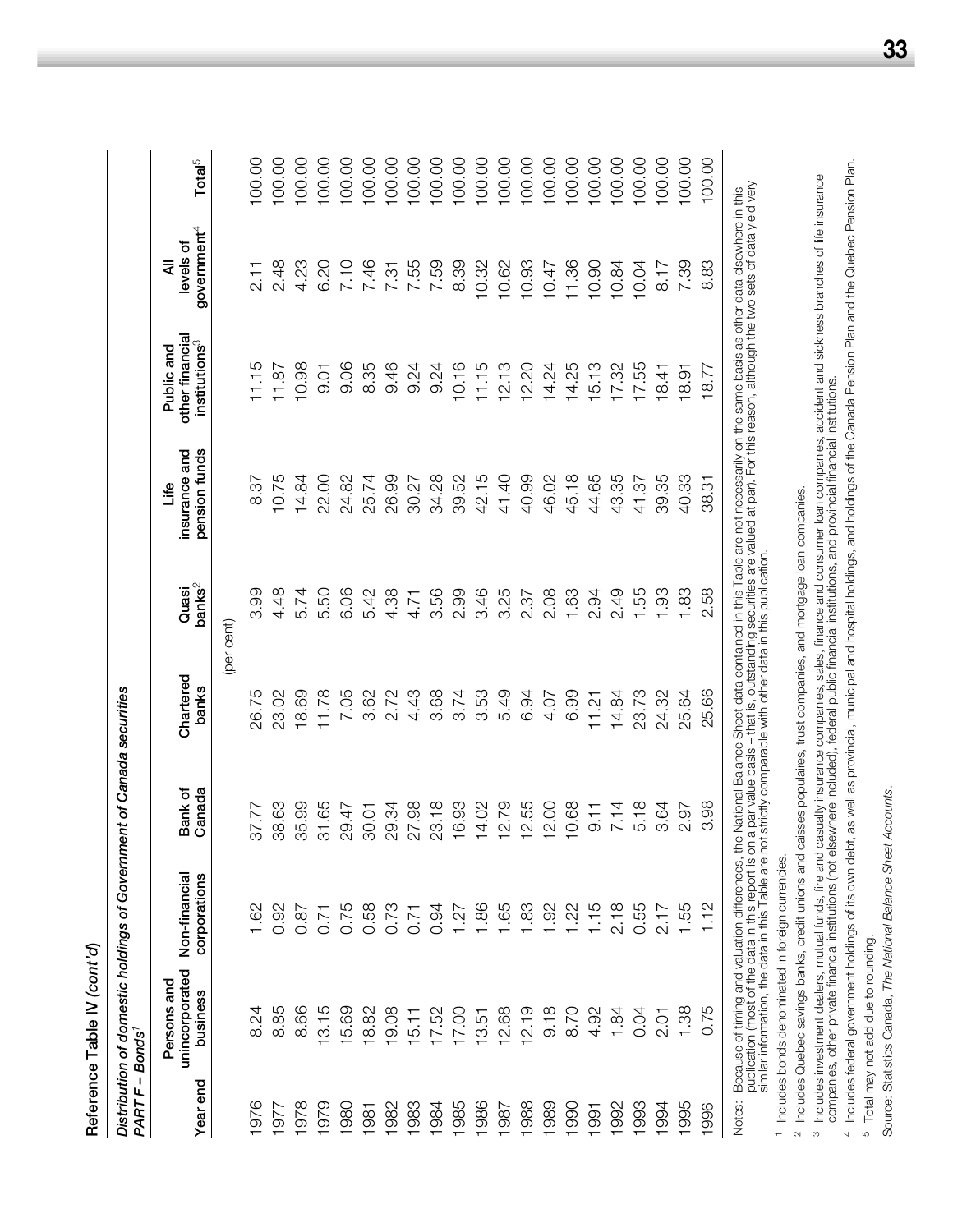| í |
|---|
|   |
|   |
|   |
|   |
|   |
| ľ |
|   |
|   |
|   |
|   |
|   |

| Reference Table V                                  |                               |                                    |            |                                              |
|----------------------------------------------------|-------------------------------|------------------------------------|------------|----------------------------------------------|
| Non-resident holdings of Government of Canada debt |                               |                                    |            |                                              |
| As at                                              | Marketable bonds <sup>1</sup> | Treasury bills and<br>Canada bills | Total      | total market debt<br>as per cent of<br>Total |
|                                                    |                               | (billions of Canadian dollars)     |            | (per cent)                                   |
| March 31, 1979                                     | 5.0                           | o.o                                | 5.9        | 11.3                                         |
| March 31, 1980                                     | 5.6                           | 7<br>O                             | ်<br>ဝ     | 9.4                                          |
| March 31, 1981                                     | 6.8                           | 들                                  | <b>P.7</b> | 10.9                                         |
| March 31, 1982                                     | 8.8                           | 들                                  | 9.9        | 10.7                                         |
| March 31, 1983                                     | 10.0                          | $\frac{6}{1}$                      | 11.6       | 10.0                                         |
| March 31, 1984                                     | 10.3                          | 2.6                                | 12.9       | $9.1$<br>$11.1$                              |
| March 31, 1985                                     | 14.5                          | $4.\overline{6}$                   | 19.1       |                                              |
| March 31, 1986                                     | 22.1                          | ್ಲ<br>೧                            | 25.1       | 12.4                                         |
| March 31, 1987                                     | 30.3                          | 4.7                                | 35.0       | 15.4                                         |
| March 31, 1988                                     | 33.0                          | ား                                 | 42.3       | 17.0                                         |
| March 31, 1989                                     | 41.3                          | 15.7                               | 57.0       | 20.8                                         |

Narch 31, 1989 989 15.7 57.0 57.0 57.0 57.0 20.8 March 31, 1990 49.9 13.3 63.2 21.6 Narch 31, 1991 1991 57.6 16.1 16.1 16.1 16.1 16.1 16.1 16.1 23.0 Narch 31, 1992 24.8 23.0 23.0 23.0 23.0 23.0 23.0 24.8 No.27 224.8 24.8 24.8 24.8 24.8 24.8 24.2 25 March 31, 1994 79.8 34.0 113.8 27.7 March 31, 1995 74.1 39.2 113.3 25.9 March 31, 1996 84.7 36.7 121.4 26.0 March 31, 1997 90.2 28.1 118.3 25.0

49.9

March 31, 1990

6 0 0 0 0 1 0<br>7 0 1 0 1 0 1<br>6 0 1 0 1 0 1 0 1 0

 $\begin{array}{c} 63.2 \\ 73.7 \\ 86.6 \\ 96.0 \\ 113.3 \\ 113.3 \end{array}$ 

57666274.1<br>585774.1

March 31, 1993

March 31, 1994

March 31, 1992

March 31, 1991

March 31, 1995 March 31, 1996 March 31, 1997

**26.0** 25.0

 $121.4$ 118.3

36.7 28.1

84.7 90.2

<sup>1</sup> Includes bonds denominated in foreign currencies. Includes bonds denominated in foreign currencies.

Source: Statistics Canada, Canada's International Transactions in Securities. Source: Statistics Canada, *Canada's International Transactions in Securities.*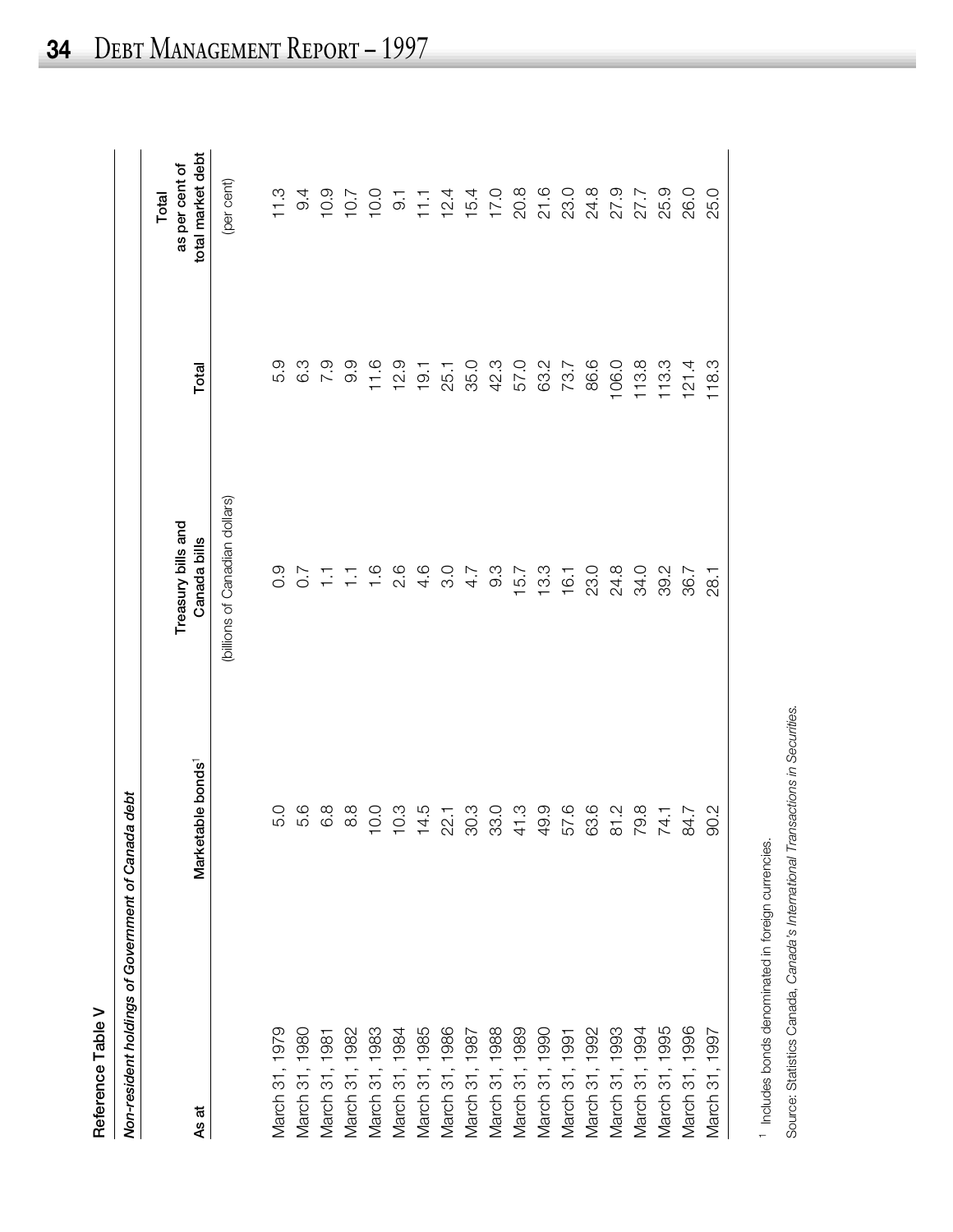| <b>Fable</b> | Eich 1006 OT Trone |
|--------------|--------------------|
|              |                    |
|              |                    |
|              |                    |
|              |                    |
| Reference    |                    |
|              |                    |
|              |                    |
|              |                    |
|              |                    |

, III.  $11006 - 07$ 

| Fiscal 1996-97 Treasury bill program |       |        |            |                 |       |         |        |                       |                 |       |         |               |        |      |                       |        |                 |
|--------------------------------------|-------|--------|------------|-----------------|-------|---------|--------|-----------------------|-----------------|-------|---------|---------------|--------|------|-----------------------|--------|-----------------|
|                                      |       |        | Maturing   |                 |       |         |        | New issues            |                 |       |         | Net increment |        |      | Average tender yields |        |                 |
| Date                                 | CMB   | g<br>ω | 6 mo       | $12 \text{ mo}$ | Total | CMB     | g<br>ო | ξ,<br>$\circ$         | $12 \text{ mo}$ | Total | Total   | cumulative    | SO     | CMB  | 3 <sub>mo</sub>       | g<br>ဖ | $12 \text{ mo}$ |
|                                      |       |        |            |                 |       |         |        | (millions of dollars) |                 |       |         |               |        |      | (per cent)            |        |                 |
| 4-Apr-96                             | 1,600 | 3,600  | 2,000      | 2,400           | 9,600 | O       | 3,800  | 800                   | 1,400           | 7,000 | 2600    | 2600          | 163500 |      | 5.03                  | 5.26   | 5.56            |
| $11 -$ Apr-96                        |       | 3,700  | 2,000      |                 | 5,700 |         | 3,700  | 800                   | .300            | 6,800 | 1100    | $-1500$       | 164600 |      | 5.15                  | 5.39   | 5.86            |
| 18-Apr-96                            | 1,300 | 3,700  | 2,000      | 2,500           | 9,500 | O       | 3,600  | ,700                  | ,300            | 6,600 | .2900   | $-4400$       | 161700 |      | 5.01                  | 5.23   | 5.58            |
| 25-Apr-96                            |       | 3,700  | 2,000      |                 | 5,700 | O       | 3,500  | 800                   | ,200            | 6,500 | 800     | -3600         | 162500 |      | 4.76                  | 4.96   | 5.40            |
| $2-May-96$                           |       | 3,800  | 1,700      | 2,200           | 7,700 | O       | 3,600  | 800                   | ,300            | 6,700 | $-1000$ | -4600         | 161500 |      | 4.73                  | 4.97   | 5.41            |
| $9-May-96$                           |       | 3,700  | 00/1       |                 | 5,400 | O       | 3,600  | 800                   | ,200            | 6,600 | 1200    | $-3400$       | 162700 |      | 4.76                  | 4.98   | 5.60            |
| 16-May-96                            |       | 3,700  | <b>SOO</b> | 2,300           | 7,500 | O       | 3,500  | ,600                  | .300            | 6,400 | $-1100$ | $-4500$       | 161600 |      | 4.73                  | 4.95   | 5.44            |
| 23-May-96                            |       | 4,100  | 1,700      | $\circ$         | 5,800 | $\circ$ | 3,400  | 800                   | 1,200           | 6,400 | 600     | -3900         | 162200 | 4.71 | 4.64                  | 4.83   | 5.39            |
| 30-May-96                            |       | 4,100  | ,500       | 2,400           | 8,000 | 1,500   | 3,500  | ,700                  | ,300            | 8,000 | $\circ$ | -3900         | 162200 | 4.74 | 4.65                  | 4.85   | 5.33            |
| $6 - Jun - 96$                       |       | 4,200  | ,600       |                 | 5,800 | 2,500   | 3,400  | ,600                  | 1,200           | 8,700 | 2900    | $-1000$       | 165100 |      | 4.68                  | 4.86   | 5.47            |
| $13 - Jun - 96$                      | 1,500 | 4,200  | 1,500      | 2,500           | 9,700 | $\circ$ | 3,300  | 500                   | 1,200           | 6,000 | $-3700$ | $-4700$       | 161400 |      | 4.69                  | 4.98   | 5.50            |
| 20-Jun-96                            |       | 4,200  | 1,600      | $\circ$         | 5,800 |         | 3,000  | 500                   | 1,100           | 5,600 | $-200$  | -4900         | 161200 |      | 4.74                  | 4.98   | 5.57            |
| 27-Jun-96                            |       | 4,000  | 1,500      | 2,600           | 8,100 |         | 2,900  | ,300                  | 1,200           | 5,400 | 2700    | -7600         | 158500 |      | 4.70                  | 4.98   | 5.53            |
| $4 - Jul - 96$                       | 2,500 | 3,800  | 1,600      | $\circ$         | 7,900 |         | 2,900  | ,500                  | 1,000           | 5,400 | $-2500$ | $-10100$      | 156000 |      | 4.71                  | 4.84   | 5.53            |
| $11 - Jul - 96$                      |       | 3,700  | 1,600      | 2,700           | 8,000 | 0       | 3,000  | ,400                  | .200            | 5,600 | $-2400$ | $-12500$      | 153600 |      | 4.70                  | 5.00   | 5.56            |
| $18 - Jul - 96$                      |       | 3,600  | 1,700      | $\circ$         | 5,300 |         | 3,000  | 1,500                 | 1,000           | 5,500 | 200     | $-12300$      | 153800 |      | 4.67                  | 4.98   | 5.52            |
| $25 - Jul - 96$                      |       | 3,500  | 1,800      | 2,800           | 8,100 | 2,500   | 3,200  | 1,600                 | 1,200           | 8,500 | 400     | $-11900$      | 154200 | 4.45 | 4.46                  | 4.79   | $\frac{1}{5}$   |
| 1-Aug-96                             |       | 3,600  | 000        | $\circ$         | 5,500 | O       | 3,500  | 1,800                 | 1,200           | 6,500 | 1000    | $-10900$      | 155200 |      | 4.43                  | 4.77   | 5.28            |
| 8-Aug-96                             |       | 3,600  | 1,800      | 2,800           | 8,200 | $\circ$ | 3,700  | 1,700                 | 1,400           | 6,800 | $-1400$ | $-12300$      | 153800 |      | 4.22                  | 4.49   | 4.78            |
| $15 - Aug - 96$                      | 2,500 | 3,500  | 1,900      | $\circ$         | 7,900 | $\circ$ | 3,600  | ,800                  | 1,200           | 6,600 | $-1300$ | $-13600$      | 152500 |      | 4.17                  | 4.33   | 4.67            |
| 22-Aug-96                            |       | 3,400  | 1,800      | 2,800           | 8,000 | 1,600   | 3,600  | 002'                  | 1,400           | 8,300 | 300     | $-13300$      | 152800 | 4.10 | 4.03                  | 4.29   | 4.54            |
| 29-Aug-96                            |       | 3,500  | 2,000      | $\circ$         | 5,500 | $\circ$ | 3,600  | ,800                  | 200             | 6,600 | 1100    | $-12200$      | 153900 |      | 4.03                  | 4.32   | 4.76            |
| 5-Sep-96                             |       | 3,400  | 2,000      | 2,800           | 8,200 | O       | 3,500  | 1,600                 | 1,400           | 6,500 | $-1700$ | $-13900$      | 152200 |      | 4.09                  | 4.48   | 4.93            |
| $12 - Sep-96$                        | 1,600 | 3,300  | 2,100      |                 | 7,000 | 0       | 3,400  | .800                  | 1,200           | 6,400 | -600    | $-14500$      | 151600 |      | 3.96                  | 4.35   | 4.85            |
| $19 - \text{Sep-96}$                 |       | 3,000  | 2,100      | 2,500           | 7,600 | 1,000   | 3,200  | 1,600                 | ,300            | 7,100 | $-500$  | $-15000$      | 151100 | 3.87 | 3.76                  | 4.27   | 4.68            |
| 26-Sep-96                            | 0     | 2,900  | 2,000      | $\circ$         | 4,900 | O       | 3,200  | 1,700                 | .100            | 6,000 | 1100    | $-13900$      | 152200 |      | 3.96                  | 4.26   | 4.66            |
| 3-Oct-96                             |       | 2,900  | 1,800      | 2,200           | 6,900 | O       | 3,000  | 1,400                 | ,200            | 5,600 | 1300    | $-15200$      | 50900  |      |                       | 4.09   | 4.41            |
| 10-Oct-96                            | 1,000 | 3,000  | 1,800      | $\circ$         | 5,800 | $\circ$ | 2,900  | 009                   | ,000            | 5,500 | $-300$  | $-15500$      | 150600 |      | 3.47                  | 3.71   | 4.00            |

**35**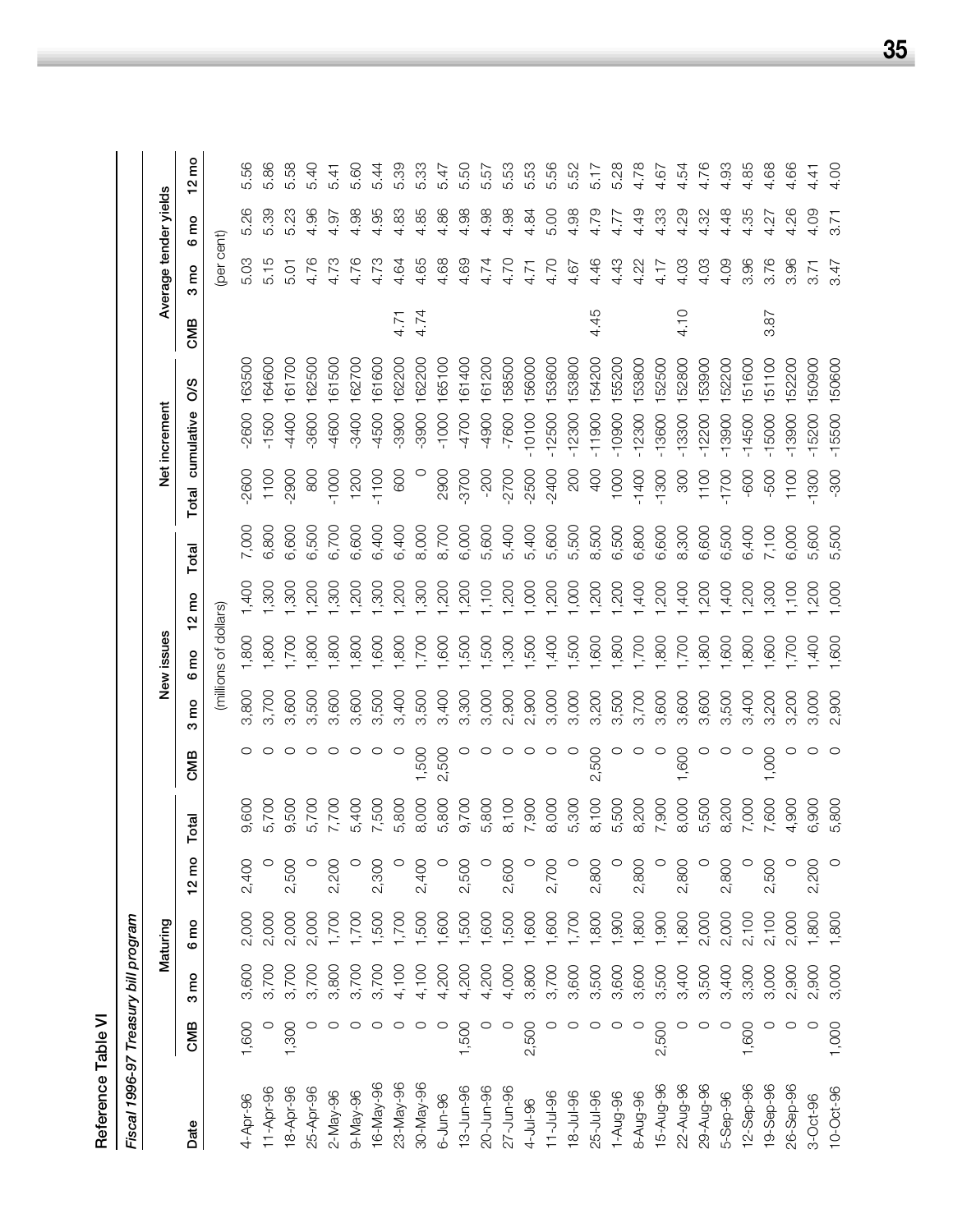| I |
|---|
|   |
|   |
|   |
|   |
|   |
|   |
|   |
|   |
|   |
|   |
| ì |
|   |
|   |
|   |
|   |
|   |
|   |
|   |
| ï |
|   |
| , |
|   |
|   |
|   |
|   |
|   |
|   |
|   |
|   |
|   |
|   |
|   |
|   |
|   |
|   |
|   |
|   |
|   |

| J  |
|----|
|    |
|    |
|    |
|    |
|    |
|    |
|    |
| Ĭ. |
|    |
|    |
|    |
|    |
|    |
|    |

| Fiscal 1996-97 Treasury bill program<br>Reference Table VI <i>(cont'd)</i> |         |                |          |                 |         |         |                 |                       |                   |         |                  |               |         |      |                 |                       |                 |
|----------------------------------------------------------------------------|---------|----------------|----------|-----------------|---------|---------|-----------------|-----------------------|-------------------|---------|------------------|---------------|---------|------|-----------------|-----------------------|-----------------|
|                                                                            |         |                | Maturing |                 |         |         |                 | New issues            |                   |         |                  | Net increment |         |      |                 | Average tender yields |                 |
| Date                                                                       | CMB     | g<br>ო         | 6 mo     | $12 \text{ mo}$ | Total   | CMB     | 3 <sub>mo</sub> | 6 <sub>mo</sub>       | $12 \text{ mo}$   | Total   | Total cumulative |               | SO      | CMB  | 3 <sub>mo</sub> | 6 <sub>mo</sub>       | $12 \text{ mo}$ |
|                                                                            |         |                |          |                 |         |         |                 | (millions of dollars) |                   |         |                  |               |         |      |                 | (per cent)            |                 |
| $17 - Oct - 96$                                                            |         | 3,000          | 1,700    | 2,200           | 6,900   | O       | 2,900           | 300                   | 200               | 5,400   | $-1500$          | $-17000$      | 149100  |      | 3.34            | 3.57                  | 3.73            |
| 24-Oct-96                                                                  |         | 3,200          | 1,800    |                 | 5,000   | $\circ$ | 2,800           | 500                   | 000               | 5,300   | 300              | $-16700$      | 149400  |      | 3.16            | 3.27                  | 3.61            |
| 31-Oct-96                                                                  |         | 3,500          | 1,800    | 2,100           | 7,400   | 2,500   | 2,800           | ,300                  | ,200              | 7,800   | 400              | $-16300$      | 149800  | 3.24 | 3.19            | 3.40                  | 3.68            |
| 7-Nov-96                                                                   | 2,500   | 3,700          | 1,800    |                 | 8,000   | O       | 2,500           | 500                   | 000               | 5,000   | 3000             | $-19300$      | 146800  |      | 2.91            | 3.07                  | 3.41            |
| 14-Nov-96                                                                  |         | 3,600          | 009'     | 2,400           | 7,600   | O       | 2,400           | 300                   | ,200              | 4,900   | 2700             | $-22000$      | 144100  |      | 2.91            | 3.08                  | 3.35            |
| 21-Nov-96                                                                  |         | 3,600          | 1,800    |                 | 5,400   | $\circ$ | 2,400           | ,400                  | ,000              | 4,800   | $-600$           | $-22600$      | 143500  |      | 2.89            | 3.04                  | 3.34            |
| 28-Nov-96                                                                  |         | 3,600          | 1,700    | 2,500           | 7,800   | 1,500   | 2,400           | ,200                  | ,200              | 6,300   | $-1500$          | $-24100$      | 142000  | 2.93 | 2.69            | 2.87                  | $\frac{1}{3}$   |
| 5-Dec-96                                                                   | 1,500   | 3,500          | 1,600    |                 | 6,600   | O       | 2,400           | ,400                  | 000               | 4,800   | $-1800$          | $-25900$      | 140200  |      | 2.73            | 2.88                  |                 |
| $12 - Dec - 96$                                                            |         | 3,400          | 1,500    | 2,500           | 7,400   | O       | 2,400           | ,200                  | 200               | 4,800   | $-2600$          | $-28500$      | 37600   |      | 2.86            | 3.13                  | 3.42            |
| 19-Dec-96                                                                  | $\circ$ | 3,200          | 1,500    |                 | 4,700   | O       | 2,400           | ,400                  | 000               | 4,800   | <b>OOL</b>       | $-28400$      | 137700  |      | 3.04            | 3.38                  | 3.81            |
| 27-Dec-96                                                                  |         | 3,200          | 1,300    | 2,500           | 7,000   | O       | 2,300           | $\frac{100}{100}$     | $\frac{100}{100}$ | 4,500   | $-2500$          | -30900        | 35200   |      | 2.88            | 3.26                  | 3.61            |
| $3 - Jan - 97$                                                             |         | 3,000          | 1,500    |                 | 4,500   | O       | 2,300           | ,200                  | 000               | 4,500   | $\circ$          | $-30900$      | 135200  |      | 2.80            | 3.18                  | 3.54            |
| $9 - Jan - 97$                                                             |         | 2,900          | 1,400    | 2,600           | 6,900   | O       | 2,500           | ,200                  | $\frac{100}{100}$ | 4,800   | $-2100$          | -33000        | 133100  |      | 2.85            | 3.29                  | 3.75            |
| 16-Jan-97                                                                  |         | 2,900          | 3,100    |                 | 6,000   | O       | 2,400           | ,400                  | ,000              | 4,800   | $-1200$          | $-34200$      | 31900   |      | 2.87            | 3.26                  | 3.71            |
| 23-Jan-97                                                                  |         | 2,800          |          | 2,700           | 5,500   | $\circ$ | 2,400           | ,200                  | ,200              | 4,800   | -700             | -34900        | 131200  |      | 2.80            | 3.08                  | 3.50            |
| $30 - Jan - 97$                                                            | O       | 2,800          | 3,500    |                 | 6,300   | 1,250   | 2,600           | ,400                  | ,000              | 6,250   | -50              | $-34950$      | 131150  | 2.86 | 2.84            | 3.16                  | 3.59            |
| $6 - Feb - 97$                                                             | 1,250   | 2,500          | $\circ$  | 2,700           | 6,450   | $\circ$ | 2,600           | ,200                  | 200               | 5,000   | $-1450$          | $-36400$      | 129700  |      | 2.86            | 3.16                  | 3.57            |
| $13 - Feb - 97$                                                            |         | 2,400          | 3,500    |                 | 5,900   | $\circ$ | 2,600           | ,400                  | 100               | 5,100   | -800             | $-37200$      | 128900  |      | 2.84            | 3.13                  | 3.44            |
| 20-Feb-97                                                                  |         | 2,400          | $\circ$  | 2,800           | 5,200   | $\circ$ | 2,700           | 200                   | ,200              | 5,100   | $-100$           | $-37300$      | 128800  |      | 2.88            | 3.10                  | 3.43            |
| 27-Feb-97                                                                  |         | 2,400          | 3,400    |                 | 5,800   | $\circ$ | 3,000           | ,400                  | 1,000             | 5,400   | -400             | -37700        | 128400  |      | 2.86            | 3.10                  | 3.47            |
| 6-Mar-97                                                                   |         | 2,400          |          | 2,700           | 5,100   | O       | 3,200           | 300                   | .200              | 5,700   | 600              | $-37100$      | 129000  |      | 2.94            | 3.25                  | 3.65            |
| 13-Mar-97                                                                  |         | 2,400          | 3,400    |                 | 5,800   | 1,500   | 3,300           | 500                   | 1,100             | 7,400   | 1600             | $-35500$      | 130600  | 2.91 | <b>2.99</b>     | 3.29                  | 3.74            |
| 20-Mar-97                                                                  |         | 2,400          | $\circ$  | 2,700           | 5,100   | $\circ$ | 3,400           | 500                   | 1,200             | 6,100   | 1000             | -34500        | 131600  |      | 3.09            | 3.42                  | 3.90            |
| 27-Mar-97                                                                  |         | 2,300          | 3,100    |                 | 5,400   | 3,000   | 3,500           | 1,600                 | 1,100             | 9,200   | 3800             | $-30700$      | 135400  | 2.98 | 3.19            | 3.48                  | 3.92            |
| Total                                                                      |         | 17,250 172,500 | 91,200   | 65,900          | 346,850 | 18,850  | 158,300         | 78,300                | 60,700            | 316,150 | $-30,700$        | ı             | 135,400 | I,   | I.              | ı                     |                 |

Source: Bank of Canada. Source: Bank of Canada.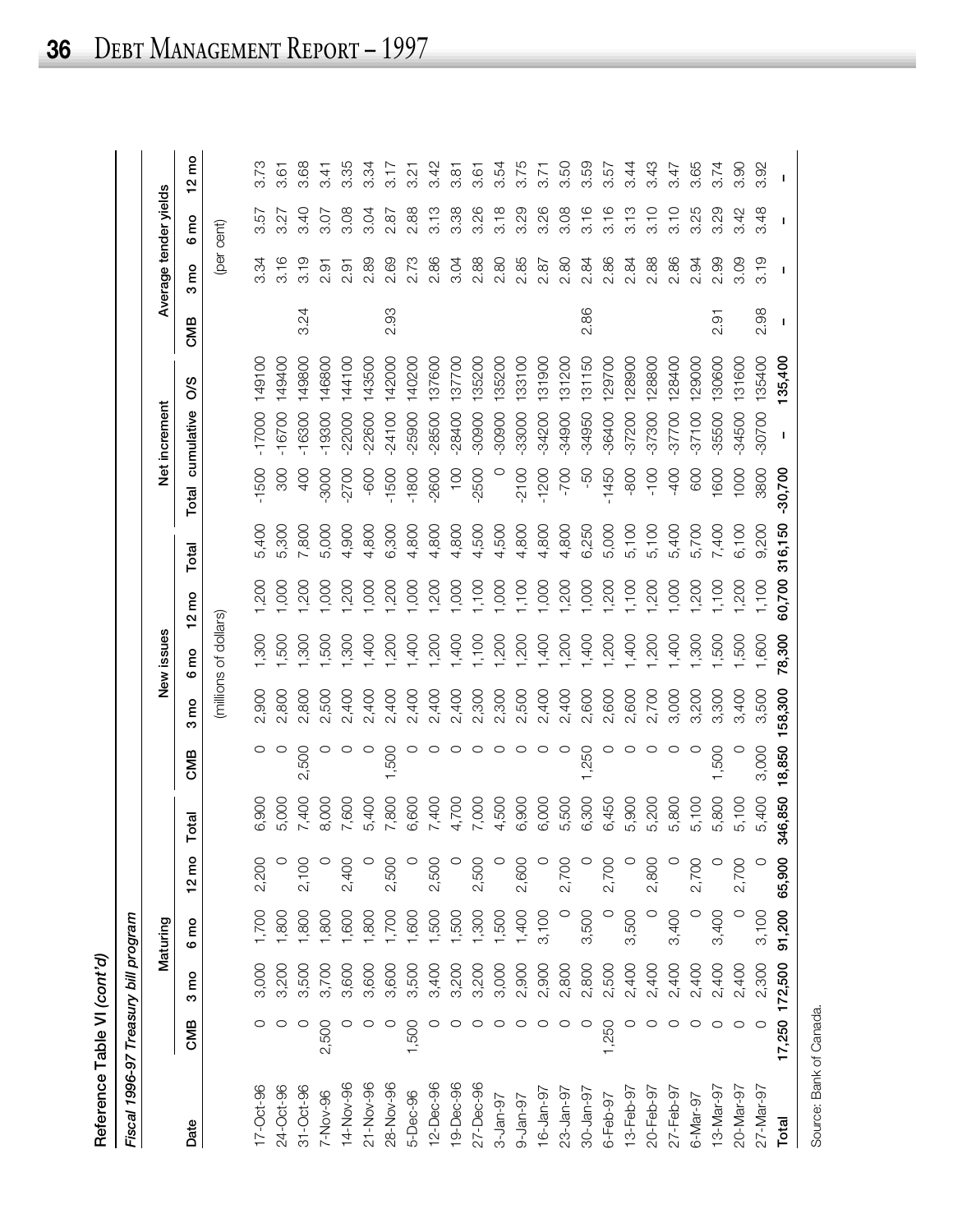Reference Table VII **Reference Table VII** 

| Fiscal 1996-97 Canadian-dollar marketable bond program |                      |                    |          |                       |           |
|--------------------------------------------------------|----------------------|--------------------|----------|-----------------------|-----------|
| Offering date                                          | Delivery date        | Maturity date      | Maturing | Gross                 | <u>bi</u> |
| Fixed-coupon bonds                                     |                      |                    |          | (millions of dollars) |           |
| 1996                                                   | 1996                 |                    |          |                       |           |
| April 3                                                | April 15             | August 1, 1999     |          | 2,800                 | 2,800     |
| April 24                                               | May 1                | June 1, 2027       | 3,300    | 1,500                 | $-1,800$  |
| May 8                                                  | May 15               | December 1, 2006   |          | 2,300                 | 2,300     |
| May 22                                                 | June 3               | September 1, 2001  | 2,175    | 2,600                 | 425       |
| June 5                                                 | June 17              | September 15, 1998 |          | 3,000                 | 3,000     |
| June 19                                                | July 2               | September 1, 2001  |          | 2,600                 | 2,600     |
| July 10                                                | July 17              | August 1, 1999     |          | 2,800                 | 2,800     |
| <b>July 24</b>                                         | August 1             | June 1, 2027       | 3,800    | 1,500                 | $-2,300$  |
| August 7                                               | August 15            | December 1, 2006   |          | 2,400                 | 2,400     |
| August 21                                              | September 3          | September 1, 2001  |          | 2,700                 | 2,700     |
| September                                              | September 16         | September 15, 1998 | 5,155    | 3,000                 | $-2,155$  |
| September 18                                           | October <sub>1</sub> | June 1, 2007       | 3,425    | 2,400                 | $-1,025$  |
| October 2                                              | October 15           | February 1, 2000   |          | 2,800                 | 2,800     |
| October 23                                             | November 1           | June 1, 2027       |          | 1,500                 | 1,500     |
| November 6                                             | November 15          | June 1, 2007       |          | 2,400                 | 2,400     |
| November 20                                            | December 2           | September 1, 2001  |          | 2,700                 | 2,700     |
| December 4                                             | December 16          | March 15, 1999     |          | 3,000                 | 3,000     |
| 1997                                                   | 1997                 |                    |          |                       |           |
| January 8                                              | January 15           | February 1, 2000   |          | 2,700                 | 2,700     |
| January 22                                             | February 3           | June 1, 2027       |          | 1,300                 | 1,300     |
| February 12                                            | February 17          | June 1, 2007       |          | 2,300                 | 2,300     |
| February 26                                            | March <sub>3</sub>   | September 1, 2002  | 3,400    | 2,700                 | -700      |
| March 12                                               | March 17             | March 15, 1999     | 4,800    | 3,000                 | $-1,800$  |
| Real Return Bonds                                      |                      |                    |          |                       |           |
| 1996                                                   | 1996                 |                    |          |                       |           |
| May 29                                                 | June 6               | December 1, 2026   |          | 400                   | 400       |
| August 28                                              | September 6          | December 1, 2026   |          | 400                   | 400       |
| November 27                                            | December 6           | December 1, 2026   |          | 400                   | 400       |
| 1997                                                   | 1997                 |                    |          |                       |           |
| March 5                                                | March 12             | December 1, 2026   |          | 500                   | 500       |
| Total, fiscal year 1996-97                             |                      |                    | 26,055   | 55,700                | 29,645    |

**37**

Source: Bank of Canada. Source: Bank of Canada.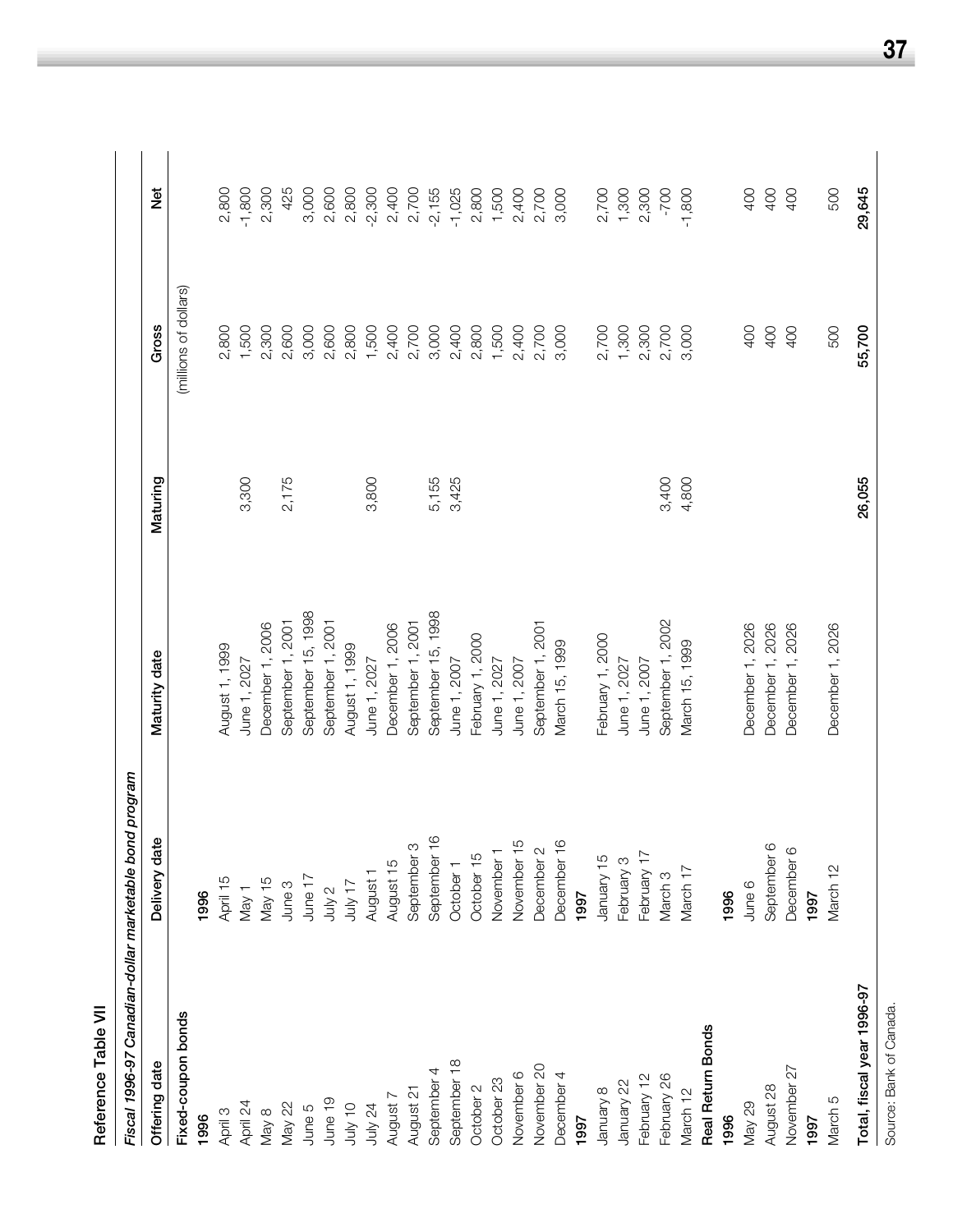| C |
|---|
|   |
|   |
|   |
| ş |
|   |
|   |
|   |
|   |

| Reference Table VIII   |                                                                                        |             |                 |                       |             |
|------------------------|----------------------------------------------------------------------------------------|-------------|-----------------|-----------------------|-------------|
|                        | Outstanding Government of Canada Canadian-dollar marketable bonds as at March 31, 1997 |             |                 |                       |             |
| Maturity date          | Amount                                                                                 | Coupon rate | Maturity date   | Amount                | Coupon rate |
|                        | (millions of dollars)                                                                  | (per cent)  |                 | (millions of dollars) | (per cent)  |
| Fixed-coupon           |                                                                                        |             |                 |                       |             |
| 15-May-1997            | 876.0                                                                                  | 9.25        | 15-Dec-2000     | 500.0                 | 9.75        |
| 01-Jul-1997            | 4,200.0                                                                                | 7.50        | 01-Feb-2001     | 425.0                 | 15.75       |
| 15-Sep-1997            | 5,400.0                                                                                | 7.00        | 01-Mar-2001     | 9,400.0               | 7.50        |
| 01-Oct-1997            | 2,775.0                                                                                | 9.75        | 01-Mar-2001     | 3,175.0               | 10.50       |
| 01-Feb-1998            | 6,600.0                                                                                | 6.25        | 01-May-2001     | 1,325.0               | 13.00       |
| 15-Mar-1998            | 197.0                                                                                  | 3.75        | 01-Jun-2001     | 3,550.0               | 9.75        |
| 15-Mar-1998            | 5,700.0                                                                                | 6.00        | $01 -$ Sep-2001 | 10,600.0              | 7.00        |
| 15-Mar-1998            | 2,225.0                                                                                | 10.75       | 01-Oct-2001     | 1,232.8               | 9.50        |
| 01-Sep-1998            | 6,800.0                                                                                | 6.50        | 01-Dec-2001     | 3,850.0               | 9.75        |
| 15-Sep-1998            | 6,000.0                                                                                | 6.25        | 01-Feb-2002     | 213.0                 | 8.75        |
| 01-Oct-1998            | 3,100.0                                                                                | 9.50        | 15-Mar-2002     | 350.0                 | 15.50       |
| 01-Nov-1998            | 5,100.0                                                                                | 8.00        | 01-Apr-2002     | 5,450.0               | 8.50        |
| 01-Dec-1998            | 2,275.0                                                                                | 10.25       | 01-May-2002     | 1,850.0               | 10.00       |
| 01-Mar-1999            | 6,700.0                                                                                | 5.75        | 01-Sep-2002     | 2,700.0               | 5.50        |
| 15-Mar-1999            | 6,000.0                                                                                | 4.00        | 15-Dec-2002     | 1,625.0               | 11.25       |
| 01-Aug-1999            | 5,600.0                                                                                | 6.50        | 01-Feb-2003     | 2,700.0               | 11.75       |
| $01 - \text{Sep-1999}$ | 8,500.0                                                                                | 7.75        | 01-Jun-2003     | 6,900.0               | 7.25        |
| 15-Oct-1999            | 527.5                                                                                  | 0.00        | 01-Oct-2003     | 670.5                 | 9.50        |
| 01-Dec-1999            | 2,825.0                                                                                | 9.25        | 01-Dec-2003     | 8,800.0               | 7.50        |
| 01-Dec-1999            | 400.0                                                                                  | 3.50        | 01-Feb-2004     | 2,200.0               | 10.25       |
| 01-Feb-2000            | 5,500.0                                                                                | 5.50        | 01-Jun-2004     | 7,900.0               | 6.50        |
| 01-Mar-2000            | 6,500.0                                                                                | 8.50        | 01-Jun-2004     | 550.0                 | 13.50       |
| 15-Mar-2000            | 1,050.0                                                                                | 3.75        | 01-Oct-2004     | 875.0                 | 10.50       |
| 01-May-2000            | 1,575.0                                                                                | 9.75        | 01-Dec-2004     | 7,700.0               | 9.00        |
| 01-Jul-2000            | 2,900.0                                                                                | 10.50       | 01-Mar-2005     | 1,775.0               | 12.00       |
| 01-Jul-2000            | 175.0                                                                                  | 15.00       | 01-Sep-2005     | 1,375.0               | 12.25       |
| 01-Sep-2000            | 7,600.0                                                                                | 7.50        | 01-Dec-2005     | 8,000.0               | 8.75        |
| 01-Sep-2000            | 1,200.0                                                                                | 11.50       | 01-Mar-2006     | 975.0                 | 12.50       |

 $\overline{1}$ 

 $\overline{1}$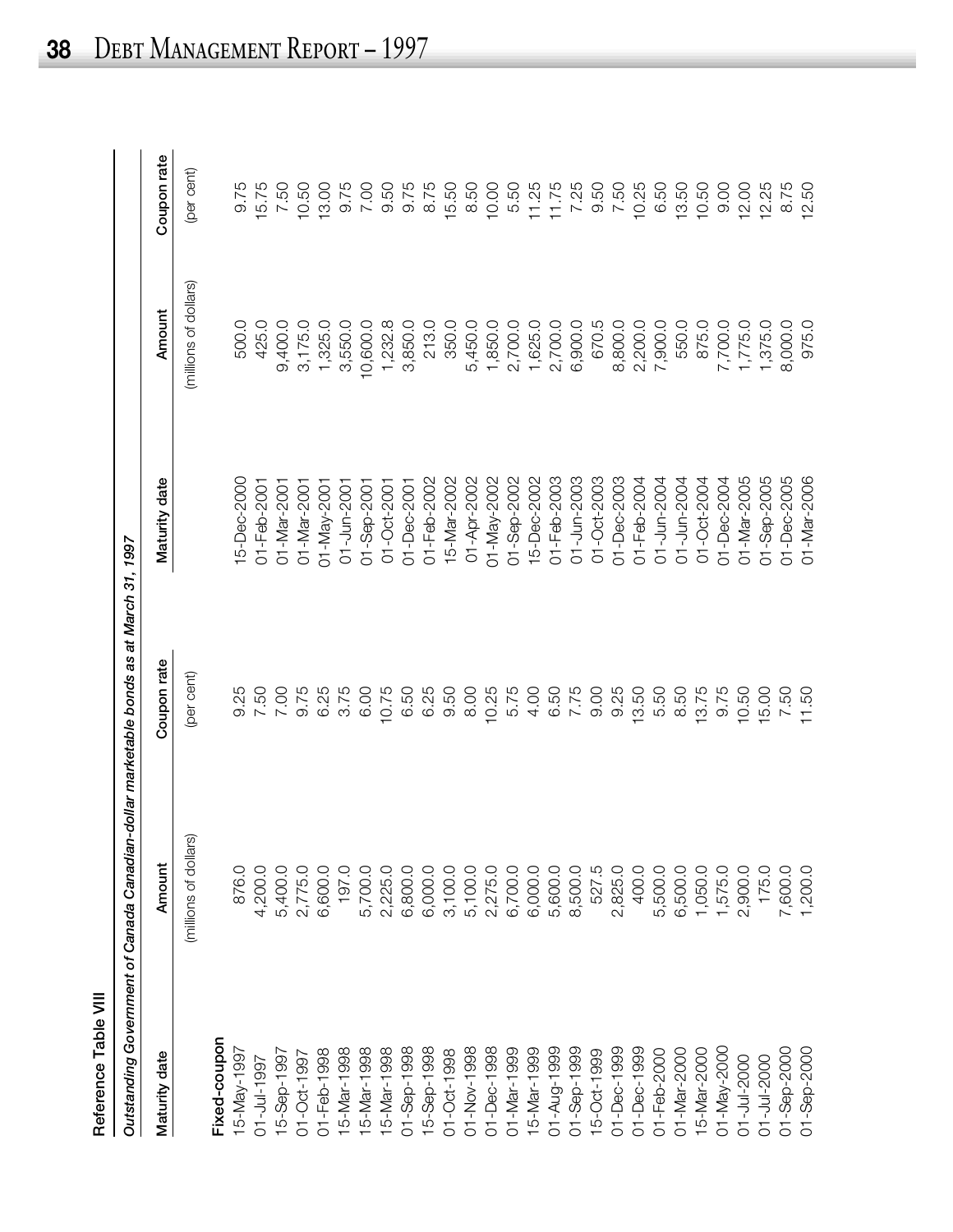| Reference Table VIII (cont'd)             |                                                                                        |             |                          |                       |             |
|-------------------------------------------|----------------------------------------------------------------------------------------|-------------|--------------------------|-----------------------|-------------|
|                                           | Outstanding Government of Canada Canadian-dollar marketable bonds as at March 31, 1997 |             |                          |                       |             |
| Maturity date                             | Amount                                                                                 | Coupon rate | Maturity date            | Amount                | Coupon rate |
|                                           | (millions of dollars)                                                                  | (per cent)  |                          | (millions of dollars) | (per cent)  |
| Fixed-coupon                              |                                                                                        |             | <b>Real Return Bonds</b> |                       |             |
| 01-Oct-2006                               | 1,025.0                                                                                | 14.00       | 01-Dec-202               | 5,175.0               | 4.25        |
| 01-Dec-2006                               | 9,100.0                                                                                | 7.00        | 01-Dec-2026              | 2,350.0               | 4.25        |
| 01-Mar-2007                               | 325.0                                                                                  | 13.75       | Total <sup>1</sup>       | 7,525.0               |             |
| 01-Jun-2007                               | 7,100.0                                                                                | 7.25        |                          |                       |             |
|                                           | 700.0                                                                                  | 13.00       |                          |                       |             |
| 01-Oct-2007<br>01-Mar-2008                | 750.0                                                                                  | 12.75       |                          |                       |             |
| 01-Jun-2008                               | 3,450.0                                                                                | 10.00       |                          |                       |             |
| 01-Oct-2008                               | 725.0                                                                                  | 11.75       |                          |                       |             |
| 01-Mar-2009                               | 400.0                                                                                  | 11.50       |                          |                       |             |
| 01-Jun-2009                               | 925.0                                                                                  | 11.00       |                          |                       |             |
|                                           | 1,300.0                                                                                | 10.75       |                          |                       |             |
| 01-Oct-2009<br>01-Mar-2010                | 325.0                                                                                  | 9.75        |                          |                       |             |
| 01-Jun-2010                               | 2,975.0                                                                                | 9.50        |                          |                       |             |
| 01-Oct-2010                               | 325.0                                                                                  | 8.75        |                          |                       |             |
| 01-Mar-2011                               | 1,975.0                                                                                | 9.00        |                          |                       |             |
| 01-Jun-201                                | 750.0                                                                                  | 8.50        |                          |                       |             |
| 15-Mar-2014<br>15-Jun-2015<br>15-Mar-2021 | 3,150.0                                                                                | 10.25       |                          |                       |             |
|                                           | 2,350.0                                                                                | 11.25       |                          |                       |             |
|                                           | 1,800.0                                                                                | 10.50       |                          |                       |             |
| 01-Jun-2021                               | 4,650.0                                                                                | 9.75        |                          |                       |             |
| 01-Jun-2022                               | 2,550.0                                                                                | 9.25        |                          |                       |             |
| 01-Jun-2023                               | 8,200.0                                                                                | 8.00        |                          |                       |             |
| 01-Jun-2025                               | 8,900.0                                                                                | 0.00        |                          |                       |             |
| 01-Jun-2027                               | 5,800.0                                                                                | 8.00        |                          |                       |             |
| Total                                     | 274,516.8                                                                              |             |                          |                       |             |
|                                           |                                                                                        |             |                          |                       |             |

1 Real Return Bond figures show gross issue amount only - the CPI adjustment is not shown here. Real Return Bond figures show gross issue amount only – the CPI adjustment is not shown here.

Source: Bank of Canada. Source: Bank of Canada.

**39**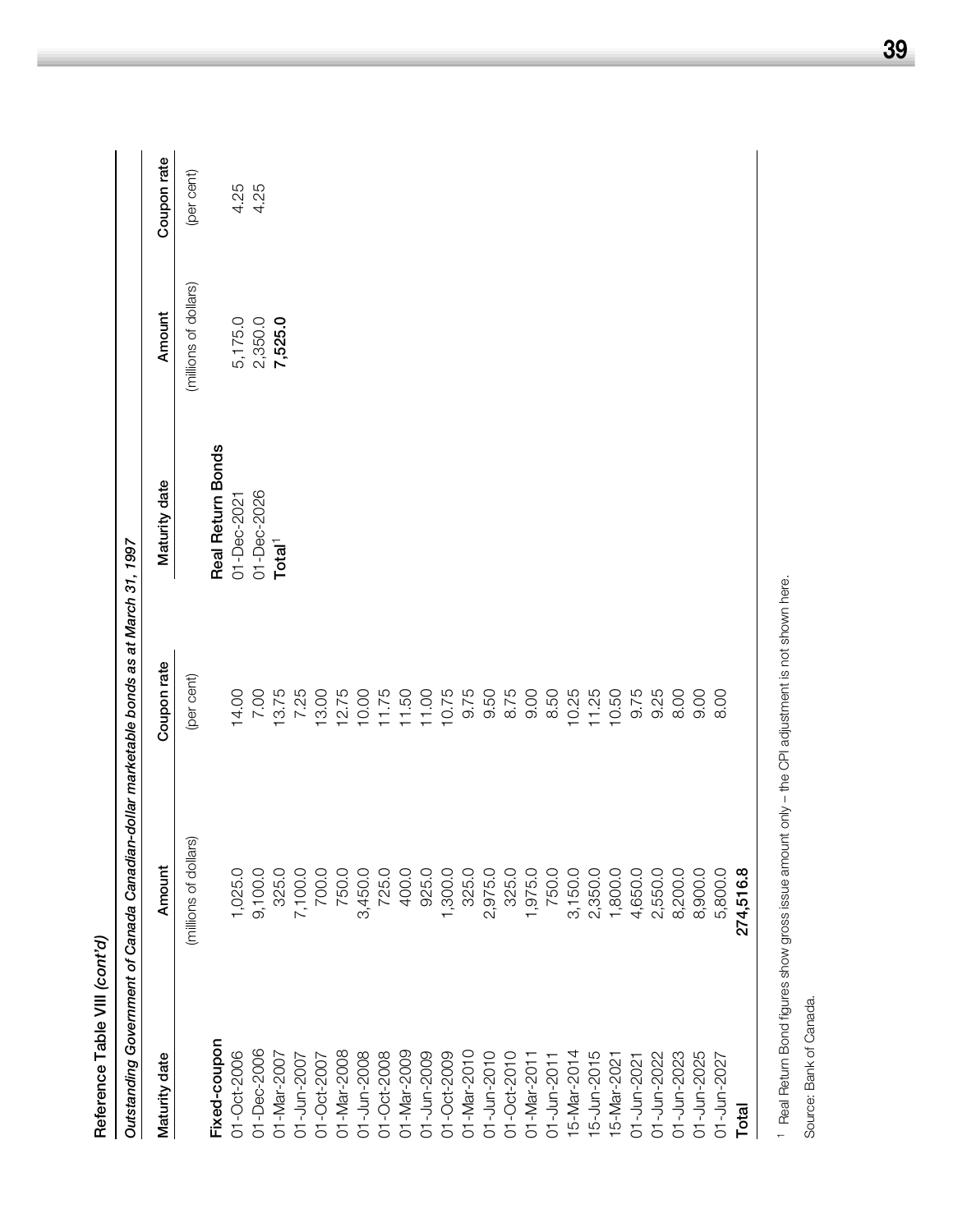| Reference Table IX |                                                             |                       |                |                          |
|--------------------|-------------------------------------------------------------|-----------------------|----------------|--------------------------|
|                    | Government of Canada swaps outstanding as at March 31, 1997 |                       |                |                          |
|                    | Domestic interest                                           | rate swaps            |                | Cross-currency swaps     |
| Maturity date      | Coupon <sup>1</sup>                                         | Notional amount       | Maturity date  | Notional amount          |
|                    | (per cent)                                                  | (millions of dollars) |                | (millions of US dollars) |
| 01-May-97          | 8.25                                                        | 200                   | $1 - Max - OO$ | 286                      |
| 01-Jul-97          | 7.50                                                        | 1,150                 | $2 -$ Sep-01   | 500                      |
| 01-Oct-97          | 9.75                                                        | 200                   | $4-$ Sep-01    | 500                      |
| 01-Feb-98          | 6.25                                                        | 1,750                 | $1 - Dec -05$  | 500                      |
| 05-Sep-98          | 6.50                                                        | $\overline{100}$      |                |                          |
| 01-Oct-98          | 9.50                                                        | 150                   | Total          | 1,786                    |
| 01-Dec-98          | 10.25                                                       | $\overline{001}$      |                |                          |
| 01-Mar-99          | 5.75                                                        | 1,000                 |                |                          |
| 01-Sep-99          | 7.75                                                        | $\overline{100}$      |                |                          |
| 01-Mar-00          | 8.50                                                        | 400                   |                |                          |
| 01-Jun-01          | 9.75                                                        | 250                   |                |                          |
| 01-Feb-04          | 10.25                                                       | 50                    |                |                          |
| Total              |                                                             | 5,450                 |                |                          |

<sup>1</sup> Refers to the coupon of the underlying bond that was swapped. Refers to the coupon of the underlying bond that was swapped.

Source: Bank of Canada. Source: Bank of Canada.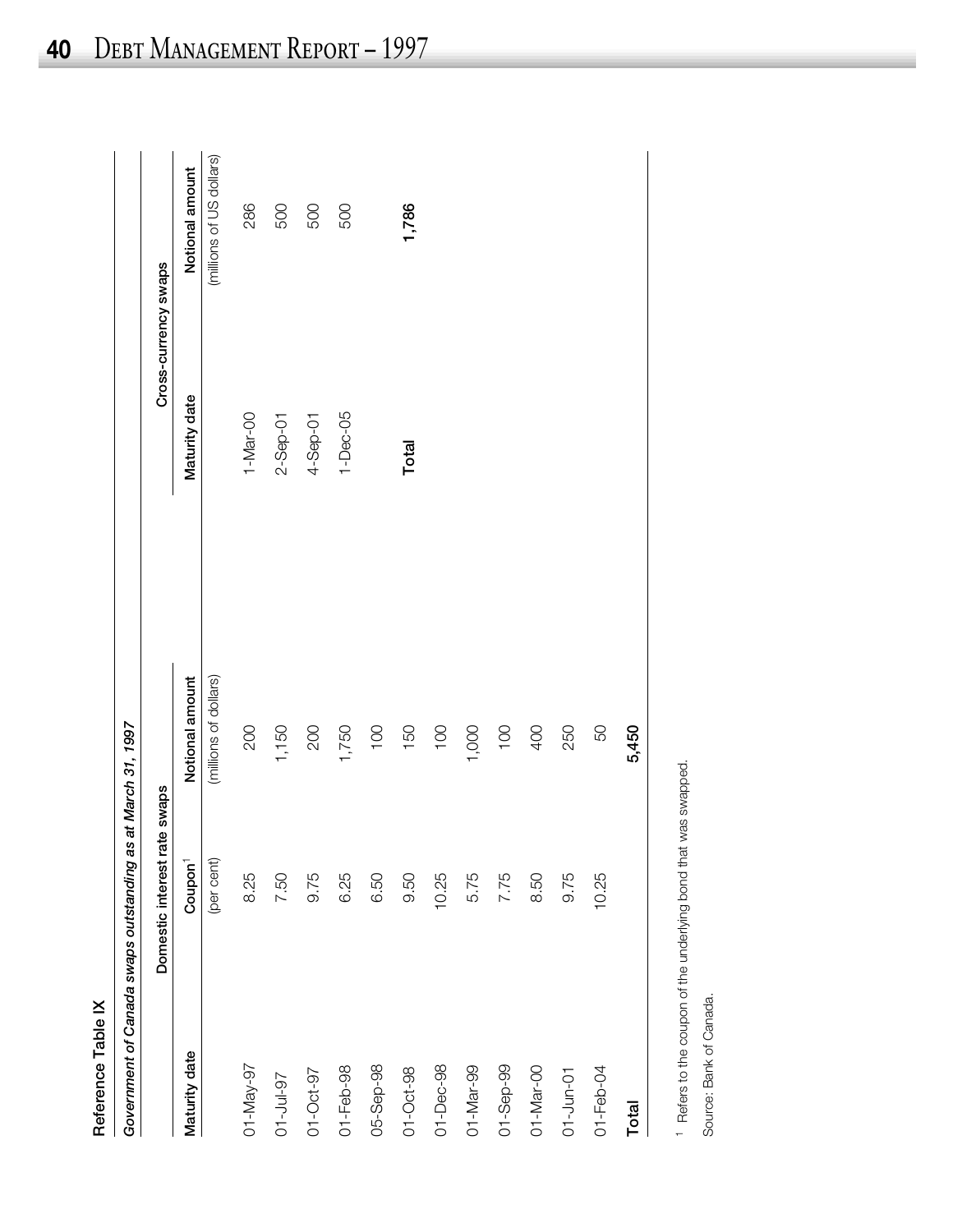| during campaign <sup>1</sup><br>Net sales<br>1,660<br>4,733<br>3,275<br>842<br>5,709<br>3,352<br>9,768<br>10,157<br>14,913<br>6,454<br>9,567<br>5,177<br>3,121<br>8,761<br>(millions of dollars)<br>Canada Savings Bonds, fiscal 1982-83 to fiscal 1996-97<br>campaign <sup>1</sup><br>Gross sales<br>,338<br>6,720<br>588<br>,235<br>506<br>229<br>.364<br>12,743<br>17,450<br>14,962<br>.612<br>.584<br>15,107<br>9,191<br>$\overline{t}$<br>$\frac{1}{\sqrt{2}}$<br>$\circ$<br>တ<br>တ<br>5<br>$\overline{ }$<br>4<br>during<br>Fiscal year<br>1982-83<br>1985-86<br>1984-85<br>1992-93<br>1994-95<br>1995-96<br>1983-84<br>1987-88<br>1988-89<br>1989-90<br>1991-92<br>1993-94<br>1986-87<br>1990-91 |       |       |                                                |
|---------------------------------------------------------------------------------------------------------------------------------------------------------------------------------------------------------------------------------------------------------------------------------------------------------------------------------------------------------------------------------------------------------------------------------------------------------------------------------------------------------------------------------------------------------------------------------------------------------------------------------------------------------------------------------------------------------|-------|-------|------------------------------------------------|
|                                                                                                                                                                                                                                                                                                                                                                                                                                                                                                                                                                                                                                                                                                         |       |       |                                                |
|                                                                                                                                                                                                                                                                                                                                                                                                                                                                                                                                                                                                                                                                                                         |       |       | at fiscal year end <sup>2</sup><br>Outstanding |
|                                                                                                                                                                                                                                                                                                                                                                                                                                                                                                                                                                                                                                                                                                         |       |       |                                                |
|                                                                                                                                                                                                                                                                                                                                                                                                                                                                                                                                                                                                                                                                                                         |       |       | 32,753                                         |
|                                                                                                                                                                                                                                                                                                                                                                                                                                                                                                                                                                                                                                                                                                         |       |       | 38,403                                         |
|                                                                                                                                                                                                                                                                                                                                                                                                                                                                                                                                                                                                                                                                                                         |       |       | 42,167                                         |
|                                                                                                                                                                                                                                                                                                                                                                                                                                                                                                                                                                                                                                                                                                         |       |       | 44,607                                         |
|                                                                                                                                                                                                                                                                                                                                                                                                                                                                                                                                                                                                                                                                                                         |       |       | 43,854                                         |
|                                                                                                                                                                                                                                                                                                                                                                                                                                                                                                                                                                                                                                                                                                         |       |       | 52,558                                         |
|                                                                                                                                                                                                                                                                                                                                                                                                                                                                                                                                                                                                                                                                                                         |       |       | 47,048                                         |
|                                                                                                                                                                                                                                                                                                                                                                                                                                                                                                                                                                                                                                                                                                         |       |       | 40,207                                         |
|                                                                                                                                                                                                                                                                                                                                                                                                                                                                                                                                                                                                                                                                                                         |       |       | 33,781                                         |
|                                                                                                                                                                                                                                                                                                                                                                                                                                                                                                                                                                                                                                                                                                         |       |       | 35,031                                         |
|                                                                                                                                                                                                                                                                                                                                                                                                                                                                                                                                                                                                                                                                                                         |       |       | 33,884                                         |
|                                                                                                                                                                                                                                                                                                                                                                                                                                                                                                                                                                                                                                                                                                         |       |       | 30,866                                         |
|                                                                                                                                                                                                                                                                                                                                                                                                                                                                                                                                                                                                                                                                                                         |       |       | 30,756                                         |
|                                                                                                                                                                                                                                                                                                                                                                                                                                                                                                                                                                                                                                                                                                         |       |       | 30,801                                         |
| 1996-97                                                                                                                                                                                                                                                                                                                                                                                                                                                                                                                                                                                                                                                                                                 | 5,710 | 4,730 | 32,911                                         |

1 The figures shown are for the CSB campaign period, not the entire fiscal period; net sales are gross sales less redemptions during the period. The figures shown are for the CSB campaign period, not the entire fiscal period; net sales are gross sales less redemptions during the period.

<sup>2</sup> Figures in accordance with Bank of Canada reports, which may vary slightly from public accounts categories due to differences in classification methods. Figures in accordance with Bank of Canada reports, which may vary slightly from public accounts categories due to differences in classification methods.

Sources: Department of Finance, Bank of Canada Review. Sources: Department of Finance, *Bank of Canada Review.*